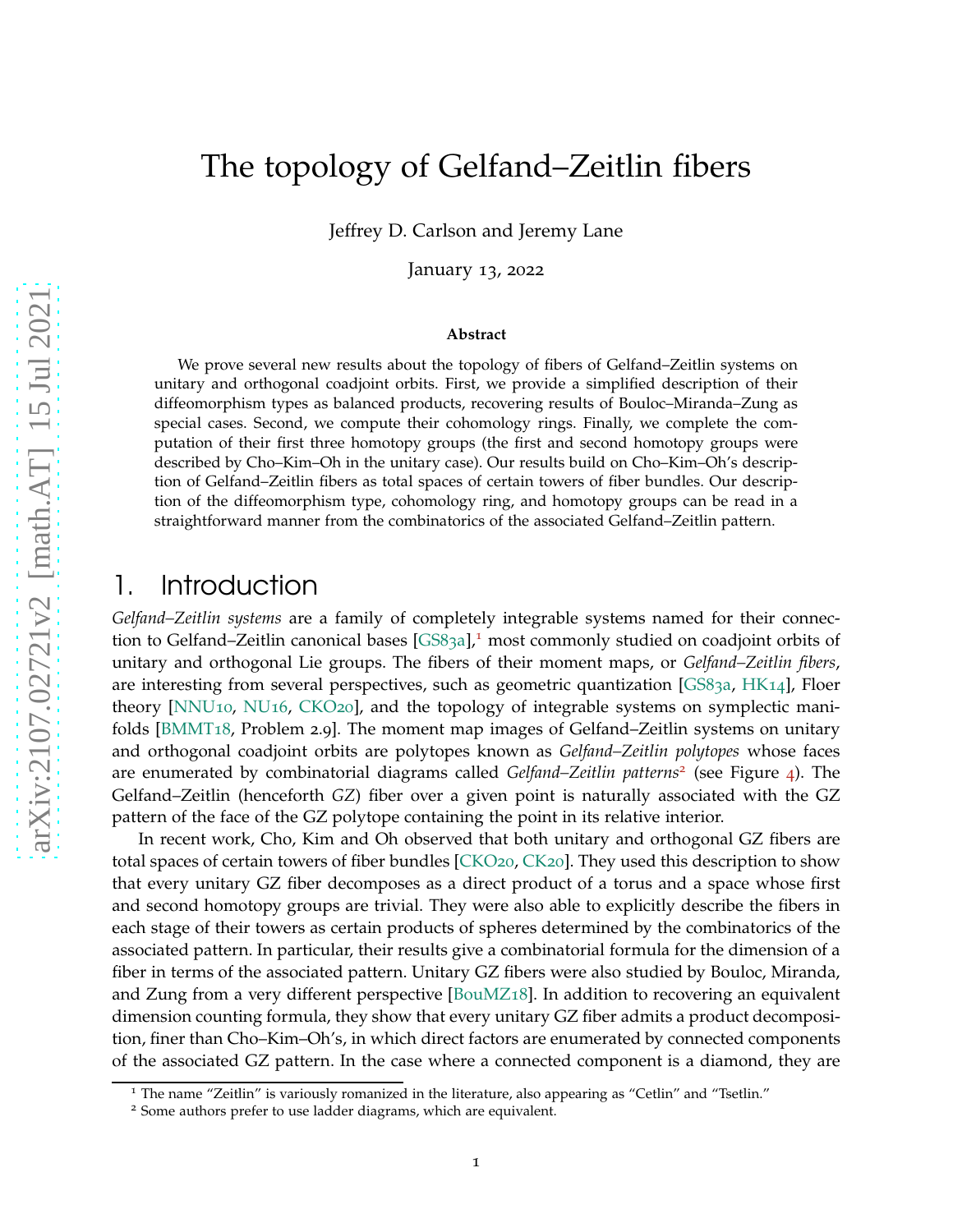able to simplify their description of the corresponding factor to show that it is diffeomorphic to a unitary group.

Although these recent results have greatly improved our understanding of GZ fibers, they do not provide a clear description of the topology of GZ fibers in all cases. For example, it is not clear how to extract from these results a simple, useful description of the diffeomorphism type of the GZ fiber corresponding to more complicated patterns such as that of Figure  $\alpha$ . This brings us to our first result. We use Cho–Kim–Oh's towers to show that every unitary and orthogonal GZ fiber can be expressed as a balanced product, that is, a quotient of the form

$$
H_a \times H_{a+1} \times \cdots \times H_n / L_a \times L_{a+1} \times \cdots \times L_{n'}
$$
  
\n
$$
(h_a, h_{a+1}, \ldots, h_n) \sim (h_a \ell_a^{-1}, \psi_a(\ell_a) h_{a+1} \ell_{a+1}^{-1}, \ldots, \psi_{n-1}(\ell_{n-1}) h_n \ell_n^{-1}),
$$
\n(1.1)

<span id="page-1-0"></span>where the groups  $H_k$  and  $L_k$  are certain products of unitary and orthogonal groups determined by the GZ pattern and  $\psi_k\colon L_k\longrightarrow H_{k+1}$  are certain injective homomorphisms (see Theorem [3](#page-11-0).2). It follows immediately from this description that every GZ fiber is a direct product whose factors correspond to connected components of the GZ pattern, a result which is new in the orthogonal case (see Corollary  $3.3$  $3.3$ ). More importantly, we are able to systematically simplify the expressions  $(1.1)$  $(1.1)$  $(1.1)$  in terms of the combinatorics of the associated GZ pattern. As a result of this systematic simplification, we are able to provide relatively simple descriptions of the diffeomorphism types of all GZ fibers, even those with relatively complex GZ patterns such as in Figure  $_4$  $_4$  (see Example [1](#page-1-1).3 below). We illustrate these results with a number of examples (Examples 3.[11](#page-14-0)–3.[18](#page-15-0)). In particular, our results recover the descriptions of elliptic non-degenerate singular fibers and multi-diamond singular fibers given by Bouloc *et al.* as special cases. We also observe that the quotients  $(1.1)$  $(1.1)$  $(1.1)$  can be described as biquotients (Theorem [3](#page-13-0).8).

For our second result, we compute the cohomology rings of arbitrary fibers of GZ systems on arbitrary coadjoint orbits of unitary and orthogonal Lie groups. For the sake of the introduction, we summarize these results in the following.

**Theorem 1.2.** *The integral cohomology of a unitary Gelfand–Zeitlin fiber is an exterior algebra on odd*degree generators. The cohomology of an orthogonal Gelfand–Zeitlin fiber over Z[<sup>1</sup>/2] is also an exterior *algebra; the integral and mod-*2 *cohomology groups are isomorphic to those of a product of real Stiefel manifolds.*

The degrees of the relevant generators and the precise relevant Stiefel manifolds are again determined in a straightforward manner from the associated GZ pattern; see Theorems [4](#page-16-0).1 and 5.[11](#page-22-0) for more details. These cohomology computations follow inductively from an analysis of the Serre spectral sequences associated to Cho–Kim–Oh's towers. Surprisingly, the spectral sequence associated to each bundle collapses in the unitary case, and moreover, as the cohomology of base and fiber for each bundle are exterior algebras, there is no extension problem, additively or multiplicatively. In the orthogonal case, the spectral sequences do not necessarily collapse, but through a somewhat more complicated analysis we are able to extract the integral cohomology groups and to show once the torsion ideal is quotiented out of the integral cohomology ring, the resulting algebra is again exterior.

<span id="page-1-1"></span>Finally, we study the homotopy groups of Gelfand–Zeitlin fibers. We observe that orthogonal fibers split as a product of a torus and a space whose first and second homotopy groups have the form  $(\mathbb{Z}/2)^s$  and  $\mathbb{Z}^f$  respectively. We also show that the third homotopy groups of unitary and orthogonal GZ fibers are free abelian. See Propositions [4](#page-19-0).7 and 5.[20](#page-27-0).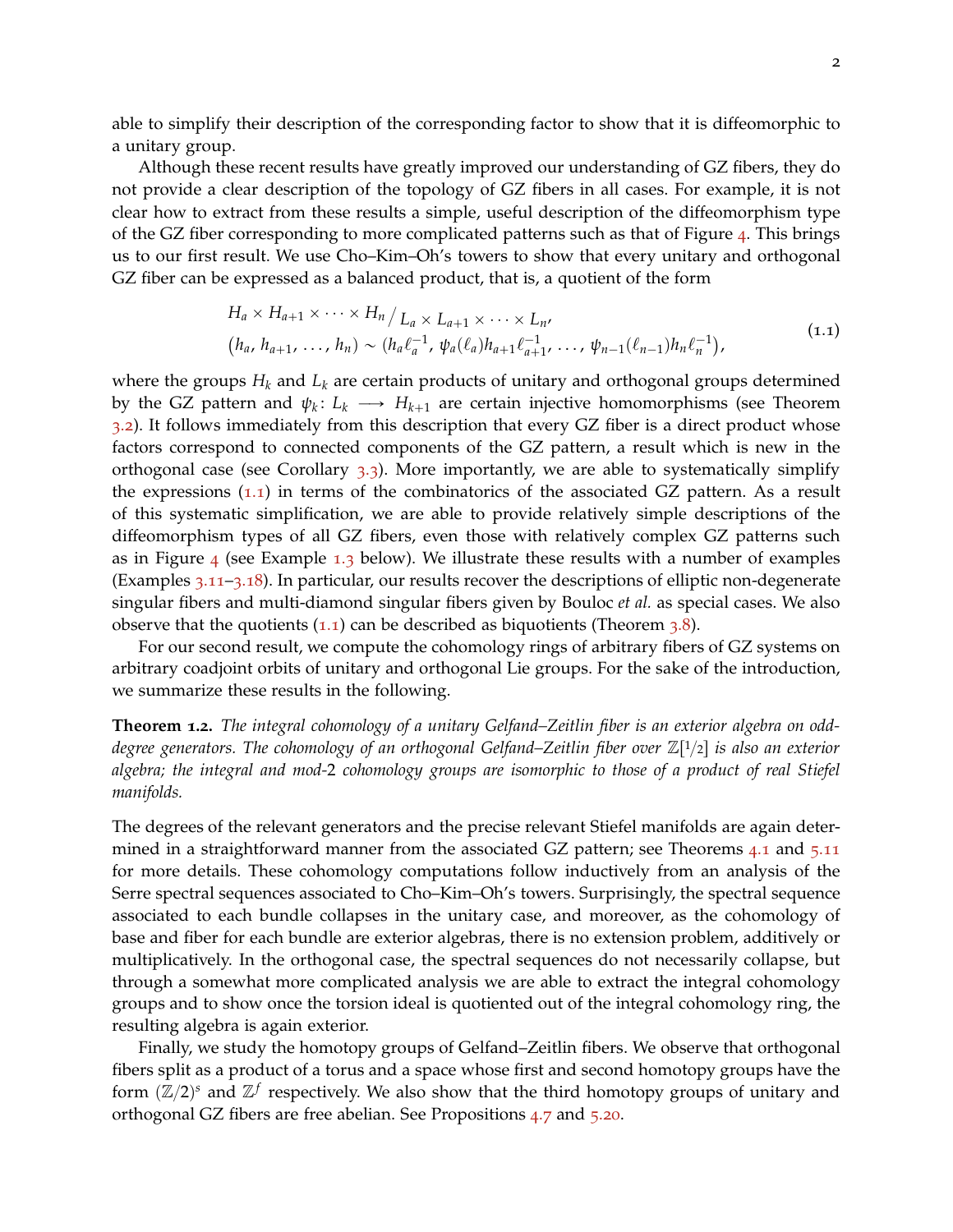*Example* 1.3*.* Consider the GZ pattern in Figure [4](#page-3-0). Using our results, one can immediately read from this pattern that an associated GZ fiber is diffeomorphic to

$$
(S^1)^7 \times (S^3)^3 \times U(2) \backslash (U(4) \times U(3)) / U(2),
$$

has integral cohomology ring isomorphic to

$$
\Lambda[z_{1,1}, z_{1,2}, z_{1,3}, z_{1,4}, z_{1,5}, z_{1,6}, z_{1,7}, z_{3,1}, z_{5,1}, z_{5,2}, z_{7,1}], \qquad |z_{m,j}| = m,
$$

and has  $\pi_3 \cong \mathbb{Z}^3$ . See Examples 3.[18](#page-15-0) and [4](#page-16-1).2 for more details.

We end this introduction with a discussion of the broader context and motivation for our work. Gelfand–Zeitlin systems are useful because they share many features with toric integrable systems (convexity and global action-angle coordinates) but they are interesting because they have non-toric singularities. In fact, GZ systems are part of a larger family of examples with similar behaviour that also includes bending flow systems on polygon space [\[KapM](#page-29-2)96], Goldman systems on moduli space [\[Gold](#page-28-6)86], and integrable systems constructed by toric degeneration [\[HK](#page-28-7)15] (of which GZ systems are an example [\[NNU](#page-29-0)10]). This larger family of examples is growing. For instance, the construction of integrable systems by toric degeneration was recently extended [\[HL](#page-28-8)20], and as a consequence, it was shown that every coadjoint orbit of every compact, connected Lie group admits integrable systems that share the features of GZ systems mentioned above.

There are many questions regarding the non-toric singularities of these integrable systems which are currently unanswered. For example, it is known in the cases of bending flow systems [\[Bou](#page-28-9)18] and GZ systems [\[BouMZ](#page-28-5)18, [CKO](#page-28-2)20] that the non-toric fibers are isotropic (this result is expected to have applications in Lagrangian Floer theory [\[CKO](#page-28-2)20]), but it is not known whether non-toric fibers of integrable systems constructed by toric degeneration are isotropic in general (this was conjectured to be true by Bouloc *et al.* [\[BouMZ](#page-28-5)18]). Similarly, very little is known in general about the topology of non-toric fibers of integrable systems constructed by toric degeneration. There is also the problem of finding local normal forms for the non-toric singularities of these systems, as motivated by Bolsinov *et al.* for the case of GZ systems [\[BMMT](#page-28-3)18, Problem 2.9]. At the moment, very little is known about this problem, even in the case of the more concrete GZ systems, with the exception of several examples in low dimension studied by Alamiddine [\[Ala](#page-28-10)09]. Progress on any of these questions would have further applications in symplectic topology, geometric quantization, and the topology of integrable systems.

To give a particularly concrete example of one such application, we end by describing one of the original motivations for studying GZ systems (and a potential future application of this work). Guillemin and Sternberg observed that if integral points in the boundary of an integral GZ polytope are formally included in the Bohr–Sommerfeld set, then the dimension of the resulting Bohr–Sommerfeld quantization equals the dimension of the Kähler quantization of the coadjoint orbit [\[GS](#page-28-0)83a]. In ongoing work, we plan to use our description of the topology of the singular GZ fibers, and a description of a local model for the GZ systems in neighbourhoods of said fibers, to give a more principled justification of Guillemin and Sternberg's observation, i.e., to prove that a singular fiber is Bohr–Sommerfeld if and only if it is integral. Moreover, we hope to extend the results of Hamilton–Kono [\[HK](#page-28-1)14] by showing that holomorphic sections in the Kähler quantization that correspond to boundary points of the GZ polytope converge under a deformation of complex structure to distributional sections supported on the singular fibers over the same boundary points.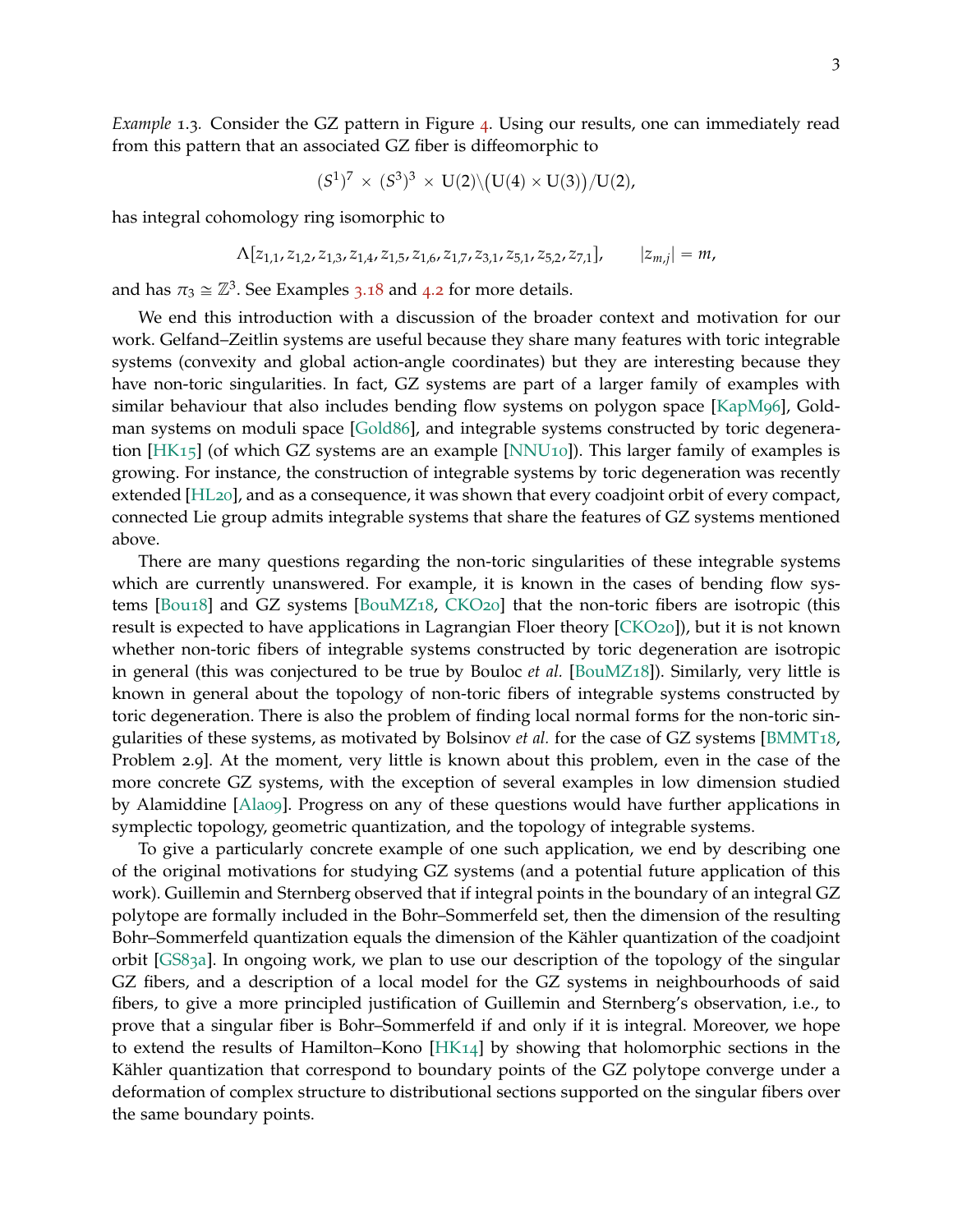<span id="page-3-0"></span>

**Figure 4:** Example of a GZ pattern associated to a fiber of a GZ system on a non-regular coadjoint orbit of  $U(10)$ .

*Organization of the paper.* In Section [2](#page-3-1), we recall the description of GZ fibers as towers. In particular, we recall results of Cho–Kim–Oh which describe the bundles of homogeneous spaces that occur at each stage in terms of the associated GZ pattern [\[CKO](#page-28-2)20, [CK](#page-28-4)20]. We note a minor correction to Cho and Kim's description [\[CK](#page-28-4)20] of the bundles in the orthogonal case (although this correction does not impact their final results, it does play an important role in our cohomology computations). Section [3](#page-13-0) contains our description of the GZ fibers as biquotients (Theorem 3.8). It also shows that GZ fibers decompose as direct products (a result which is new in the orthogonal case). We provide examples demonstrating how easily our biquotient description can be read from the associated GZ pattern. In Section [4](#page-16-0), we state and prove the main theorem (Theorem  $(4.1)$ ) regarding cohomology of GZ fibers in the unitary case. Finally, Section [5](#page-19-1) contains our cohomological results in the orthogonal case. We conclude with a remark comparing our proof with a general expression for the cohomology of a biquotient.

*Acknowledgements.* Both authors were supported by a Fields Postdoctoral Fellowship associated with the 2020 Thematic Program in Toric Topology during the original collaborative work that lead to this manuscript.

# <span id="page-3-1"></span>2. Gelfand–Zeitlin systems and Gelfand–Zeitlin fibers

This section recalls the Gelfand–Zeitlin systems on unitary and orthogonal coadjoint orbits as well as the description of their fibers as towers. In order to avoid repeating ourselves, we begin in Section [2](#page-4-0).1 by giving a general description of GZ systems and fibers that applies equally in both cases. We recall the details that are specific to the unitary and orthogonal cases in Sections [2](#page-6-0).2 and [2](#page-8-0).3 respectively.

For further details regarding GZ systems, we direct the reader to the original papers of Guillemin and Sternberg [\[GS](#page-28-0)83a, [GS](#page-28-11)83b] and the recent papers of Cho–Kim–Oh describing the GZ fibers as towers of bundles of homogeneous spaces  $[CK20, CKO20]$  $[CK20, CKO20]$  $[CK20, CKO20]$ . As mentioned in the introduction, an alternative description of the GZ fibers is given by Bouloc *et al.* [\[BouMZ](#page-28-5)18]. We also remark that the Ph.D. thesis of Milena Pabiniak [\[Pab](#page-29-3)12] contains many useful details.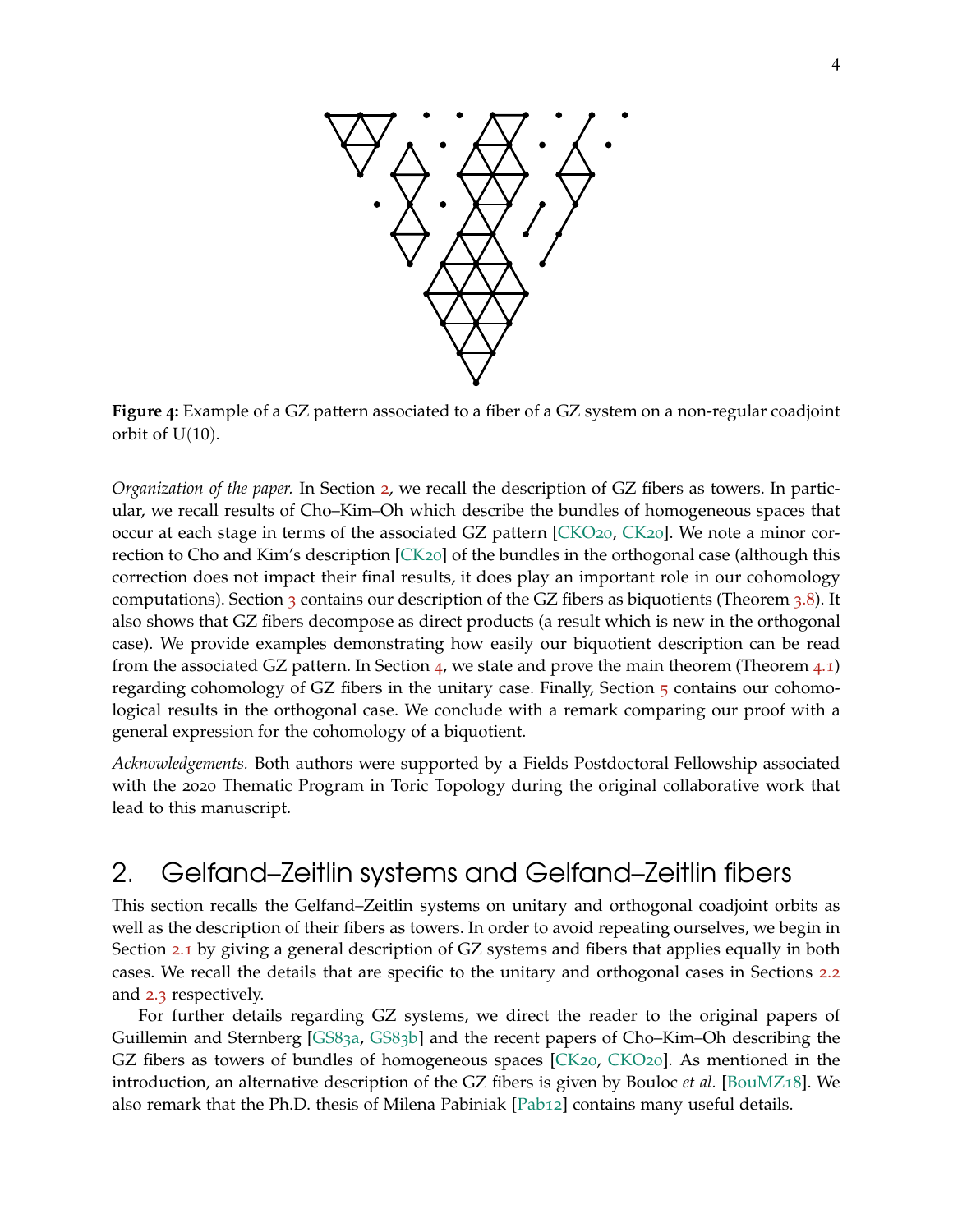#### <span id="page-4-0"></span>2.1. The general case

This section shows how GZ fibers of both unitary and orthogonal GZ systems are towers of bundles of homogeneous spaces in terms of a somewhat more general set-up.

**Notation 2.1.** Fix positive integers  $a < n$  and let  $G_k$   $(a \leq k \leq n+1)$  be compact, connected Lie groups with Lie algebras g*<sup>k</sup>* . For each *k*, fix a maximal torus *T<sup>k</sup>* in each *G<sup>k</sup>* , denoting its Lie algebra by  $\mathfrak{t}_k$ , and fix positive Weyl chambers  $\mathfrak{t}_{k,+}^*$  in the linear duals  $\mathfrak{t}_k^*$ . We identify  $\mathfrak{t}_k^*$  in the standard way with the fixed points of  $\mathfrak{g}_k^*$  under the coadjoint action of  $T_k$ . We will write  $\lambda^{(k)}$  for points of  $\mathfrak{t}^*_{k,+}$ . We denote by  $\mathcal{S}_k: \mathfrak{g}^*_k \longrightarrow \widetilde{\mathfrak{t}}^*_k$  the continuous map that sends an element  $\tilde{\zeta} \in \mathfrak{g}^*_k$  to the unique element  $\lambda^{(k)} \in \mathfrak{t}_{k,+}^*$  lying in its coadjoint  $G_k$ -orbit  $\mathcal{O}_{\lambda^{(k)}} = G_k \cdot \xi$ .

Fix a sequence of Lie group homomorphisms  $\varphi_k: G_k \longrightarrow G_{k+1}$  ( $a \le k \le n+1$ ). From the induced maps  $\varphi_k^* \colon \mathfrak{g}_{k+1}^* \longrightarrow \mathfrak{g}_k^*$  of cotangent spaces and the maps  $\mathcal{S}_k$ , we can associate to each point  $\lambda^{(n+1)} \in \mathfrak{t}_{+,n+1}^*$  a map

$$
\Psi: \mathcal{O}_{\lambda^{(n+1)}} \longrightarrow \mathfrak{t}_n^* \times \cdots \times \mathfrak{t}_a^*,
$$
  
\n
$$
\Psi := (\mathcal{S}_n \circ \varphi_n^*, \ \mathcal{S}_{n-1} \circ \varphi_{n-1}^* \circ \varphi_n^*, \ \ldots, \ \mathcal{S}_a \circ \varphi_a^* \circ \cdots \circ \varphi_n^*)
$$
\n(2.2)

<span id="page-4-1"></span>extracting for each  $\xi \in \mathcal{O}_{\lambda^{(n+1)}}$  and each *k* the point of  $\mathfrak{t}_{k,+}^*$  lying in the coadjoint orbit of the image  $(\varphi_k^* \circ \cdots \circ \varphi_n^*)(\xi)$ . The map  $\Psi$  generates a Hamiltonian action of  $T_n \times \cdots \times T_a$  on a open, dense subset of  $\mathcal{O}_{\lambda^{(n+1)}}$ , with respect to the canonical Kostant–Kirillov–Souriau symplectic structure on  $\mathcal{O}_{\lambda^{(n+1)}}$  [\[GS](#page-28-0)83a]. It was shown in a more general setting by the second author that the dense subset where Ψ generates a torus action is connected and the fibers of Ψ are all connected [\[Lane](#page-29-4)18].

In the following subsections, we will describe two families of examples of the setup above. In both cases, the resulting densely defined torus action is completely integrable, or toric, for every  $\lambda^{(n+1)}$  in  $\mathfrak{t}_{n+1,+}^*$ . In these cases, the map Ψ is called a *Gelfand–Zeitlin (GZ) system* and each fiber  $\Psi^{-1}(\lambda^{(n)},\ldots,\lambda^{(a)})$  a *Gelfand–Zeitlin (GZ) fiber*.

Note that as  $\varphi_k^*$  is  $G_k$ -equivariant,  $G_k$  acts upon each nonempty intersection

$$
\mathcal{O}_{\boldsymbol{\lambda}^{(k+1)}, \boldsymbol{\lambda}^{(k)}} := (\varphi_k^*)^{-1}(\mathcal{O}_{\boldsymbol{\lambda}^{(k)}}) \cap \mathcal{O}_{\boldsymbol{\lambda}^{(k+1)}}
$$

via the homomorphism  $\varphi_k$  and the coadjoint action of  $G_{k+1}.$  In the specific case of the unitary and orthogonal GZ systems (where the set-up is fixed as in the two subsections which follow), the  $G_k$ -action on each non-empty set  $\mathcal{O}_{\lambda^{(k+1)}, \lambda^{(k)}}$  is transitive [\[GS](#page-28-11)83b]. This special property is crucial for the interpretation which we now give of the fibers of Ψ as the total spaces of certain towers.

If we fix  $\lambda^{(n+1)}$ ,  $\lambda^{(n)}$ , . . . ,  $\lambda^{(a)}$  such that  $\Psi^{-1}(\lambda^{(n)},\ldots,\lambda^{(a)})$  is a non-empty fiber of a GZ system on  $\mathcal{O}_{\lambda^{(n+1)}}$ , then for all  $a \leq k \leq n$ , both  $\mathcal{O}_{\lambda^{(k+1)},\lambda^{(k)}}$  and  $\mathcal{O}_{\lambda^{(k)}}$  are homogeneous  $G_k$ -spaces, and  $\iint_{\lambda}^{R} P_{k}$  capacition  $\pi_{k}: \mathcal{O}_{\lambda^{(k+1)}, \lambda^{(k)}} \longrightarrow \mathcal{O}_{\lambda^{(k)}}$ .<br>  $\iint_{\lambda}^{R} P_{k}$  restricts to a bundle projection  $\pi_{k}: \mathcal{O}_{\lambda^{(k+1)}, \lambda^{(k)}} \longrightarrow \mathcal{O}_{\lambda^{(k)}}$ . Pulling back these bundles via the inclusions  $\iota_k: \mathcal{O}_{\lambda^{(k+1)}, \lambda^{(k)}} \longrightarrow \mathcal{O}_{\lambda^{(k+1)}}$  results in a large diagram in which  $F_k^k = \mathcal{O}_{\lambda^{(k)}}$ ,  $F_k^{k+1} = \mathcal{O}_{\lambda^{(k+1)}, \lambda^{(k)}}$ , the maps  $F_k^{k+1} \longrightarrow F_{k+1}^{k+1}$  $k+1$  are  $\iota_k$ , the maps  $F_k^{k+1} \longrightarrow F_k^k$ are *π<sup>k</sup>* , for each *k*, and the other spaces and maps are defined so that each square is a pullback. Since  $G_a$  is a torus,  $F_a^a$  is a point. As each pullback imposes an additional restriction on the long vertical compositions  $\varphi_k^* \circ \cdots \circ \varphi_n^*$  in Figure [3](#page-5-0), the space  $F_a^{n+1}$  in the upper left corner is the GZ fiber  $\Psi^{-1}(\lambda^{(n)}, \ldots, \lambda^{(a)})$ .

In order to compute the cohomology of the GZ fibers, it will help to give  $\pi_k$ ,  $\iota_k$ , and Figure [3](#page-5-0) slightly different descriptions. Let  $H_k \leqslant G_k$  denote the stabilizer of  $\lambda^{(k)}$  with respect to the coadjoint action of  $G_k$  and fix a point  $\zeta_k$  in  $\mathcal{O}_{\lambda^{(k+1)},\lambda^{(k)}}$ , letting  $L_k \leq H_k$  denote its stabilizer. This choice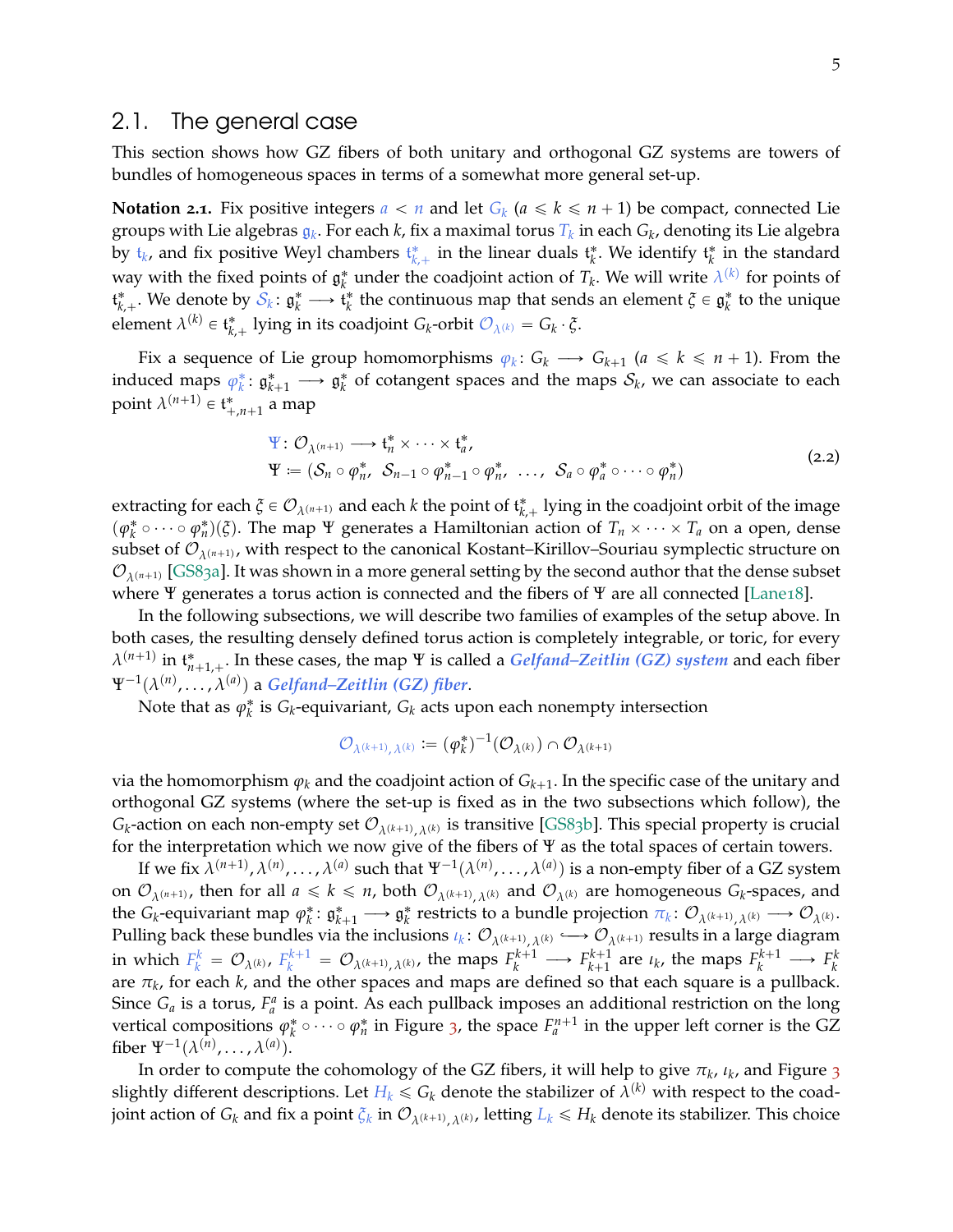<span id="page-5-0"></span>

**Figure** 3: Gelfand–Zeitlin fibers can be viewed as the total space  $F_a^{n+1}$  of a tower of fiber bundles (on the left side of the diagram) which is constructed through a sequence of pullbacks.

of *ξ<sup>k</sup>* fixes an identification of *π<sup>k</sup>* with the projection map in the bundle of homogeneous spaces

<span id="page-5-2"></span>
$$
H_k/L_k \to G_k/L_k \to G_k/H_k. \tag{2.4}
$$

For any  $A \in G_{k+1}$  such that  $A\phi_k(L_k)A^{-1}$  is contained in  $H_{k+1}$  and for any  $B \in G_{k+1}$ , we define a composite map

<span id="page-5-1"></span>
$$
\iota_{A,B} \colon \frac{G_k}{L_k} \longleftrightarrow \frac{G_{k+1}}{\varphi_k(L_k)} \longrightarrow \frac{G_{k+1}}{A\varphi_k(L_k)A^{-1}} \longrightarrow \frac{G_{k+1}}{H_{k+1}}.\tag{2.5}
$$

The first map in this composition is the map induced by the homomorphism  $\varphi_k.$  The second map is the isomorphism of  $G_{k+1}$ -homogeneous spaces given by multiplication by  $B$  on the left and multiplication by  $A^{-1}$  on the right. In other words, for all  $g \in G_{k+1}$ , the middle map is

$$
g\varphi_k(L_k) \longrightarrow Bg\varphi_k(L_k)A^{-1} = BgA^{-1} \cdot A\varphi_k(L_k)A^{-1}.
$$

<span id="page-5-3"></span>The last map is the natural projection. We record the following lemma which is straightforward and will be important in what follows.

**Lemma 2.6.** Make identifications  $\mathcal{O}_{\lambda^{(k+1)},\lambda^{(k)}} \cong G_k/L_k$  and  $\mathcal{O}_{\lambda^{(k+1)}} \cong G_{k+1}/H_{k+1}$  by fixing  $\xi_k \in$  $\mathcal{O}_{\lambda^{(k+1)},\lambda^{(k)}}$  and  $\lambda^{(k+1)} \in \mathcal{O}_{\lambda^{(k+1)}}$  as above, and let  $A \in G_{k+1}$  be such that  $\lambda^{(k+1)} = \operatorname{Ad}_A^* \xi_k$ . Then the *embedding ι<sup>k</sup> is identified with the composition ιA*,1 *of* ([2](#page-5-1).5)*.*

Thus, we can reinterpret the diagram of Figure [3](#page-5-0) as follows: the spaces  $F_k^k$  are  $G_k/H_k$ , the *k* spaces  $F_k^{k+1}$  $g_k^{k+1}$  are  $G_k/L_k$ , the maps  $F_k^{k+1} \longrightarrow F_k^k$  are the bundle projections of ([2](#page-5-2).4), the maps  $F_k^{k+1} \longrightarrow$  $F_{k+1}^{k+1}$  $k+1$  are embeddings  $\iota_{A,B}$  as in ([2](#page-5-1).5) for some choice of  $A, B \in G_{k+1}$  (2.5), and all other maps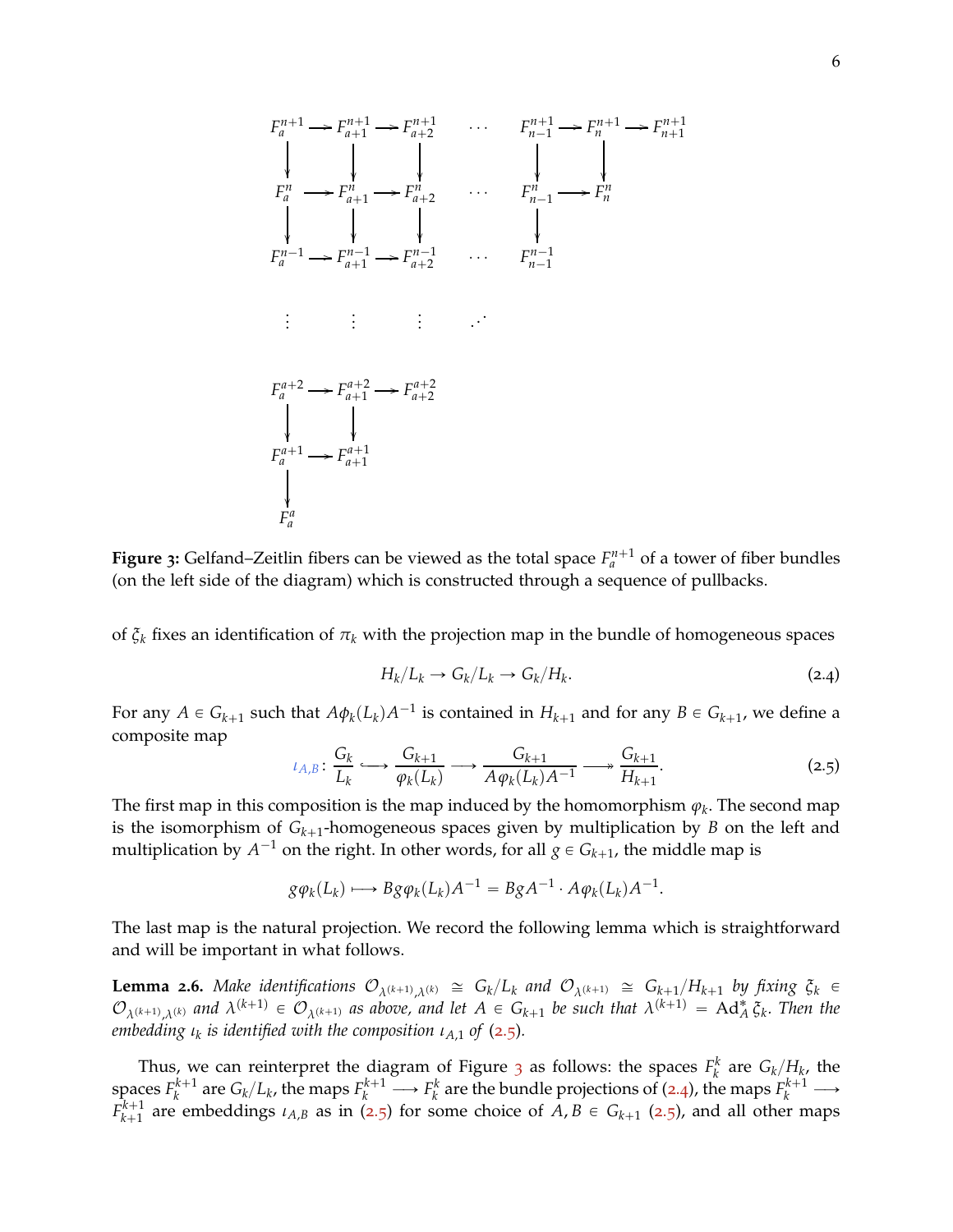are constructed by pullback. By Lemma [2](#page-5-3).6,  $A, B \in G_{k+1}$  can be chosen so that this diagram is identified with the previous description, given above.

Each map  $\iota_{A,B}$  is equal to the composition of  $\iota_{A,1}$  with left translation by *B* on the codomain  $G_{k+1}/H_{k+1}$ . Since left multiplication by *B* is an automorphism of the bundle  $G_{k+1}/L_{k+1} \longrightarrow$  $G_{k+1}/H_{k+1}$ , the pullbacks of this bundle by  $\iota_{A,B}$  and  $\iota_{A,1}$  are diffeomorphic. It follows that the resulting final pullbacks  $F_a^{n+1}$  in Figure [3](#page-5-0) are diffeomorphic, regardless of the choice of elements  $B \in G_{k+1}$  for each *k*. In particular, if we instead take  $B = A$  for each *k*, the new  $F_a^{n+1}$  is diffeomorphic to the GZ fiber  $\Psi^{-1}(\lambda^{(n)}, \ldots, \lambda^{(a)})$ , but the map  $\iota_{A,A}$  has a simpler description as the  $\max_{k} g L_k \longmapsto \psi_k(g) H_{k+1}$  of homogeneous spaces induced by the homomorphism  $\psi_k\colon G_k\longrightarrow G_{k+1}$ given by  $g \longmapsto A \varphi_k A^{-1}$ . This description will be important starting with Theorem [3](#page-11-0).2.

#### <span id="page-6-0"></span>2.2. The unitary case

This section describes unitary GZ systems and their fibers as a special case of the set-up in the previous section. Since we have already given a general description of the GZ fibers in Figure [3](#page-5-0), all that remains is to describe the groups  $L_k \leq H_k \leq G_k$  that occur in this case.

For  $k = 1, \ldots, n + 1$ , let  $G_k$  be the group  $U(k)$  of unitary  $k \times k$  matrices and let  $T_k$  be the maximal torus of diagonal matrices in  $G_k$ . The coadjoint representation of  $G_k$  on  $\mathfrak{g}_k^*$  can be identified linearly with action of  $G_k$  by conjugation on the space of  $k \times k$  skew-Hermitian matrices. The positive Weyl chambers  $\mathfrak{t}^*_{k,+}$  can be identified with the set points  $\lambda^{(k)} = (\lambda^{(k)}_1 \lambda^{(k)}_1 + \lambda^{(k)}_2 \lambda^{(k)}_1 + \lambda^{(k)}_3 \lambda^{(k)}_1 + \lambda^{(k)}_3 \lambda^{(k)}_1 + \lambda^{(k)}_4 \lambda^{(k)}_1 + \lambda^{(k)}_5 \lambda^{(k)}_1 + \lambda^{(k)}_7 \lambda^{(k)}_1 + \lambda^{(k)}_8 \lambda^{(k)}_1 +$  $\lambda_1^{(k)}, \ldots, \lambda_k^{(k)}$  $\binom{k}{k}$   $\in \mathbb{R}^k$  such that  $\lambda_1^{(k)} \geqslant \cdots \geqslant \lambda_k^{(k)}$ *k*<sup>(*k*</sup>). We make these identifications so that the coadjoint orbit  $\mathcal{O}_{\lambda^{(k)}}$  is identified with the set of  $k \times k$  skew-Hermitian matrices with eigenvalues  $i\lambda_1^{(k)}$  $\binom{k}{1}$ , ...,  $i\lambda_k^{(k)}$ *k* .

Although any choice of embeddings  $\varphi_k: G_k \longrightarrow G_{k+1}$  will do, for concreteness we fix  $\varphi_k(g)$  =  $g \oplus [1]$ , where  $g \oplus [1] \in U(k+1)$  is the block diagonal matrix whose upper-left principal  $k \times k$ submatrix is *g* and whose lower-right principal  $1 \times 1$  submatrix is [1]. With these choices, the map Ψ defined in ([2](#page-4-1).2) is a GZ system on any coadjoint orbit  $\mathcal{O}_{\lambda^{(n+1)}}$  of U(*n* + 1) [\[GS](#page-28-11)83b].

It is a result of linear algebra that  $\mathcal{O}_{\lambda^{(k+1)},\lambda^{(k)}}$  is non-empty if and only if  $\lambda^{(k)}$  and  $\lambda^{(k+1)}$  satisfy *interlacing inequalities*

<span id="page-6-1"></span>
$$
\lambda_1^{(k+1)} \qquad \lambda_2^{(k+1)} \qquad \lambda_3^{(k+1)} \qquad \lambda_4^{(k+1)} \qquad \lambda_k^{(k+1)} \qquad \lambda_k^{(k+1)} \qquad \lambda_{k+1}^{(k+1)} \qquad \lambda_{k+1}^{(k+1)} \qquad (2.7)
$$

The image of the GZ system on  $\mathcal{O}_{\lambda^{(n+1)}}$  is the set of those points in  $\mathbb{R}^{n(n+1)/2}$  with coordinates  $\lambda^{(k)}_j$ *j*  $(1 \le i \le k \le n)$  satisfying the interlacing inequalities ([2](#page-6-1).7) for all *k* [\[GS](#page-28-0)83a]. This set, which we denote  $\Delta_{\lambda^{(n+1)}}$ , is the *unitary Gelfand–Zeitlin* (GZ) polytope associated to  $\lambda^{(n+1)}$ . The inequalities defining this polytope are typically represented in a triangular array, as illustrated in the following diagram for the case  $n = 2$ .

$$
\lambda_1^{(3)} \quad \downarrow \quad \lambda_2^{(3)} \quad \downarrow \quad \lambda_3^{(3)} \quad \downarrow \quad \lambda_3^{(3)}
$$
\n
$$
\lambda_1^{(2)} \quad \downarrow \quad \lambda_2^{(2)} \quad \text{(2.8)}
$$
\n
$$
\lambda_1^{(1)} \quad \text{(3)}
$$

To every point in Δ<sub>λ(n+1)</sub>, we associate a *unitary Gelfand–Zeitlin (GZ) pattern* which is a plane graph drawn as follows. Starting from the triangular array of inequalities, as in the example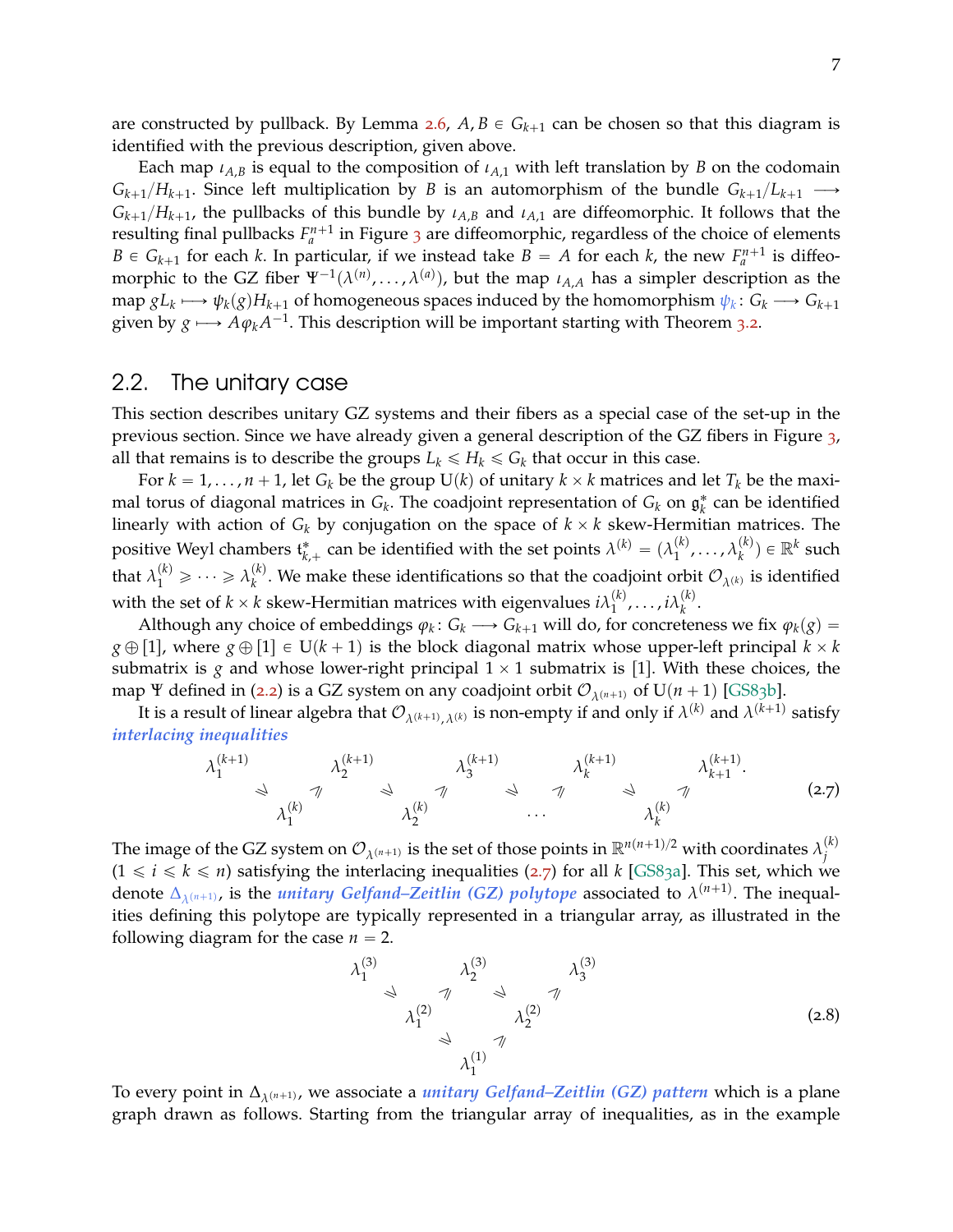above, replace the numbers  $\lambda_j^{(k)}$  with vertices. Draw an edge between two nearest neighbour vertices if the associated numbers are equal. An example of a unitary GZ pattern is illustrated in Figure [4](#page-3-0). *Row k* of a unitary GZ pattern is the full subgraph on the row of vertices corresponding to the numbers  $\lambda_1^{(k)}$  $\lambda_1^{(k)}, \ldots, \lambda_k^{(k)}$  $\mathcal{L}_{k}^{(k)}$ . Note that the unitary GZ pattern of a point in  $\Delta_{\lambda^{(n+1)}}$  only depends on the face of  $\Delta_{\lambda^{(n+1)}}$  which contains the point in its relative interior.

Fix now a point  $(\lambda^{(n)}, \ldots, \lambda^{(1)}) \in \Delta_{\lambda^{(n+1)}}$ . Then  $\Psi^{-1}(\lambda^{(n)}, \ldots, \lambda^{(1)})$  is nonempty and the subgroups  $L_k \le H_k \le G_k$  defined in the previous section are determined (up to conjugacy) by the associated unitary GZ pattern as follows.

1. For  $1 \le k \le n$ , let  $\ell_k$  be the number of connected components of row *k* of the GZ pattern, and let  $d_j$  be the number of vertices in the  $j^{\text{th}}$  connected component of row  $k$  of the GZ pattern (ordering the connected components from left to right). Then  $H_k$  is the block diagonal subgroup

<span id="page-7-0"></span>
$$
H_k = \mathbf{U}(d_1) \oplus \cdots \oplus \mathbf{U}(d_{\ell_k}) \leqslant \mathbf{U}(k). \tag{2.9}
$$

2. For  $1 \leq j \leq \ell_k$ , let  $K_j = U(d_j)$  if the number of vertices in row  $k + 1$  that are connected to the  $j^{\text{th}}$  connected component of row *k* is  $\geq d_j$ . Otherwise, let  $K_j$  be the block diagonal subgroup  $\Gamma[1] \oplus U(d_j - 1) \le U(d_j)$ . Then  $L_k$  is the block diagonal subgroup

<span id="page-7-1"></span>
$$
L_k = K_1 \oplus \cdots \oplus K_{\ell_k} \le H_k \tag{2.10}
$$

The condition in item 2 can be phrased more conveniently by introducing some terminology. Consider the full subgraph on rows  $k$  and  $k + 1$  of the GZ pattern. A connected component of this subgraph is a  $\triangle$ -shape if it contains more vertices from row *k* than  $k + 1$ , a  $\nabla$ -shape if it contains more vertices from row  $k + 1$  than  $k$ , and a  $\Box$ -shape if it contains the same number of vertices in row *k* as in row  $k + 1$ . Thus,  $K_j = [1] \oplus U(d_j - 1)$  if the associated connected component is a  $\Delta$ shape and  $K_j = U(d_j)$  otherwise. This terminology of  $\Delta$ -shape/ $\Delta$ -shape is equivalent to the N-block/W-block/M-block terminology used for ladder diagrams (which are equivalent to GZ patterns) of Cho–Kim–Oh [\[CKO](#page-28-2)20].

We briefly outline how to derive the descriptions of  $H_k$  and  $L_k$  above. The description of  $H_k$  follows immediately since  $H_k$  is the stabilizer of the diagonal matrix with diagonal entries  $\lambda_1^{(k)}$  $\lambda_1^{(k)}, \ldots, \lambda_k^{(k)}$  $\alpha_k^{(k)}$ . The description of  $L_k$  follows by computing the stabilizer of a point  $\zeta_k$  in the preimage of this diagonal matrix. This computation employs the characteristic polynomial of *ξ<sup>k</sup>* , which is how the interlacing inequalities come into play in the description of *L<sup>k</sup>* [\[CKO](#page-28-2)20, §5].

*Example* 2.11*.* We briefly illustrate these definitions with an example. Consider the unitary GZ pattern in Figure [4](#page-3-0). Looking at rows 4 and 5, we see that  $H_4 = U(4)$  and  $L_4 = [1] \oplus U(3)$ . Looking at rows 6 and 7, we see that

$$
H_6=U(2)\oplus U(2)\oplus U(1)\oplus U(1),\quad L_6=\left(\left[1\right]\oplus U(1)\right)\oplus U(2)\oplus U(1)\oplus U(1).
$$

Looking at the penultimate row 9, we see  $H_9 \cong U(2) \oplus U(1)^{\oplus 2} \oplus U(2) \oplus U(1)^3$  whereas  $L_9 \cong$  $U(2) \oplus U(0)^2 \oplus U(2) \oplus U(0) \oplus U(1) \oplus U(0)$ . We only look at row 10 in conjunction with row 9 to determine what the  $\Delta$ -,  $\nabla$ -, and  $\nabla$ -shapes are; while  $H_{10}$  is defined,  $L_{10}$  is not. It does not make sense to refer to  $\Delta$ -shapes, for example, in row 10, since there is no row 11.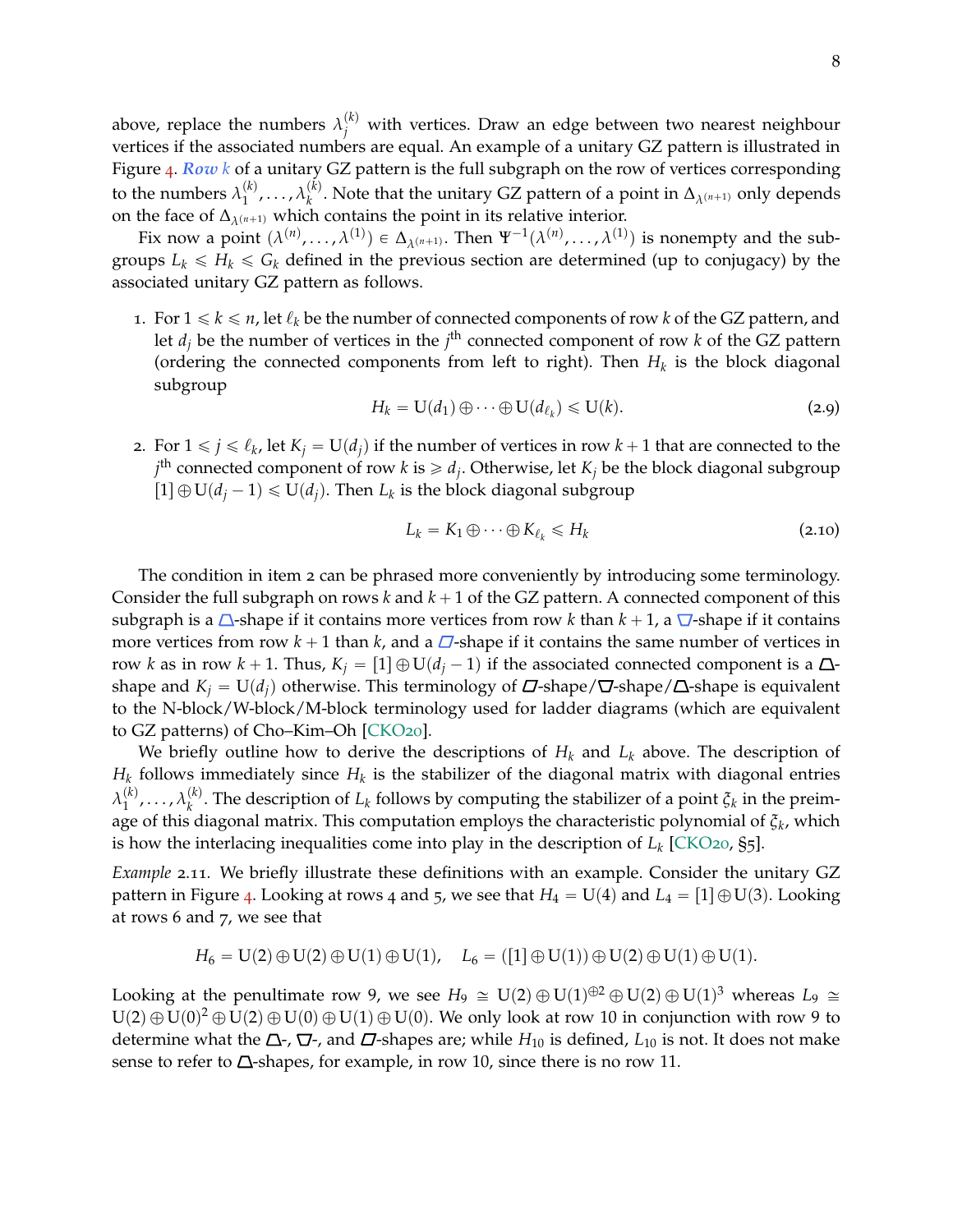### <span id="page-8-0"></span>2.3. The orthogonal case

This section describes orthogonal Gelfand–Zeitlin systems and their fibers as a special case of the setup in Section [2](#page-4-0).1. Throughout this section, we write  $\kappa$  for  $\kappa/2$ , where  $\|\cdot\|$  is the floor function.

For  $k = 2, \ldots, n + 1$ , let  $G_k$  be the group SO(k) of special orthogonal  $k \times k$  matrices and let  $T_k$ be the standard maximal torus of  $G_k$ . The coadjoint representation of  $G_k$  on  $\mathfrak{g}_k^*$  can be identified linearly with action of  $G_k$  by conjugation on the space of  $k \times k$  real skew-symmetric matrices. For *k* even,  $\mathfrak{t}^*_{k,+}$  can be identified with the set of points  $\lambda^{(k)} = (\lambda_1^{(k)})^2$  $\lambda_1^{(k)}, \ldots, \lambda_{[k]}^{(k)}$  $\binom{k}{k}$ )  $\in \mathbb{R}^{[k]}$  such that

<span id="page-8-1"></span>
$$
\lambda_1^{(k)} \geqslant \lambda_2^{(k)} \geqslant \cdots \geqslant \lambda_{[k]-1}^{(k)} \geqslant \left| \lambda_{[k]}^{(k)} \right| \tag{2.12}
$$

and for *k* odd,  $t_{k,+}^*$  can be identified with the set of points  $\lambda^{(k)} \in \mathbb{R}^{[k]}$  such that

<span id="page-8-2"></span>
$$
\lambda_1^{(k)} \geqslant \lambda_2^{(k)} \geqslant \cdots \geqslant \lambda_{[k]}^{(k)} \geqslant 0. \tag{2.13}
$$

We make these identification such that for *k* odd,  $\mathcal{O}_{\lambda^{(k)}}$  is identified with the set of  $k \times k$  skewsymmetric matrices with eigenvalues  $\pm i\lambda_1^{(k)}$  $\mathcal{L}_1^{(k)}$ , . . . ,  $\pm i\lambda_{\lceil k \rceil}^{(k)}$  $\binom{N}{[k]}$ , 0. For *k* even the special orthogonal conjugacy class of a skew-symmetric  $k \times k$  matrix depends both on its eigenvalues and the sign of its Pfaffian. We make these identifications such that for *k* even,  $\mathcal{O}_{\lambda^{(k)}}$  is identified with the set of  $k \times k$  skew-symmetric matrices  $\tilde{\zeta}$  with eigenvalues  $\pm i\lambda_1^{(k)}$  $\mathcal{L}_1^{(k)}, \ldots, \pm i\lambda_{[k]}^{(k)}$  whose Pfaffian Pf  $\zeta$  satisfies  $\lambda_{[k]}^{(k)} = \operatorname{sign}(\operatorname{Pf} \xi) \cdot | \lambda_{[k]}^{(k)}$  $\frac{f(x)}{[k]}$ . As in the unitary case, the choice of embeddings  $\varphi_k \colon G_k \longrightarrow G_{k+1}$  does not matter, but for the sake of concreteness, we set  $\varphi_k(g) := g \oplus [1]$ . With these choices, the map  $\Psi$ defined in ([2](#page-4-1).2) is a GZ system on any coadjoint orbit  $\mathcal{O}_{\lambda^{(n+1)}}$  of SO(*n* + 1) [\[GS](#page-28-11)83b].

The interlacing inequalities that characterize for which values of  $\lambda^{(k)}$  and  $\lambda^{(k+1)}$  the intersection  $\mathcal{O}_{\lambda^{(k+1)}, \lambda^{(k)}}$  is non-empty depend on the parity of *k*. For *k* odd, they are

$$
\lambda_1^{(k+1)} \qquad \lambda_2^{(k+1)} \qquad \lambda_3^{(k+1)} \qquad \lambda_4^{(k+1)} \qquad \lambda_5^{(k+1)} \qquad \lambda_{[k+1]-1}^{(k+1)} \qquad \lambda_{[k]}^{(k+1)} \qquad \lambda_{[k]}^{(k+1)} \qquad \lambda_{[k]}^{(k)}
$$
\n
$$
\lambda_1^{(k)} \qquad \lambda_2^{(k)} \qquad \cdots \qquad \lambda_{[k]}^{(k)}
$$
\n
$$
(2.14)
$$

whereas for *k* even, they are

$$
\lambda_1^{(k+1)} \qquad \lambda_2^{(k+1)} \qquad \lambda_3^{(k+1)} \qquad \lambda_4^{(k+1)} \qquad \lambda_{[k+1]}^{(k+1)} \qquad \lambda_{[k+1]}^{(k+1)} \qquad \lambda_{[k]}^{(k)}
$$
\n
$$
\lambda_1^{(k)} \qquad \lambda_2^{(k)} \qquad \cdots \qquad |\lambda_{[k]}^{(k)}|.
$$
\n
$$
(2.15)
$$

See Pabiniak [\[Pab](#page-29-3)12, App. B] for a proof. In both cases, the pattern of inequalities can be extended symmetrically by including 0 and the non-positive eigenvalues. The image of the GZ system on  $\mathcal{O}_{\lambda^{(n+1)}}$  is the set of points in  $\mathbb{R}^{\sum_{k=1}^{n}[k]}$  whose coordinates  $\lambda_j^{(k)}$  $j_j^{(k)}$  for  $1 \leqslant k \leqslant n$  and  $1 \leqslant j \leqslant [k]$  satisfy the interlacing inequalities above. This set, which we denote  $\Delta_{\lambda^{(n+1)}}$ , is the *orthogonal Gelfand*– *Zeitlin* (GZ) polytope associated to  $\lambda^{(n+1)}$ . We may represent these inequalities in a triangular array, as illustrated in the following diagram for the case  $n = 4$ . One may omit the right side and the zero in the bottom row without loss of information, but we opt to keep these features because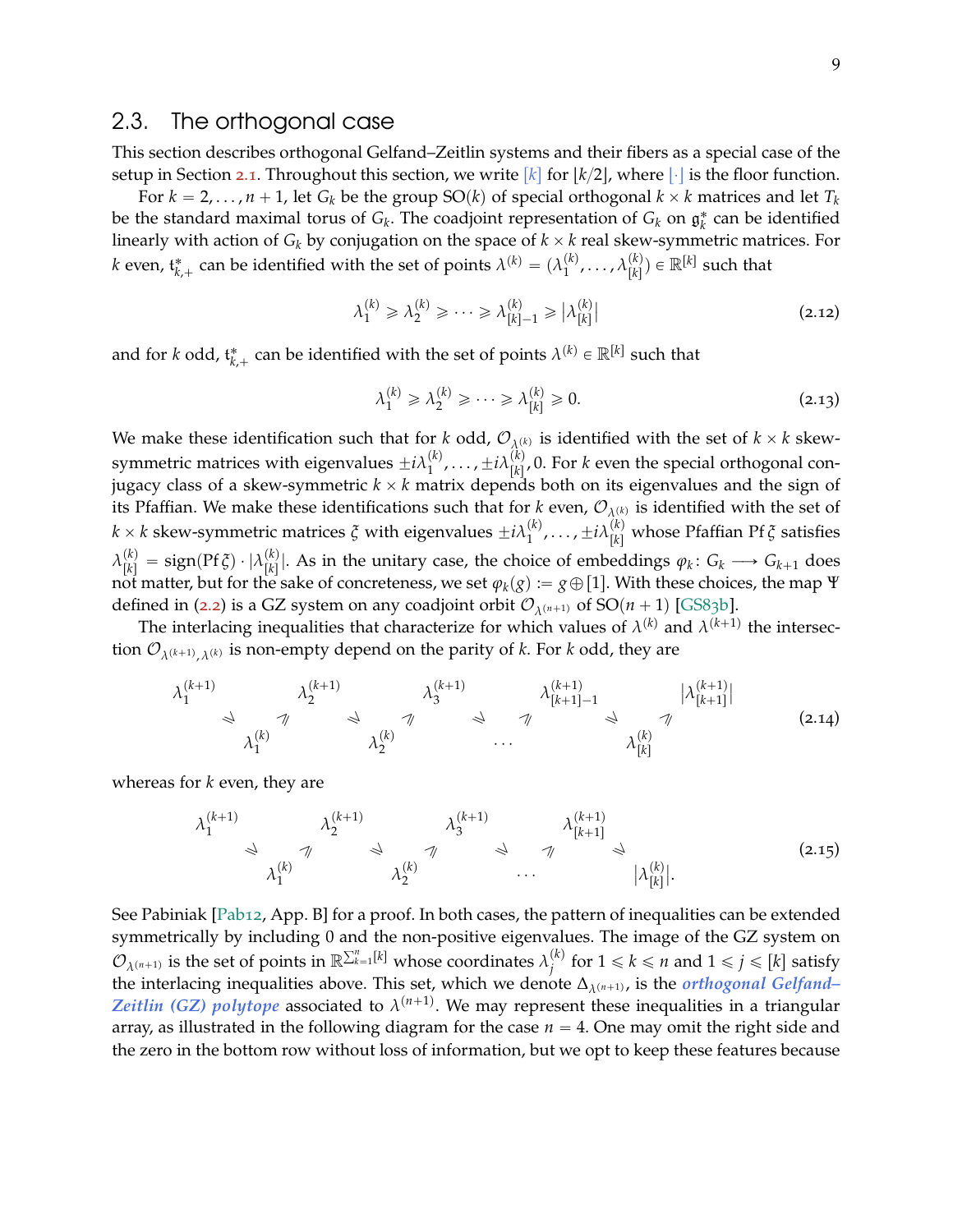

<span id="page-9-0"></span>**Figure 17:** An orthogonal GZ pattern associated to a fiber of a GZ system on a coadjoint orbit of  $SO(5)$ .

they help simplify some descriptions later on.

*λ* p5q 1 *λ* p5q 2 0 ´*λ* p5q <sup>2</sup> ´*λ* p5q 1 ě ě ě ě ě ě ě ě *λ* p4q 1 |*λ* p4q 2 | ´|*λ* p4q 2 | ´*λ* p4q 1 ě ě ě ě ě ě *λ* p3q 1 0 ´*λ* p3q 1 ě ě ě ě |*λ* p2q 1 | ´|*λ* p2q 1 | ě ě 0 (2.16)

*Orthogonal Gelfand–Zeitlin (GZ) patterns* are drawn in a similar manner as the unitary case. In order to simplify our description of the subgroups  $H_k$  and  $L_k$  that follow, we colour vertices corresponding to 0 white. This vertex colouring is purely for convenience of exposition; no information is lost by omitting it since the connected components intersecting the vertical midline must correspond to 0. All other vertices are black. For example, if in the case  $n = 4$ illustrated above the values are  $\lambda_1^{(5)} = 2$ ,  $\lambda_2^{(5)} = \lambda_1^{(4)} = -\lambda_2^{(4)} = \lambda_1^{(3)} = 1$ , and  $\lambda_1^{(2)} = 0$ , then the GZ pattern is given as in Figure [17](#page-9-0). *Row k* of an orthogonal GZ pattern is defined as in the unitary case. The bottom vertex is necessarily white, since it corresponds to 0. The full subgraph on the black vertices to the left of the vertical midline is the *positive part* of the orthogonal GZ pattern. The full subgraph on the black vertices to the right of the vertical midline is the *negative part*. The negative part is a mirror reflection of the positive part. One may omit the negative part of the orthogonal GZ pattern without losing any information.

Fix a point  $(\lambda^{(n)}, \ldots, \lambda^{(2)}) \in \Delta_{\lambda^{(n+1)}}$ . As in the unitary case, the subgroups  $L_k \le H_k \le G_k$ are determined (up to conjugacy) by the associated orthogonal GZ pattern. The description is as follows.

1. For  $2 \le k \le n$ , let  $2\ell_k$  be the number of connected components of row k which do not contain a white vertex. Let  $d_0$  be the number of vertices in the connected component with white vertices, and for  $1 \leq i \leq \ell_k$ , let  $d_i$  be the number of vertices in the  $i^{\overline{th}}$  connected component of row *k* as indexed from left to right.

Then the subgroup  $H_k$  is isomorphic to the product

<span id="page-9-1"></span>
$$
U(d_1) \times \cdots \times U(d_{\ell_k}) \times SO(d_0)
$$
\n(2.18)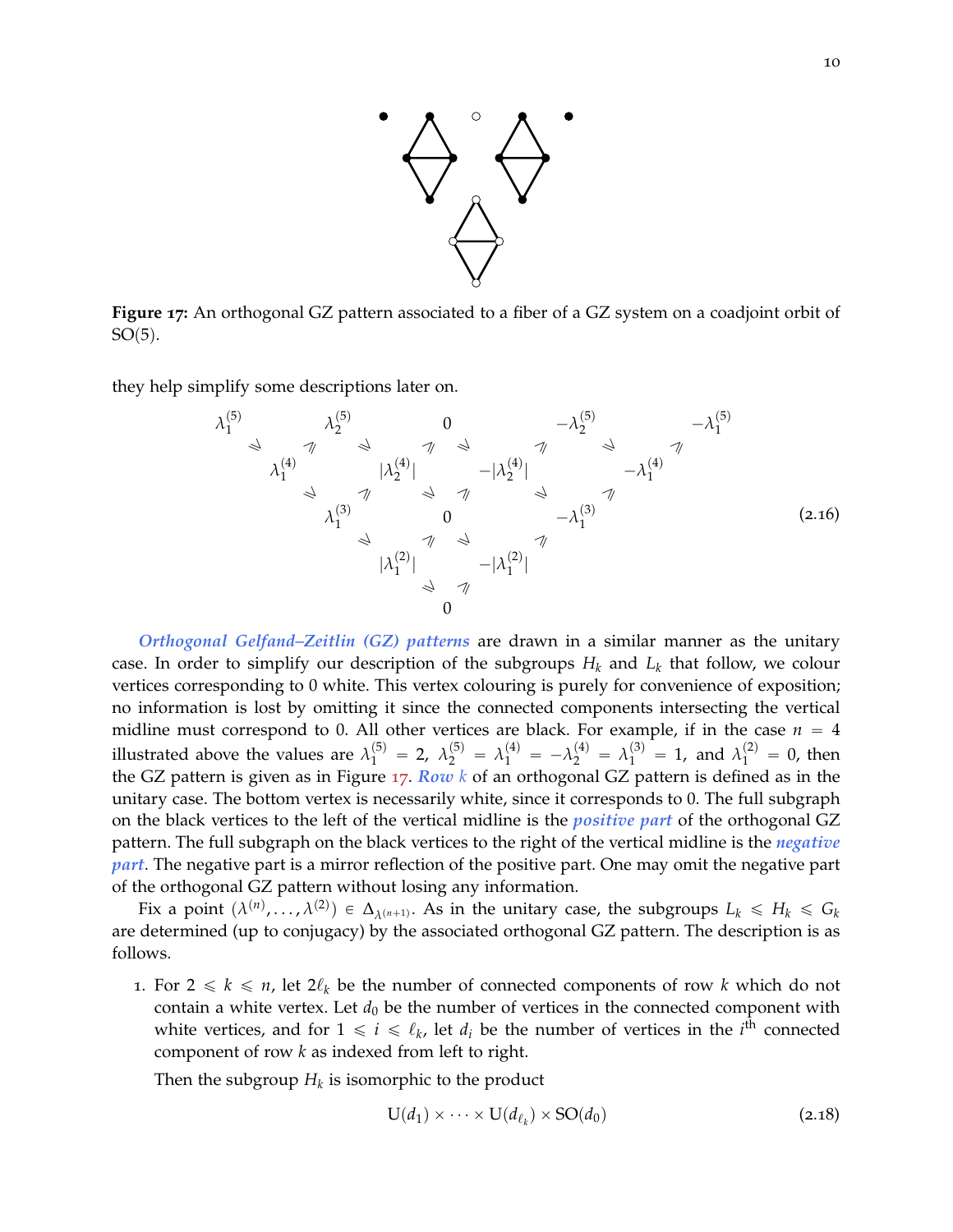where  $SO(1) \cong SO(0) := \{1\}$ . Note that  $d_0$  must be congruent to *k* modulo 2. The equalities and strict inequalities occurring in (2.[12](#page-8-1)) or (2.[13](#page-8-2)) for the given value of  $\lambda^{(k)}$  determine a subgraph of the Dynkin diagram of *G<sup>k</sup>* , which in turn determines a Levi factor whose compact form is the desired embedding of the product group above as the subgroup *H<sup>k</sup>* . [3](#page-10-1)

2. For  $1 \leq i \leq \ell_k$ , let  $K_i = U(d_i)$  if the number of vertices in row  $k + 1$  that are connected to the *i*<sup>th</sup> connected component of row *k* is  $\ge d_i$  and otherwise let  $K_i = [1] \oplus U(d_i - 1) \le U(d_i)$ . Let  $K_0 = SO(d_0)$  if the number of white vertices in row  $k + 1$  is  $\ge d_0$ , and otherwise, let  $K_0 = SO(d_0 - 1) \leqslant SO(d_0)$ , where  $SO(1) \cong SO(0) = SO(-1) := \{1\}$ . Then  $L_k$  is the block diagonal subgroup

<span id="page-10-3"></span>
$$
L_k = K_1 \times \cdots \times K_{\ell_k} \times K_0 \leq H_k. \tag{2.19}
$$

As in the unitary case, one can use the language of  $\Delta$ -shape/ $\nabla$ -shape/ $\Delta$ -shape to state the condition in item 2 that determines the groups *K<sup>i</sup>* . The description of the subgroups *H<sup>k</sup>* and *L<sup>k</sup>* is derived in a similar manner to that in the unitary case. We note that the description of the subgroups  $H_k$  and  $L_k$  given here diverges slightly from that of Cho and Kim, due to an error in their statement of their Lemma 6.5 [\[CK](#page-28-4)20]. This minor error does not affect their main results.

*Example* 2.20*.* Consider the orthogonal GZ pattern in Figure [17](#page-9-0). Looking at rows 4 and 5 we see that  $H_4 = U(2) \times U(2)$  and  $L_4 = ([1] \oplus U(1)) \times ([1] \oplus U(1))$ . Looking at rows 3 and 4 we see that  $H_3 = L_3 = U(1) \times U(1)$ . Looking at rows 2 and 3 we see that  $H_2 = SO(2)$  and  $L_2$  is the trivial group.

# <span id="page-10-0"></span>3. The structure of Gelfand–Zeitlin fibers

We start by re-writing the towers of Cho–Kim–Oh introduced in the previous section, as balanced products (Theorem [3](#page-11-0).2). A direct product decomposition of GZ fibers, which is new in the orthogonal case, follows immediately from this description (Corollary [3](#page-12-0).3). We will use this direct product decomposition to analyze the cohomology of orthogonal GZ fibers in Section [5](#page-19-1). In the discussion following Corollary [3](#page-12-0).3, we show how each factor in the direct product decomposition can be simplified using the combinatorics of the GZ pattern. Our simplified description in terms of the GZ pattern is summarized in Theorem [3](#page-13-0).8. We end the section with examples demonstrating how Theorem [3](#page-13-0).8 can be applied. In particular, we recover Bouloc, Miranda, and Zung's description of regular, elliptic, and (multi-)diamond fibers of unitary GZ systems as a special case of Theorem [3](#page-13-0).8.

We begin with a general lemma. Suppose a group *G* acts on the right on a space *X* and on the left on a space *Y*. In this case, we define the *balanced product*  $X \otimes_G Y$  to be the quotient  $(X \times Y)/G$  under the diagonal action. The elements of  $X \otimes_G Y$ , which we denote  $x \otimes y$ , satisfy  $xg \otimes y = x \otimes gy$ .

<span id="page-10-2"></span><span id="page-10-1"></span><sup>&</sup>lt;sup>3</sup>One must be careful in the case where *k* is even and  $d_0 = 0$ : the cases  $\lambda_{[k]}^{(k)}$  $\binom{k}{k} > 0$  and  $\lambda \binom{k}{k}$  $\binom{k}{k}$  < 0 correspond to two different subgraphs of the Dynkin diagram and hence to distinct embeddings of *H<sup>k</sup>* as a subgroup of *G<sup>k</sup>* . These two embeddings differ in how the factor  $U(\ell_k)$  is embedded (they are conjugate to one another by an element of  $SO(k + 1)$ but not by an element of SO(k)). This dichotomy is not reflected in the orthogonal GZ diagrams defined above and does not affect the rest of our analysis, so we will not further belabour it.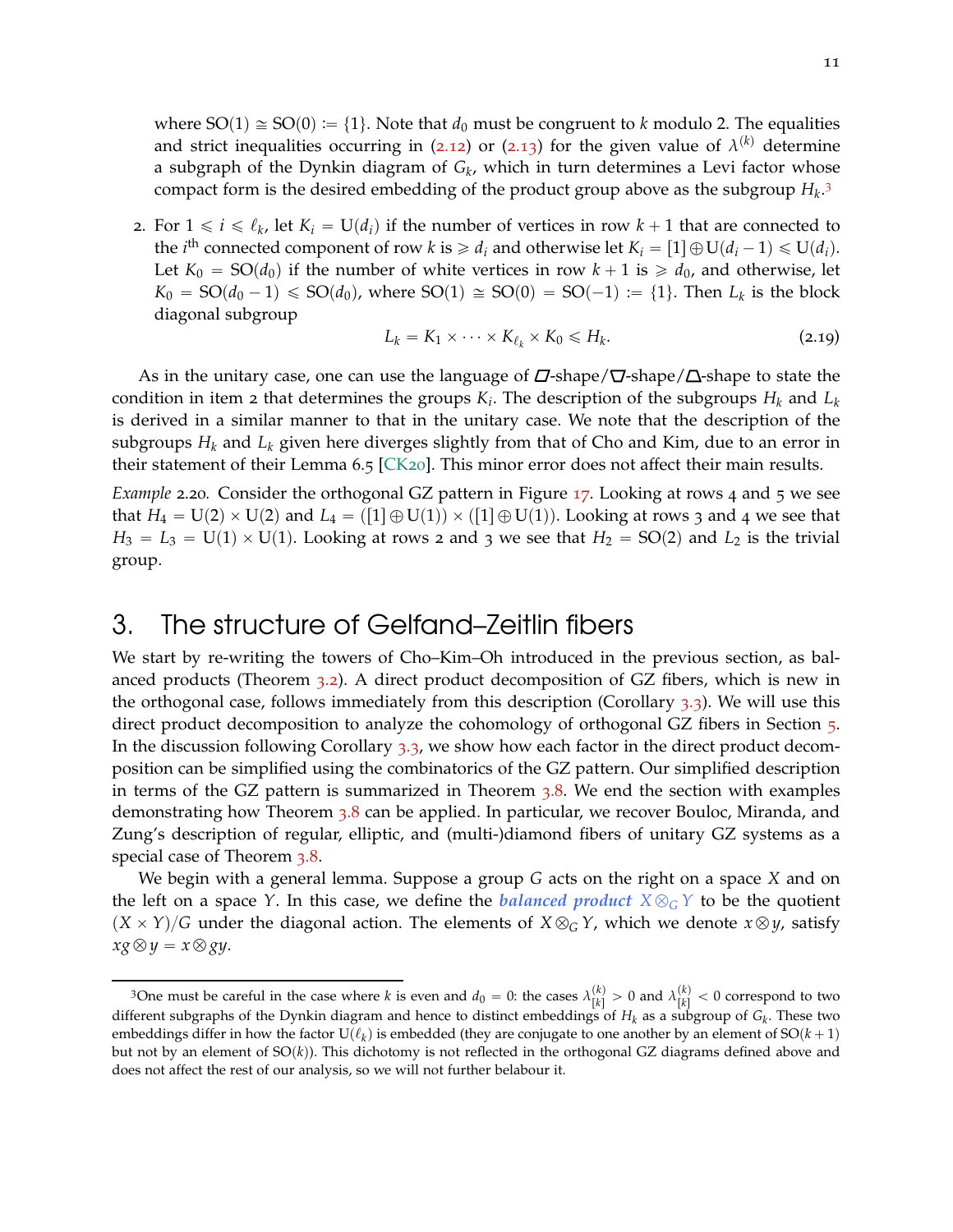**Lemma 3.1.** Let  $\psi: G \longrightarrow \tilde{G}$  be a map of topological groups and let  $L \le G$  and  $\tilde{L} \le \tilde{H} \le \tilde{G}$  be closed *subgroups such that*  $\psi(L) \leq H$ . Suppose  $\tilde{L}$  acts continuously on a topological space X. Then the map

$$
\kappa: G/L \underset{\widetilde{G}/\widetilde{H}}{\times} \widetilde{G} \underset{\widetilde{L}}{\otimes} X \longrightarrow G \underset{\widetilde{L}}{\otimes} \widetilde{H} \underset{\widetilde{L}}{\otimes} X,
$$

$$
(gL, \widetilde{g} \otimes x) \longmapsto g \otimes \varphi(g)^{-1} \widetilde{g} \otimes x,
$$

*is a well-defined homeomorphism. If the homomorphisms are of compact Lie groups and X is a smooth manifold with smooth*  $\tilde{L}$ -action, then *κ* is a diffeomorphism.

*Proof.* Since the fiber product  $G \times \tilde{G}/\tilde{H}$   $\tilde{G}$  is the set of pairs  $(g, \tilde{g}) \in G \times \tilde{G}$  such that  $\varphi(g)^{-1}\tilde{g}$  lies in  $\tilde{H}$ , it is easy to see the assignments  $(g, \tilde{g}) \mapsto (g, \varphi(g)^{-1} \tilde{g})$  and  $(g, \tilde{h}) \mapsto (g, \varphi(g) \tilde{h})$  define a continuous map  $G \times \tilde{G}/\tilde{H} \widetilde{G} \longrightarrow G \times \widetilde{H}$  and its continuous inverse. One checks using coset representatives that these maps descend to well-defined maps  $\kappa\colon G/L\times_{\widetilde{G}/\widetilde{H}}\widetilde{G}\longrightarrow G\otimes_L\widetilde{H}$  and  $\kappa^{-1}$ , necessarily homeomorphisms, and then that  $\kappa\times{\rm id}_X$  and  $\kappa^{-1}\times{\rm id}_X$  descend to a well-defined  $\varkappa$ and its well-defined inverse  $\varkappa^{-1}$ . Under the smoothness hypotheses, the original homeomorphism and its inverse are smooth, and as all the actions in question are free and proper, so the orbit spaces are again smooth manifolds and the quotient maps are smooth submersions, meaning  $\varkappa$  and  $\varkappa^{-1}$  are smooth as well. 口

<span id="page-11-0"></span>The following result applies equally to both unitary and orthogonal GZ systems.

**Theorem 3.2.** Let  $G_k = U(k)$  for all  $1 \leq k \leq n+1$  or let  $G_k = SO(k)$  for all  $1 \leq k \leq n+1$ . In either *case, let*  $\Psi$  *be the GZ system on a coadjoint orbit*  $O_\lambda$  *of*  $G_{n+1}$ *, let* p *be a point in the associated GZ polytope*  $\Delta_{\lambda}$ *, and let*  $L_k \le H_k \le G_k$  *be defined via the GZ pattern of p (as in Section [2](#page-6-0).2 in the unitary case, and as in Section [2](#page-8-0).3 in the orthogonal case). Then there is a diffeomorphism*

$$
\Psi^{-1}(p) \cong H_a \underset{L_a}{\otimes} H_{a+1} \underset{L_{a+1}}{\otimes} \cdots \underset{L_{n-1}}{\otimes} H_n/L_n
$$

*where the balanced products with respect to the groups L<sup>k</sup> are taken with respect to the natural inclusion of*  $L_k$  *into*  $H_k$  *and the embedding of*  $L_k$  *<i>into*  $H_{k+1}$  *via the homomorphism*  $A\varphi_kA^{-1}\colon G_k\longrightarrow G_{k+1}$ *, where*  $A \in G_{k+1}$  satisfies  $\text{Ad}_{A}^{*} \xi_{k} = \lambda^{(k+1)}$ .

*Proof.* Consider the diagram of Figure [3](#page-5-0). At each level, fix the compositions ([2](#page-5-1).5) to be *ιA*,*A*, as defined in  $(2.5)$  $(2.5)$  $(2.5)$ , which as noted at the end of Section 2.1 are induced by the homomorphisms  $A\varphi_k A^{-1}$ :  $G_k$  →  $G_{k+1}$  sending  $L_k$  into  $H_{k+1}$ .

We will more generally prove a diffeomorphism

$$
F_j^k \cong G_j \underset{L_j}{\otimes} H_{j+1} \underset{L_{j+1}}{\otimes} \cdots \underset{L_{k-2}}{\otimes} H_{k-1} \underset{L_{k-1}}{\otimes} *, \quad (a \leq j < k \leq n+1).
$$

The result follows since  $G_a = H_a$  and  $F_a^{n+1} \cong \Psi^{-1}(p)$ , as explained in Section [2](#page-4-0).1.

The claim is proved separately for each *k* by decreasing (i.e., leftward) induction on the horizontal index *j*. For the base case when  $j = k - 1$ , the expression simplifies to  $F_{k-1}^k \cong G_{k-1}/L_{k-1}$ . For the induction step, assume the diffeomorphism for *j* and consider the rectangle

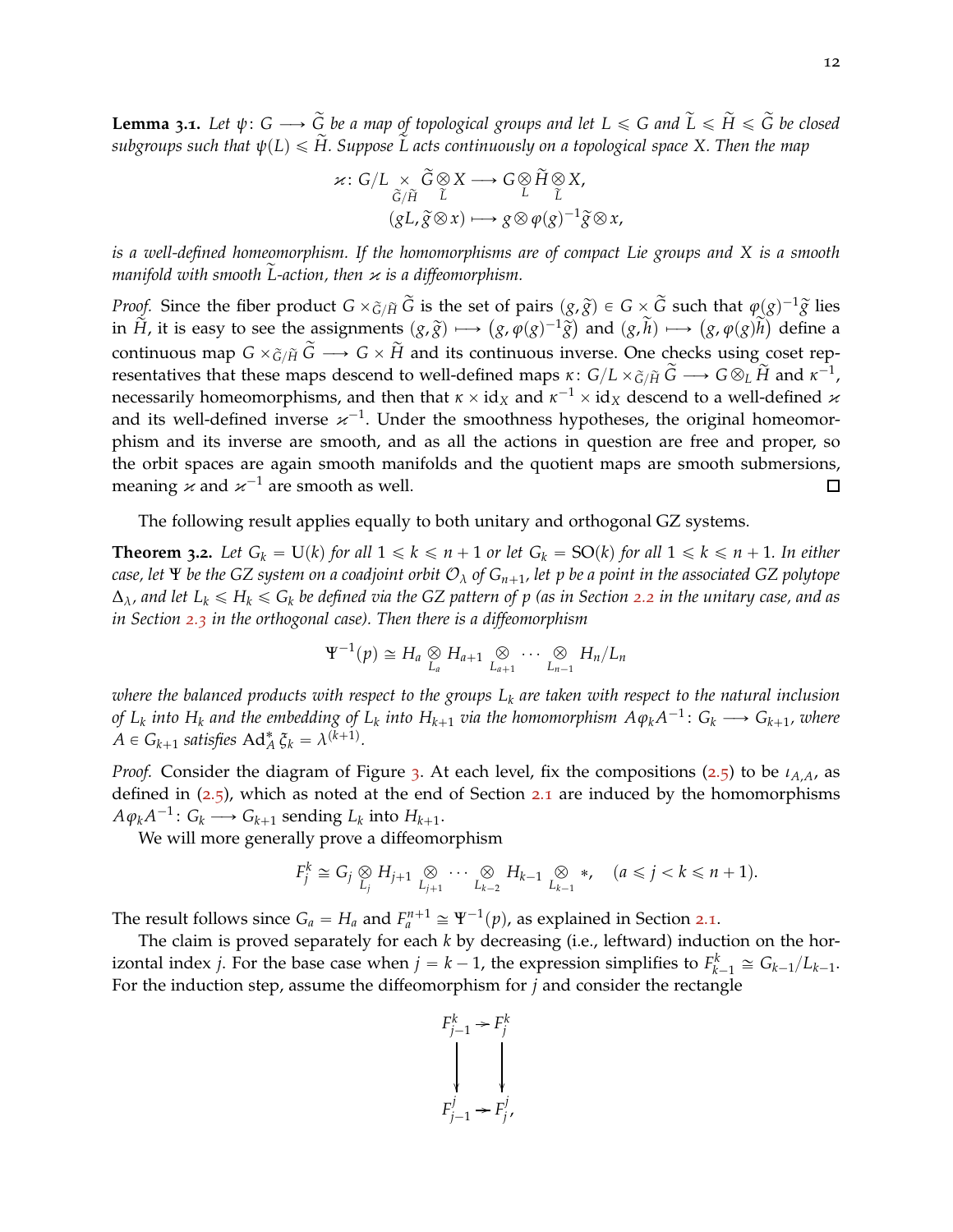comprising vertically stacked boxes in ([3](#page-5-0)). We have  $F^j_{j-1} = G_{j-1}/L_{j-1}$  and  $F^j_j = G_j/H_j$ , and the inductive assumption gives an expression  $G_j \otimes_{L_j} X$  for  $\hat{F}^k_j$ . An application of Lemma [3](#page-10-2).1 to this  $X$ and  $(G, L) = (G_{j-1}, L_{j-1})$  and  $(G, H, L) = (G_j, H_j, L_j)$  then completes the induction.  $\Box$ 

<span id="page-12-0"></span>**Corollary 3.3.** *Every Gelfand–Zeitlin fiber corresponding to a unitary or orthogonal Gelfand–Zeitlin pattern is diffeomorphic to a direct product of factors indexed by the connected components of the Gelfand– Zeitlin pattern. Pairs of connected components in the positive and negative part of an orthogonal Gelfand– Zeitlin pattern contribute a single connected component.*

*Proof.* The groups *L<sup>k</sup>* and *H<sup>k</sup>* decompose into direct products of factors which correspond to connected components of the *k*th row of the GZ pattern, and the inclusion  $L_k \to H_k$  is a direct product of inclusions of these factors. Again, fix  $A \in G_{k+1}$  such that  $Ad^*_A \xi_k = \lambda^{(k+1)}$ . One can show that the maps  $A\varphi_kA^{-1}$ :  $L_k \longrightarrow H_{k+1}$  decompose as direct products with the property that each factor of  $L_k$  is mapped to the factor of  $H_{k+1}$  corresponding to the same connected component of the GZ pattern. In general, given a tuple of diagrams  $M_i \leftarrow K_i \rightarrow N_i$  of groups one has  $\prod M_j\otimes_{\prod K_j}\prod N_j\cong\prod (M_j\otimes_{K_j}N_j).$  Thus, the desired direct product splitting of the GZ fibers follows by Theorem [3](#page-11-0).2.  $\Box$ 

We now explain how the preceding description of arbitrary GZ fibers can be simplified; afterwards we will give several concrete examples. By Corollary [3](#page-12-0).3, it suffices to describe the direct product factor corresponding to an arbitrary connected component of a GZ pattern. Thus, suppose for the remainder of this discussion that we are given a connected component of a GZ pattern (unitary or orthogonal) beginning in row *k<sup>b</sup>* and ending in row *k<sup>t</sup>* . For any integer  $k \in [k_b, k_t]$ , write  $w(k)$  for the *width* of row  $k$  of the component, i.e., the number of vertices in the component in this row. The width  $w(k<sub>b</sub>)$  of the bottom row in the connected component is always 1, and  $w(k_t)$  is also 1 unless  $k_t = n + 1$ , meaning the component ends in the top row of the GZ pattern. As this case requires a slightly different analysis, for now we assume that  $k_t \leq n$ .

A direct factor corresponding to the given connected component is of the form

<span id="page-12-1"></span>
$$
J_{k_b} \underset{K_{k_b}}{\otimes} J_{k_b+1} \underset{K_{k_b+1}}{\otimes} \cdots \underset{K_{k_t-2}}{\otimes} J_{k_t-1} \underset{K_{k_t-1}}{\otimes} J_{k_t}
$$
 (3.4)

where the factors  $K_k \leq J_k$  for  $k_b \leq k \leq k_t$  are the factors of  $L_k$  and  $H_k$  (respectively) described by ([2](#page-7-0).9) and (2.[10](#page-7-1)) in the unitary case and (2.[18](#page-9-1)) and (2.[19](#page-10-3)) in the orthogonal case. Note that  $K_{k}$ is trivial since  $k_t \leq n$ . For a black component (one of a pair, in the orthogonal case), we have  $J_k \cong U(w(k))$ , and for a white component, we have  $J_k \cong SO(w(k))$ .

We may usually simplify the expression ([3](#page-12-1).4) as follows. For each integer  $k \in [k_b, k_t - 1]$ , the expression contains a factor  $J_k \otimes_{K_k} J_{k+1}$  determined by the pair of consecutive rows  $k, k+1$ . When these rows form an  $\Delta$ -shape or a  $\Delta$ -shape, then  $K_k = J_{k+1}$  so we have the simplification  $J_k \otimes_{K_k} J_{k+1} \cong J_k$ , whereas if they form a  $\Box$ -shape, then  $K_k = J_k$ , so we have  $J_k \otimes_{K_k} J_{k+1} \cong J_{k+1}$ . Iterating the procedure, one can always simplify ([3](#page-12-1).4) into the following equivalent forms. First, if each row is of width 1, then the expression collapses to one factor,  $U(1)$  for a black component or  $SO(1) = *$  for a white component. Otherwise, take a subsequence

$$
\widetilde{\ell}_1 \leq \ell_1 \leq \widetilde{\ell}_2 \leq \ell_2 \leq \cdots \leq \widetilde{\ell}_{r-1} \leq \ell_{r-1} \leq \widetilde{\ell}_r,
$$

of  $[k_b+1, k_t-1]$  such that  $M_i = w(\widetilde{\ell}_i)$  and  $m_i = w(\ell_i)$  are, respectively, sequences of local maximum and minimum values of the function  $w$  on the interval  $[k_b, k_t]$ . The sequence  $M_i$  begins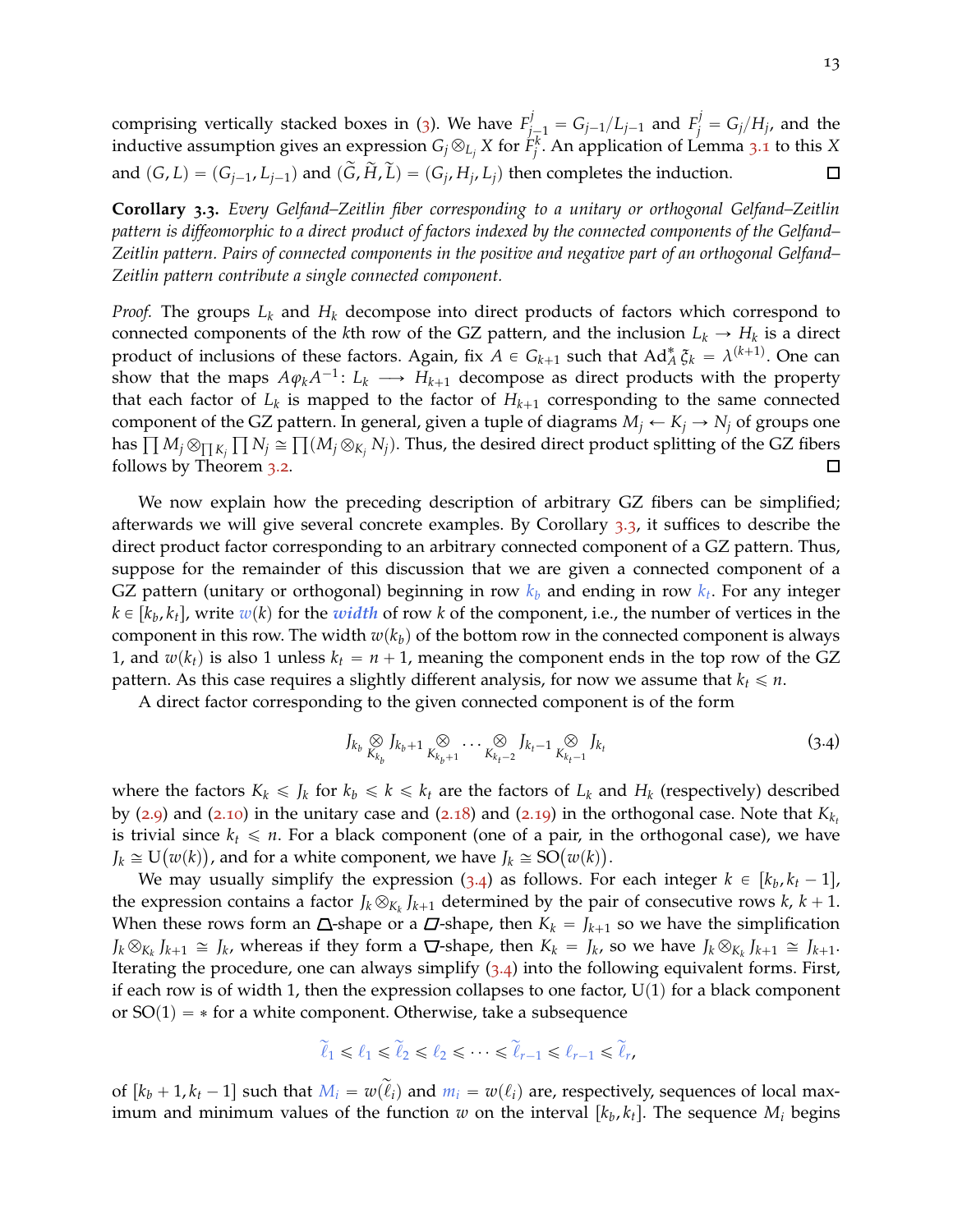with the first local maximum and terminates with the last local maximum. Although the values  $w(k_b) = w(k_f) = 1$  are necessarily local minima, we ignore them since they correspond to factors which cancel. The sequence *m<sup>i</sup>* begins with the second local minimum and ends with the penultimate local minimum of the function *w* on the interval  $\left[k_b + 1, k_t - 1\right]$ . Then the expression ([3](#page-12-1).4)  $\sup$  simplifies to  $J_{\widetilde{\ell}_1}\otimes_{K_{\ell_1}} J_{\widetilde{\ell}_2}\otimes_{K_{\ell_2}} \cdots \otimes_{K_{\ell_{r-1}}} J_{\widetilde{\ell}_{r'}}$  which is

<span id="page-13-2"></span>
$$
\mathrm{U}(M_1) \underset{\mathrm{U}(m_1)}{\otimes} \cdots \underset{\mathrm{U}(m_{r-1})}{\otimes} \mathrm{U}(M_r) \qquad \text{or} \qquad \mathrm{SO}(M_1) \underset{\mathrm{SO}(m_1)}{\otimes} \cdots \underset{\mathrm{SO}(m_{r-1})}{\otimes} \mathrm{SO}(M_r) \qquad (3.5)
$$

depending on whether the component is black or white. In the case of a white component, this expression corresponds to a decomposition of the component into maximal hexagons and pentagons.

Now we treat the special case  $k_t = n + 1$ . In this case, there is no group  $J_{n+1}$ . A direct product factor corresponding to the given connected component has the form

<span id="page-13-1"></span>
$$
J_{k_b} \underset{K_{k_b}}{\otimes} J_{k_b+1} \underset{K_{k_b+1}}{\otimes} \cdots \underset{K_{n-1}}{\otimes} J_n/K_n. \tag{3.6}
$$

This expression can be simplified by a similar analysis to that in the preceding paragraph. In the degenerate case where each row is of width 1, the expression collapses to  $U(1)/U(1)$  or  ${\rm SO}(1)/{\rm SO}(1)$ , which is a point either way. Otherwise, restrict the function  $w$  to the subset  $[k_b, k_t - \tau]$ 1] and let  $\tilde{\ell}_i$ ,  $\ell_i$  denote the sequence of arguments which achieve local maxima and minima for the function  $w$  on this subset (as before). Then, similarly to before, the expression  $(3.6)$  $(3.6)$  $(3.6)$  simplifies to  $J_{\tilde{\ell}_1}\otimes_{K_{\ell_1}} J_{\tilde{\ell}_2}\otimes_{K_{\ell_2}} \cdots \otimes_{K_{\ell_{r-1}}} J_{\tilde{\ell}_r}/K_n$ . More explicitly, depending on whether it is a black or white component respectively, this equals

<span id="page-13-3"></span>
$$
\mathbf{U}(M_1) \underset{\mathbf{U}(m_1)}{\otimes} \cdots \underset{\mathbf{U}(m_{r-1})}{\otimes} \mathbf{U}(M_r)/K_n \qquad \text{or} \qquad \text{SO}(M_1) \underset{\mathbf{SO}(m_1)}{\otimes} \cdots \underset{\mathbf{SO}(m_{r-1})}{\otimes} \text{SO}(M_r)/K_n \qquad (3.7)
$$

where  $M_i = w(\tilde{\ell}_i)$  and  $m_i = w(\ell_i)$  as before. The group  $K_n$  is determined by the shape that occurs in the connected component between the top two rows (see examples below). It will be useful later that this expression gives a different iterated fiber bundle construction for  $F_a^{n+1}$  with base *J* $\tilde{\ell}_1/K_{\ell_1}$  and fibers  $J\tilde{\ell}_i/K_{\ell_i}$  and either  $J\tilde{\ell}_r$  or  $J\tilde{\ell}_r/K_n$ .

These direct factors can also be realized as biquotients. Recall that if *A* and *B* are closed subgroups of a Lie group *G* such that the action  $(a, b) \cdot g = agb^{-1}$  of  $A \times B$  on *G* is free, then the orbit space is called a *biquotient* and denoted  $A \backslash G/B$ .

<span id="page-13-0"></span>**Theorem 3.8** (Biquotient description)**.** *Every direct product factor of a GZ fiber can be written as a biquotient A* $\setminus$ *G*/*B* as follows. Let  $\ell_i$  and  $\ell_i$  be the indices of rows with local maximum and minimum *widths, respectively, as above, excluding the first and last rows.*

$$
G = J_{\tilde{\ell}_1} \times J_{\tilde{\ell}_2} \times \cdots \times J_{\tilde{\ell}_r}
$$
\n(3.9)

*and the subgroups A and B have the forms*

$$
A = \{(1, j_2, j_2, j_4, j_4, \ldots) \in G : j_{2i} \in K_{2\ell_i}\},
$$
  
\n
$$
B = \{(j_1, j_1, j_3, j_3, \ldots) \in G : j_{2i-1} \in K_{2\ell_{i-1}}\}.
$$
\n(3.10)

*If the component ends in the top row*  $n + 1$ *, then one of the subgroups A or B will additionally include the factor K<sup>n</sup> in the last coordinate.*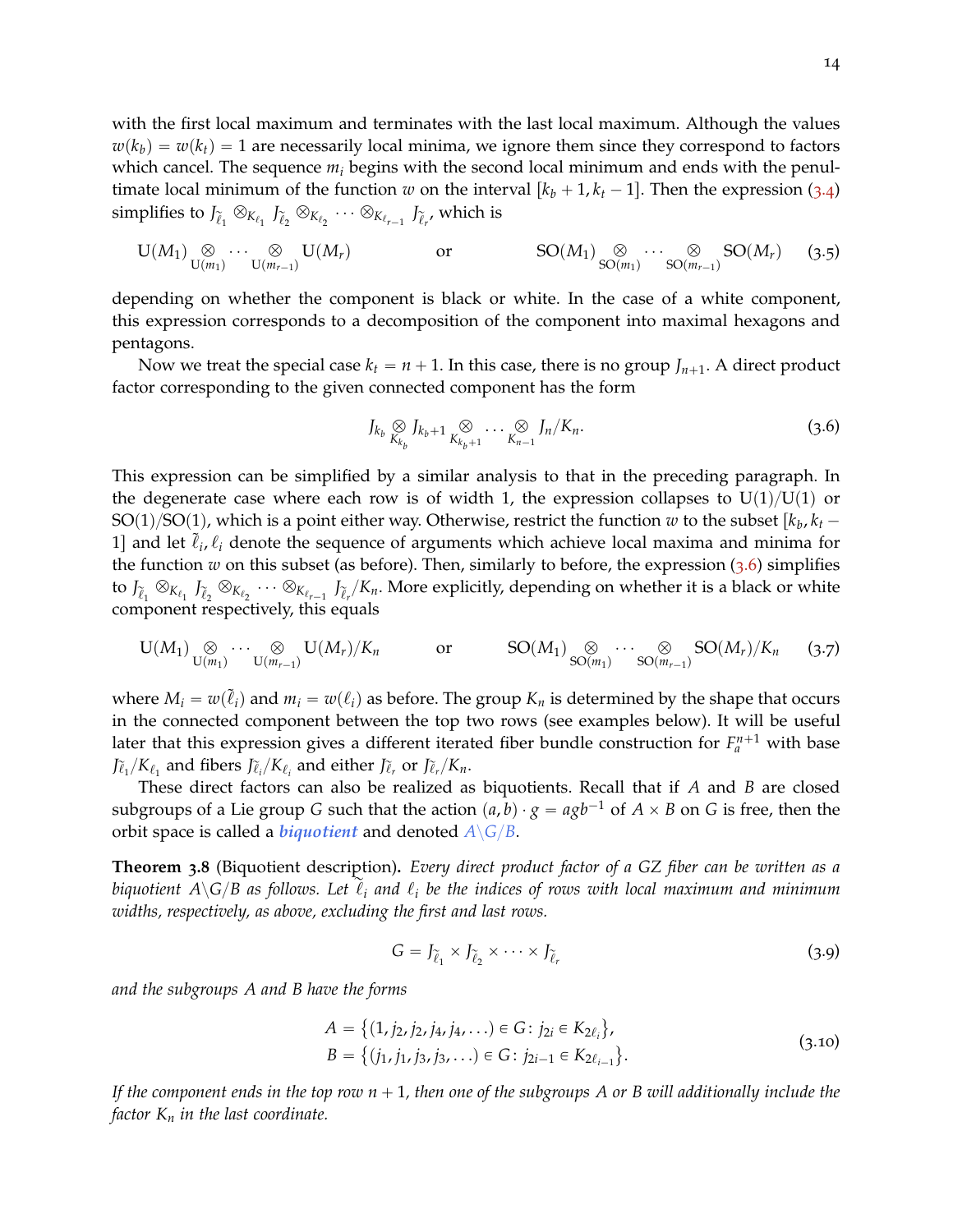*Proof.* This follows immediately from the discussion above, the map from the biquotient to the balanced product explicitly being given by  $A(g_1, g_2, g_3, g_4, \dots)B \longmapsto g_1 \otimes g_2^{-1} \otimes g_3 \otimes g_4^{-1} \otimes \dots$  in the case  $k_t \leq n$  and similarly when  $k_t = n + 1$ . П

We now illustrate our general description of the fibers with several examples. The first few examples demonstrate how the description above recovers previously known facts about unitary GZ fibers.

<span id="page-14-0"></span>*Example* 3.11 (Torus fibers in unitary GZ systems)*.* As noted above, a connected component of a unitary GZ pattern that has maximum width equal to 1 and ends below the top row contributes a factor of  $U(1)$ , i.e., a circle. A connected component ending in the top row and with  $w(k)$  is nondecreasing contributes  $U(w(n))/U(w(n))$ , i.e., a point. In particular, a unitary GZ fiber is a torus if and only if every connected component all the connected components of the associated GZ pattern have one of these forms. In this case, the dimension of the torus is the number of connected components not connected to the top row. This recovers the description of "regular fibers" and "elliptic non-degenerate singular fibers" given by Bouloc *et al.* [\[BouMZ](#page-28-5)18, §5].

<span id="page-14-2"></span>*Example* 3.12 (Diamonds in unitary GZ patterns)*.* Suppose that a connected component of a unitary GZ pattern is such that the sequence of local minimum and maximum widths, omitting first and last rows, contains a single entry (necessarily a local maximum, with  $w \ge 2$ ). If the component ends before the top row, the corresponding direct factor is  $U(w)$ . If it ends in the top row, the corresponding factor is  $U(w)/U(1) \cong SU(w)$ . In the special case where the sequence of widths strictly increases to *w* and strictly decreases afterward, this recovers the existing description of "diamond singularities" [\[BouMZ](#page-28-5)18, §5].

In the orthogonal case, the black connected components of orthogonal GZ patterns are treated as in the unitary case, with the only difference being that each mirror pair of positive and negative connected components contributes a single factor to the direct product.

<span id="page-14-3"></span>*Example* 3.13 (Torus fibers in orthogonal GZ systems)*.* A white connected component consisting of an isolated vertex contributes a point. A white diamond of width 2 (i.e., a white connected component consisting of three rows with widths 1, 2, 1) contributes  $SO(2)/SO(1)$ , i.e., a circle. A white connected component ending in the top row and with  $w(k)$  is nondecreasing contributes a point. An orthogonal GZ fiber is a torus if and only if all the white components have one of these forms and all the black components have one of the forms from Example 3.[11](#page-14-0).

<span id="page-14-1"></span>*Example* 3.14 (Diamonds in orthogonal GZ patterns)*.* Suppose a white connected component of an orthogonal GZ pattern is a diamond of width  $w \ge 2$ , i.e., the sequence of local minimum and maximum widths increases to *w* and then decreases to 1. Then the corresponding direct product factor is  $SO(w)$ .

*Example* 3.15*.* Consider the orthogonal GZ pattern in Figure [17](#page-9-0). The black diamond in the positive part contributes a factor of  $U(2)/U(1) \cong SU(2)$  and the white diamond of width 2 contributes a factor of SO(2). Thus, the GZ fiber is diffeomorphic to SU(2)  $\times$  SO(2).

<span id="page-14-4"></span>It will be important to our later analysis that all connected real and complex Stiefel manifolds (i.e., all but  $O(n)$ ) can be realized as GZ fibers

*Example* 3.16 (Stiefel manifolds)*.* Suppose a connected component of a GZ pattern contains vertices in the top row and the sequence of widths weakly increases from 1 to  $w = w(\ell)$  and thereafter weakly decreases to  $v = k(n + 1)$ . For instance the component could be a pentagon,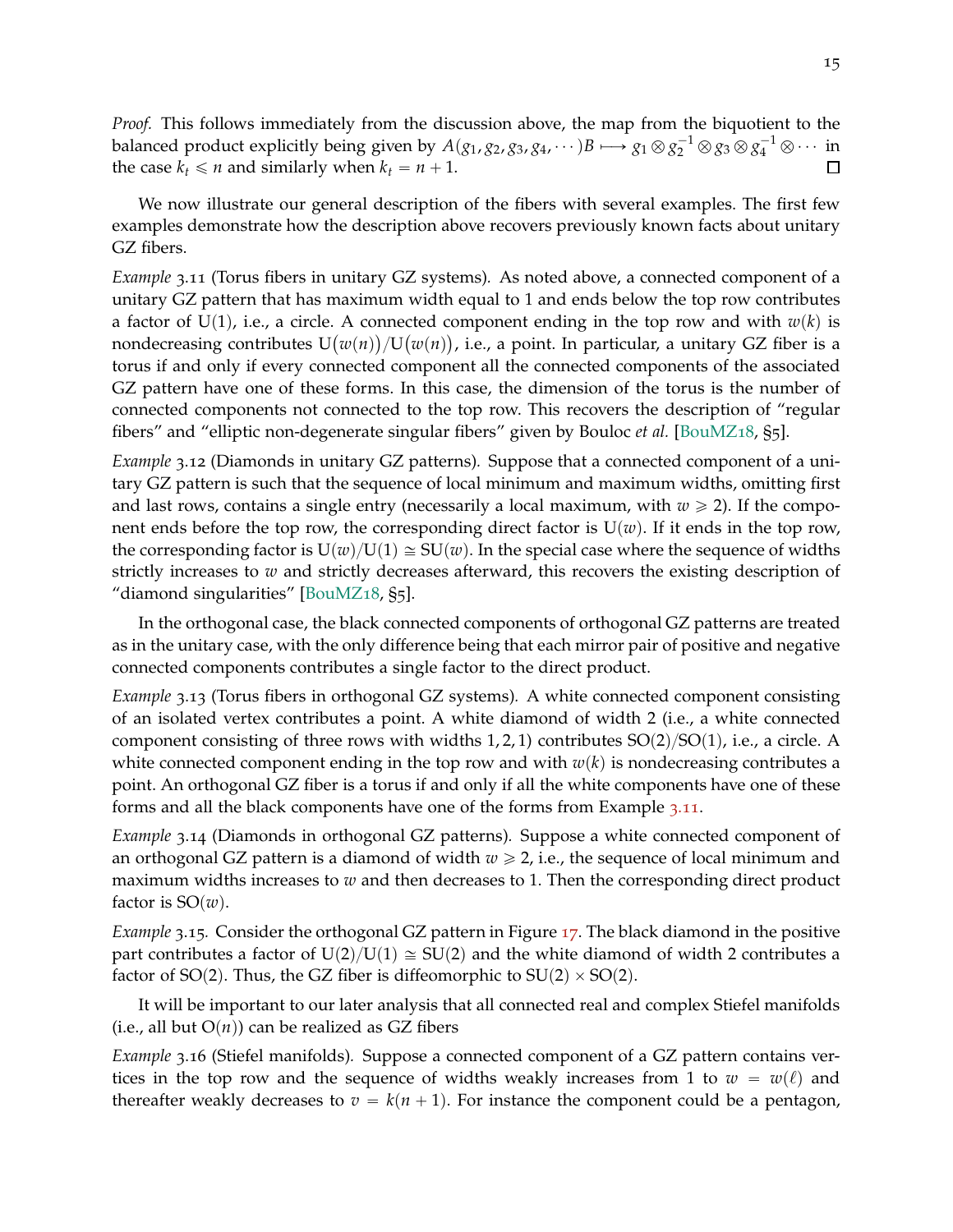as illustrated in Example [5](#page-20-0).5 (this is the only possiblity if the component is white). The corresponding direct factor is the complex Stiefel manifold  $V_{w-v}(\mathbb{C}^w) \cong U(w)/U(v)$  if the component is black, and the real Stiefel manifold  $V_{w-v}(\mathbb{R}^w) \cong O(w)/O(v) \cong SO(w)/SO(v)$  if it is white. Since we saw the unitary groups  $V_w(\mathbb{C}^w) \cong U(w)$  realized as GZ fibers in Example 3.[14](#page-14-1), every complex and real Stiefel manifold except for the disconnected  $V_w(\mathbb{R}^w) \cong O(w)$  occurs as a GZ fiber.

The splitting in Corollary [3](#page-12-0).3 is not the end of the story on product decompositions of GZ fibers. For one thing, since  $SO(1) = 1$ , a "pinch" row of width 1 in a white component corresponds to a direct product splitting  $X \otimes_{SO(1)} Y \cong X \times Y$ .

For another, if  $M_1 \leq M_2$  in the notation of ([3](#page-13-2).5) the map

$$
U(M_1) \underset{U(m_1)}{\otimes} U(M_2) \underset{U(m_2)}{\otimes} Z \longrightarrow (U(M_1)/U(m_1)) \times U(M_2) \underset{U(m_2)}{\otimes} Z,
$$
  

$$
g \otimes h \otimes z \longrightarrow (gU(m_1), gh \otimes z)
$$

is a diffeomorphism with inverse  $(gU(m_1), h' \otimes z) \longmapsto g \otimes g^{-1}h' \otimes z$ , and similarly if the groups are special orthogonal. Thus one can break off direct Stiefel manifold factors from the left until one encounters a local maximum width  $M_p > M_{p+1}$ . In the case the pattern component terminates before the top row yielding an expression of the form  $(3.6)$  $(3.6)$  $(3.6)$  and  $M_r < M_{r-1}$ , one can also peel Stiefel factors from the right-hand side of ([3](#page-13-1).6). Although not generally applicable, this process can be used in some sense three quarters of the time to split off at least one Stiefel direct factor from a pattern component ending below the top row and half the time for a component ending in the top row. The simplest examples for which this is not possible are

$$
U(3)\underset{U(1)}{\otimes}U(2)/U(1)\qquad\text{and}\qquad U(3)\underset{U(1)}{\otimes}U(2)\underset{U(1)}{\otimes}U(3).
$$

<span id="page-15-1"></span>*Remark* 3.17*.* One might hope that even when a GZ fiber is not a product of Stiefel manifolds, its cohomology might still be isomorphic to that of the product. In Theorem 5.[11](#page-22-0), we will see that this is true of its cohomology groups, but it is not generally true of the cohomology ring, as will show in Example 5.[19](#page-26-0).

The following example demonstrates how our description can be applied to unitary GZ fibers in more complicated situations. To our knowledge, the diffeomorphism types of GZ fibers associated to more complicated GZ patterns like the one in this example have not been given a simple description elsewhere in the literature.

<span id="page-15-0"></span>*Example* 3.18*.* Consider the unitary GZ pattern in Figure [4](#page-3-0). The double diamond on the left contributes  $U(2)\otimes_{U(1)} U(2)\cong S^3\times U(2)\cong (S^3)^2\times S^1$ , and the long connected component on the right contributes  $U(2)/U(1) \cong S^3$ ; *cf*. Example 3.[12](#page-14-2).

Finally, the largest component contributes  $U(4) \otimes_{U(2)} U(3)/U(2) \cong U(2) \setminus (U(4) \times U(3))/U(2)$ . The factors associated to the remaining connected components are  $U(1)$ , as described as in Example 3.[11](#page-14-0). All told, the associated GZ fiber is diffeomorphic to

$$
(S^1)^7 \times (S^3)^3 \times U(2) \setminus (U(4) \times U(3)) / U(2).
$$

*Remark* 3.19*.* We have found what seems to be another instance of the balanced product construction in work of Kaji, Kuroki, Lee, and Suh [\[KaKLS](#page-28-12)20, Defs. 3.1, 3.5]. They describe *generalized Bott towers* as iterated bundles with generalized flag manifolds  $K_i/Z_i$  as fibers and produce, using rather different methods from ours, an alternative description of these spaces as balanced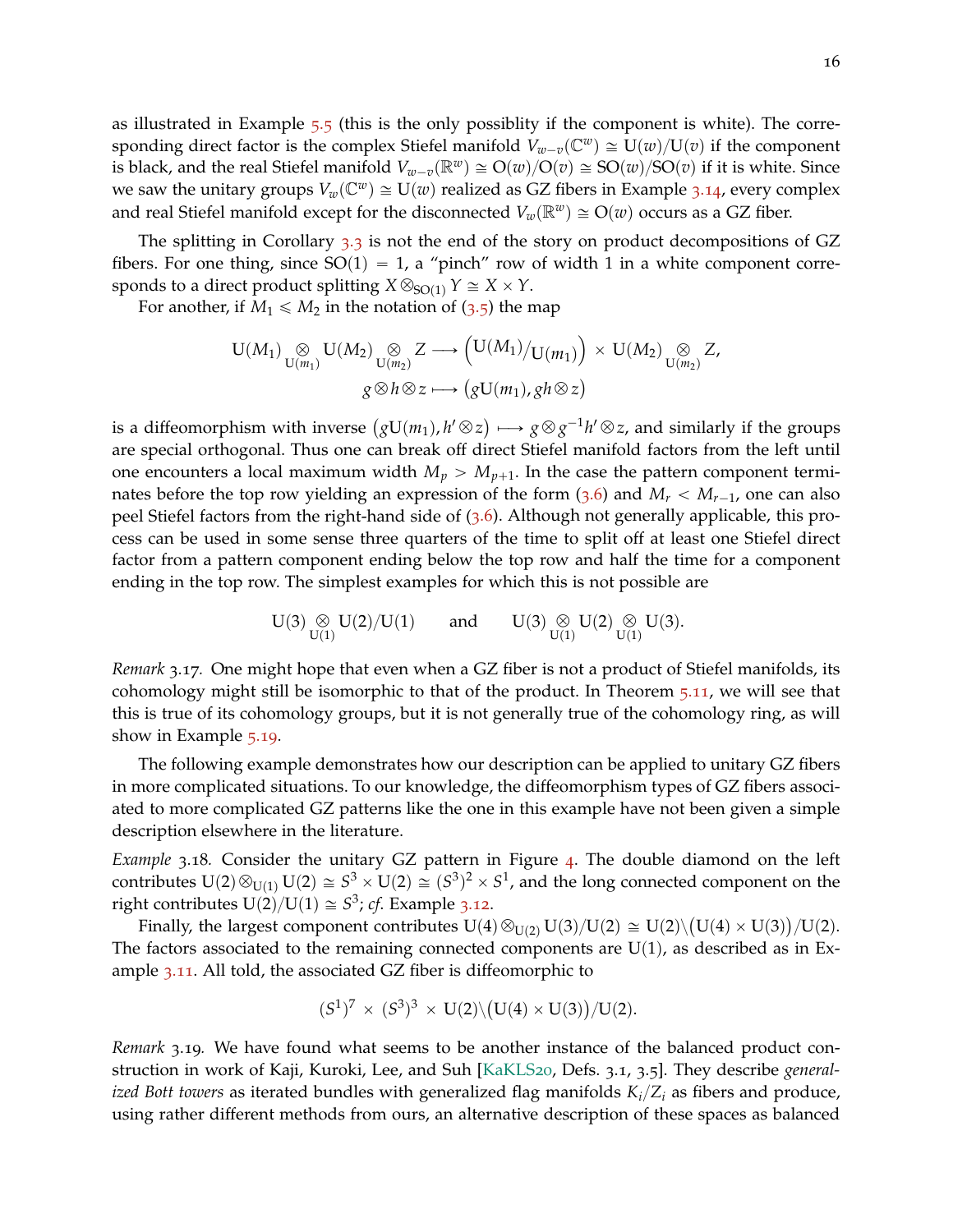products. The total spaces of generalized Bott towers, although they also admit descriptions as balanced products, are different from GZ fibers, as their cohomology is concentrated in even degrees while, as we will show below, that of a unitary GZ fiber is generated in odd degrees.

# <span id="page-16-2"></span>4. Cohomology of unitary Gelfand–Zeitlin fibers

<span id="page-16-0"></span>In this section we compute the cohomology of the fibers of Gelfand–Zeitlin systems on unitary coadjoint orbits. Our result is summarized in the following theorem.

**Theorem 4.1.** *The integer cohomology ring of a unitary GZ fiber is isomorphic to the exterior algebra*

$$
\Lambda[z_{2d-1,i}], \qquad |z_{2d-1,i}| = 2d-1.
$$

*where the generators*  $z_{2d-1,i}$  *enumerate all*  $\Delta$ -shapes in the associated Gelfand–Zeitlin pattern with width *d, i.e., d vertices on the long edge.*

<span id="page-16-1"></span>We demonstrate this result with an example before proceeding to the proof.

*Example* [4](#page-3-0).2. Enumerating  $\Delta$ -shapes in the GZ pattern in Figure 4, we see that the integral cohomology ring of the associated GZ fiber is

$$
\Lambda[z_{1,1}, z_{1,2}, z_{1,3}, z_{1,4}, z_{1,5}, z_{1,6}, z_{1,7}, z_{3,1}, z_{5,1}, z_{5,2}, z_{7,1}], \qquad |z_{m,j}| = m.
$$

Note that isolated vertices in the top row of the GZ pattern are not  $\Delta$ -shapes of width 1.

By the general argument in Section [2](#page-4-0).1, it suffices to compute the cohomology of the space  $F_1^{n+1}$ 1 in the diagram of Figure [3](#page-5-0) (with  $a = 1$ ), where the maps  $F_k^{k+1} \longrightarrow F_k^k$  are the bundle projec*k* tions of ([2](#page-5-2).4) and the maps  $F_k^{k+1} \longrightarrow F_{k+1}^{k+1}$  $k+1 \atop k+1$  are the embeddings  $\iota_{A,A}$  defined in ([2](#page-5-1).5). The groups  $L_k \le H_k \le U(k)$  ( $1 \le k \le n$ ) are defined as in Section [2](#page-6-0).2 from the unitary Gelfand–Zeitlin pattern of the given point. For the remainder of this section, we write  $\iota := \iota_{A,A}$ ,  $F^k := F_1^k$ , and  $G_k = U(k)$ . All cohomology will implicitly be taken with  $Z$  coefficients.

<span id="page-16-4"></span>**Lemma 4.3.** The Serre spectral sequence of each bundle  $F^{k+1} \rightarrow F^k$  collapses at  $E_2$ .

*Proof.* Let  $\chi_k\colon\mathrm{U}(k)/H_k\longrightarrow BH_k$  be a classifying map for the principal  $H_k$ -bundle  $\mathrm{U}(k)\to\mathrm{U}(k)/H_k$ , and write  $j_k\colon F^k\longrightarrow F^k_k = \mathrm{U}(k)/H_k$  for the composition of horizontal maps from  $F^k$  to  $F^k_k$  in the diagram of Figure Figure [3](#page-5-0). We will first prove by induction on *k* that  $\chi_k \circ j_k$  induces the zero map in reduced cohomology. For  $k = 1$ , this is trivial since  $F^1$  is a point. For the induction step, factor  $j_{k+1}$  as the composite of  $\tilde{j}_k: F^{k+1} \longrightarrow F^{k+1}_k = U(k)/L_k$  and the embedding  $\mu: U(k)/L_k \longrightarrow U(k+1)/H_{k+1}.$  Let  $\widetilde{\chi}_k: U(k)/L_k \longrightarrow BL_k$  be a classifying map for the principal  $L_k$ bundle U(k)  $\longrightarrow$  U(k)/ $L_k$ . If we model  $BL_k$  as  $EH_k/L_k$ , then we have maps of  $H_k/L_k$ -bundles as in the left diagram of ([4](#page-16-3).4) below. The square diagram on the right also commutes up to homotopy.

<span id="page-16-3"></span>
$$
F^{k+1} \xrightarrow{\widetilde{j}_k} G_k/L_k \xrightarrow{\widetilde{x}_k} BL_k
$$
\n
$$
G_{k+1}/H_{k+1} \xrightarrow{\widetilde{x}_k} BH_{k+1}
$$
\n
$$
\downarrow
$$
\n
$$
F^k \xrightarrow{\widetilde{j}_k} G_k/H_k \xrightarrow{\widetilde{x}_k} BH_k
$$
\n
$$
G_k/L_k \xrightarrow{\widetilde{x}_k} BL_k
$$
\n
$$
(4.4)
$$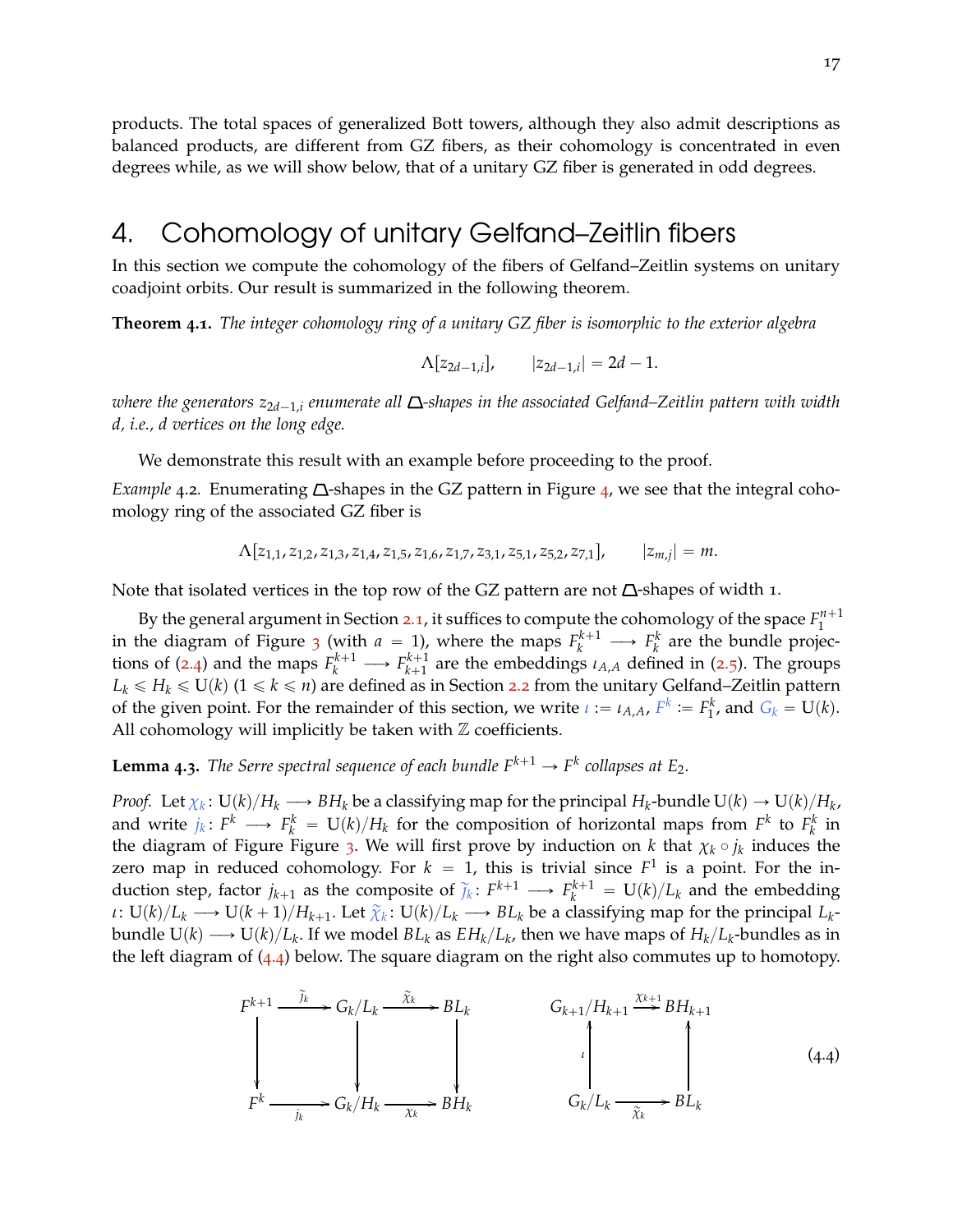These combine to yield the following commutative diagram in reduced cohomology.

$$
\widetilde{H}^*(G_{k+1}/H_{k+1}) \xleftarrow{\chi_{k+1}^*} \widetilde{H}^*(BH_{k+1})
$$
\n
$$
\widetilde{H}^*(F^{k+1}) \xleftarrow{\chi_{k+1}^*} \widetilde{H}^*(G_k/L_k) \xleftarrow{\chi_k^*} \widetilde{H}^*(BL_k)
$$
\n
$$
\widetilde{H}^*(F^k) \xleftarrow{\chi_k^*} \widetilde{H}^*(G_k/H_k) \xleftarrow{\chi_k^*} \widetilde{H}^*(BH_k)
$$

Since  $H^*BU(m+1) \longrightarrow H^*BU(m)$  is a surjection for all *m*, the map  $H^*(BH_k) \longrightarrow H^*(BL_k)$  is a surjection. By the inductive asssumption, the bottom map  $j_k^* \circ \chi_k^*$  is trivial, so it follows  $\tilde{j}_k^* \circ \tilde{\chi}_k^*$  is trivial and hence  $j_{k+1}^* \circ \chi_{k+1}^*$  is too, concluding the induction.

Now we can use the fact  $\chi_k \circ j_k$  induces the zero map in reduced cohomology to see the spectral sequence of  $F^{k+1} \to F^k$  collapses at  $E_2$ . The maps of  $H_k/L_k$ -bundles on the left in ([4](#page-16-3).4) induce maps of Serre spectral sequences for each *k*. Every exterior generator *z* of the cohomology  $H^*(H_k/L_k)$  of the fiber transgresses in the spectral sequence of  $BL_k \to BH_k$  by comparison with the spectral sequences of the factors  $BU(m) \stackrel{=}{\rightarrow} BU(m)$  and  $BU(m) \rightarrow BU(m+1)$ , say to  $\tau z$ . From the map of spectral sequences, we see  $z$  transgresses in the spectral sequence of  $F^{k+1} \to F^k$  to the image of  $\tau z$  under the maps induced by  $\chi_k \circ j_k$ . But we have seen  $(\chi_k \circ j_k)^* = 0$ , so the spectral sequence of  $F^{k+1} \to F^k$  collapses at  $E_2$ .  $\Box$ 

The theorem follows easily.

*Proof of Theorem [4](#page-16-0).1.* The proof has two parts. First, we prove by induction on *k* that

$$
H^*(F^k) \cong \bigotimes_{\ell=1}^{k-1} H^*(H_{\ell}/L_{\ell})
$$

as graded rings. For  $k=1$  the claim is evident because the product is empty and  $F^1$  is a point. For the induction step, note that by Lemma [4](#page-16-4).3, the Serre spectral sequence of  $F^{k+1} \to F^k$  collapses at  $E_2$  so the associated graded algebra of  $H^*(F^k)$  is  $E_\infty = E_2 \cong H^*(F^k) \otimes H^*(H_k/L_k).$  By the inductive hypothesis, the underlying group is free abelian, so there is no additive extension problem, and particularly  $H^*(F^{k+1})$  contains no 2-torsion. The lifts of a set of exterior generators for  $H^*(H_k/L_k)$ along the fiber restriction  $H^*(F^{k+1}) \longrightarrow H^*(H_k/L_k)$  thus again square to zero and hence generate an exterior subalgebra  $\Lambda$  of  $H^*(F^{k+1})$  isomorphic to  $H^*(H_k/L_k)$ . A basis of  $\Lambda$  also forms a basis for  $H^*(F^{k+1})$  as an  $H^*(F^k)$ -module, by the collapse and absence of an additive extension problem, so  $H^*(F^{k+1})$  is the tensor product of  $\Lambda$  and  $H^*(F^k)$ , concluding the induction.

<span id="page-17-0"></span>All that remains is to explicitly describe the factors  $H^*(H_\ell/L_\ell)$  in this tensor product. It follows from the description of *L*ℓ and *H*ℓ given in Section [2](#page-6-0).2 that *H*ℓ{*L*ℓ is a product of spheres of odd dimension. This product has a factor  $S^{2d-1}$  corresponding to each  $\Delta$ -shape of width *d* that appears in rows  $k$  and  $k + 1$  of the GZ pattern. The theorem follows.  $\Box$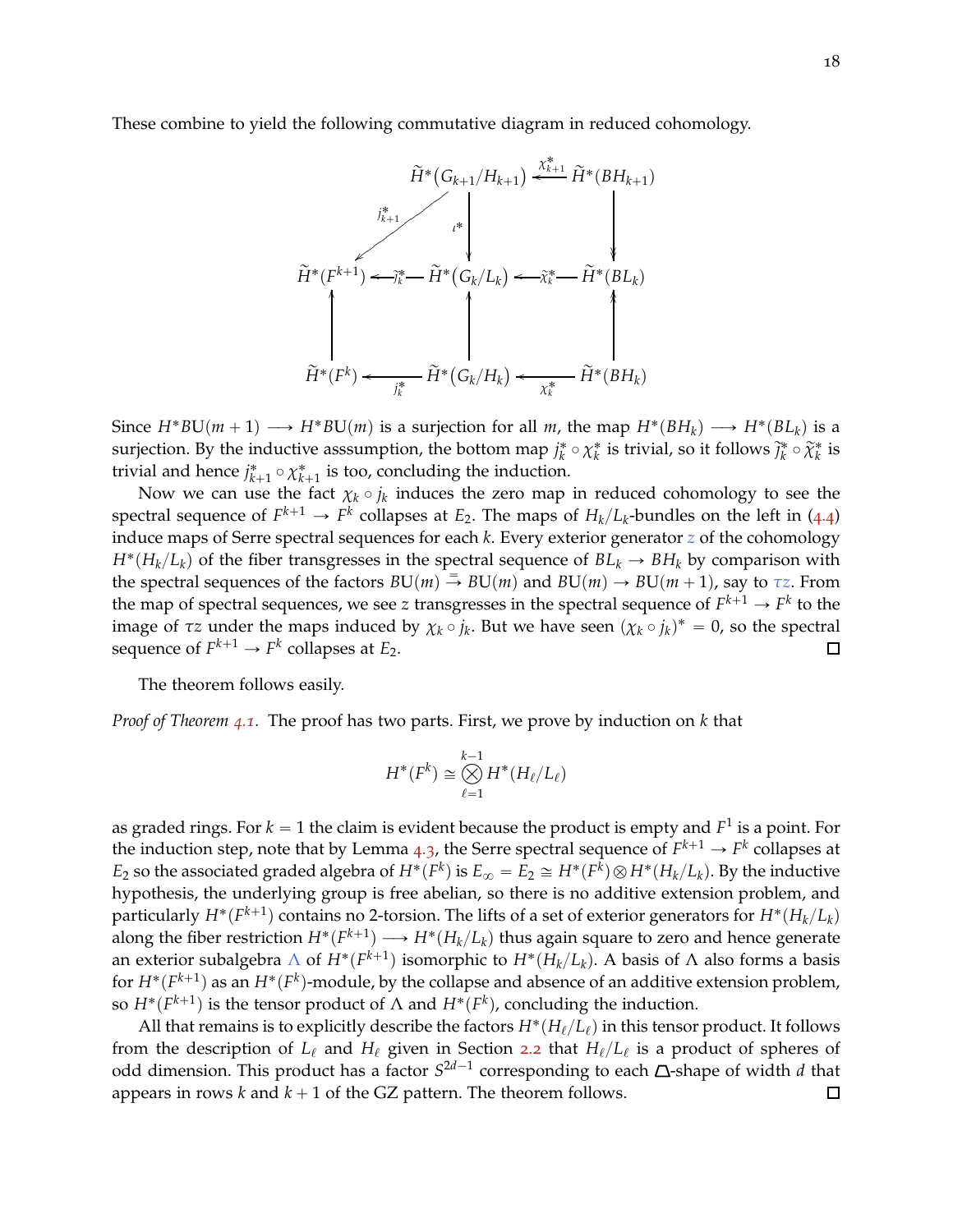*Remark* 4.5*.* Cho–Kim–Oh [\[CKO](#page-28-2)20, Prop. 6.13] observe that a unitary GZ fiber splits as the direct product of a torus *T* and a space *Y* with  $\pi_1(Y) = 0 = \pi_2(Y)$ . That  $\pi_2(F) = 0$  follows from an induction on the long exact sequence of the homotopy fibration, and to find *T* they use the torus action associated to the moment map. One can also deduce the splitting using just Lemma [4](#page-16-4).3. Each  $H_k/L_k$  splits as the product of a torus  $T_k \le H_k$  and a product  $Y_k$  of spheres of dimension  $\ge$  3, so we have a fiber bundle  $Y_k \to E^k \to F^k$  and a principal bundle  $T_k \to F^{k+1} \to E^k$ . The latter bundle is trivial because the collapse implies the Euler classes  $H^2(E^k)$  classifying the circle subbundles is trivial. It follows from our description that dim *T* is the number of  $\Delta$ -shapes of width 1.

Knowing the cohomological structure makes a homological description available which, although it in a certain sense contains the same information, is in another sense more natural. The group structure on a Lie group *G* induces a map  $H_*(G \times G; k) \longrightarrow H_*(G; k)$  for any choice of coefficient ring *k*, and if this ring is a principal ideal domain chosen so that  $H_*(G; k)$  is a free *k*-module, then using the Künneth theorem to make the identification  $H_*(G;k)\otimes_k H_*(G;k) \cong H_*(G\times G;k)$ , one has a composite  $H_*(G;k) \otimes_k H_*(G;k) \longrightarrow H_*(G;k)$  making  $H_*(G;k)$  a graded ring (indeed, a Hopf algebra) called the *Pontriagin ring*. This is the case for  $k = \mathbb{Z}$  if  $G = U(n)$ , and the resulting ring is an exterior algebra  $\Lambda[u_1, u_3, \ldots, u_{2n-1}]$  on generators  $u_{2i-1} \in H_{2i-1}U(n)$  dual to the cohomological exterior generators  $z_{2j+1}$ . When  $m < n$ , the map  $H_*U(m) \longrightarrow H_*U(n)$ induced by the standard subgroup inclusion is an injection taking  $u_{2i-1}$  to  $u_{2i-1}$  and the map  $H_*U(n) \longrightarrow H_*(U(n)/U(m))$  is a quotient map annihilating the ideal generated by the  $u_{2j-1}$  with  $j \in [1, m]$  We may suggestively write this as  $H_*(U(n)/U(m)) \cong H_*U(n) \otimes_{H_*U(m)} \mathbb{Z}$ , where  $\mathbb Z$  is a module over  $H_*U(m)$  via the augmentation induced by the map  $U(m) \rightarrow *$ .<sup>[4](#page-18-0)</sup>

Consider the quotient map

$$
\pi:U(4)\times U(3)\longrightarrow U(4)\underset{U(2)}{\otimes}U(3)/U(1)=X.
$$

If we view  $\pi$  as the projection in a fiber bundle with fiber U(2)  $\times$  U(1), then by computing ranks, we see its Serre spectral sequence collapses, so  $\pi$  induces an injection in cohomology and hence a surjection  $\pi_*$  in homology. To identify its image, note that two maps  $U(4) \times U(2) \times$  $U(3) \longrightarrow U(4) \times U(3)$  observe by  $(g, h, g') \longmapsto (gh, g')$  and  $(g, h, g') \longmapsto (g, hg')$  become the same  $\phi$   $p$   $(g, h, g') \mapsto gh \otimes g' = g \otimes hg'$  on postcomposing *π*. It follows that one has  $\pi_*(\gamma \eta \otimes \gamma') = g$  $\pi_*(\gamma \otimes \eta \gamma')$  in  $H_*(X)$  for any  $(\gamma, \eta, \gamma') \in H_*\mathbf{U}(4) \times H_*\mathbf{U}(2) \times H_*\mathbf{U}(3)$ , so that  $\pi_*$  factors through the quotient  $Q = H_*U(4) \otimes_{H_*U(2)} H_*U(3) \otimes_{H_*U(1)} \mathbb{Z}$ . But counting  $\Delta$ -shapes in a GZ pattern component corresponding to *X*, we know its cohomology has rank  $2^{4-2} \cdot 2^{3-1} = 16$ , as does *Q*, so *Q* itself is the image of  $\pi_*$ .

<span id="page-18-1"></span>The same reasoning holds for arbitrarily many factors.

**Proposition 4.6.** Let a space X be given as on the left in  $(3.5)$  $(3.5)$  $(3.5)$  or  $(3.7)$  be given, writing  $U(q)$  for the *trivial group*  $U(0) = 1$  *in the former case and for*  $K_n$  *in the latter. Then the quotient map* 

$$
\pi: \prod_{p=1}^r U(M_p) \longrightarrow U(M_1) \underset{U(m_1)}{\otimes} \cdots \underset{U(m_{r-1})}{\otimes} U(M_r)/U(q) = X
$$

*induces a surjection in homology and an identification*

$$
H_*(X) \cong H_*\mathsf{U}(M_1) \underset{H_*\mathsf{U}(m_1)}{\otimes} \cdots \underset{H_*\mathsf{U}(m_{r-1})}{\otimes} H_*\mathsf{U}(M_r) \underset{H_*\mathsf{U}(q)}{\otimes} \mathbb{Z}.
$$

<span id="page-18-0"></span><sup>4</sup> One way to see this is to dualize from cohomology, and another is to emulate the equalization argument about to be presented.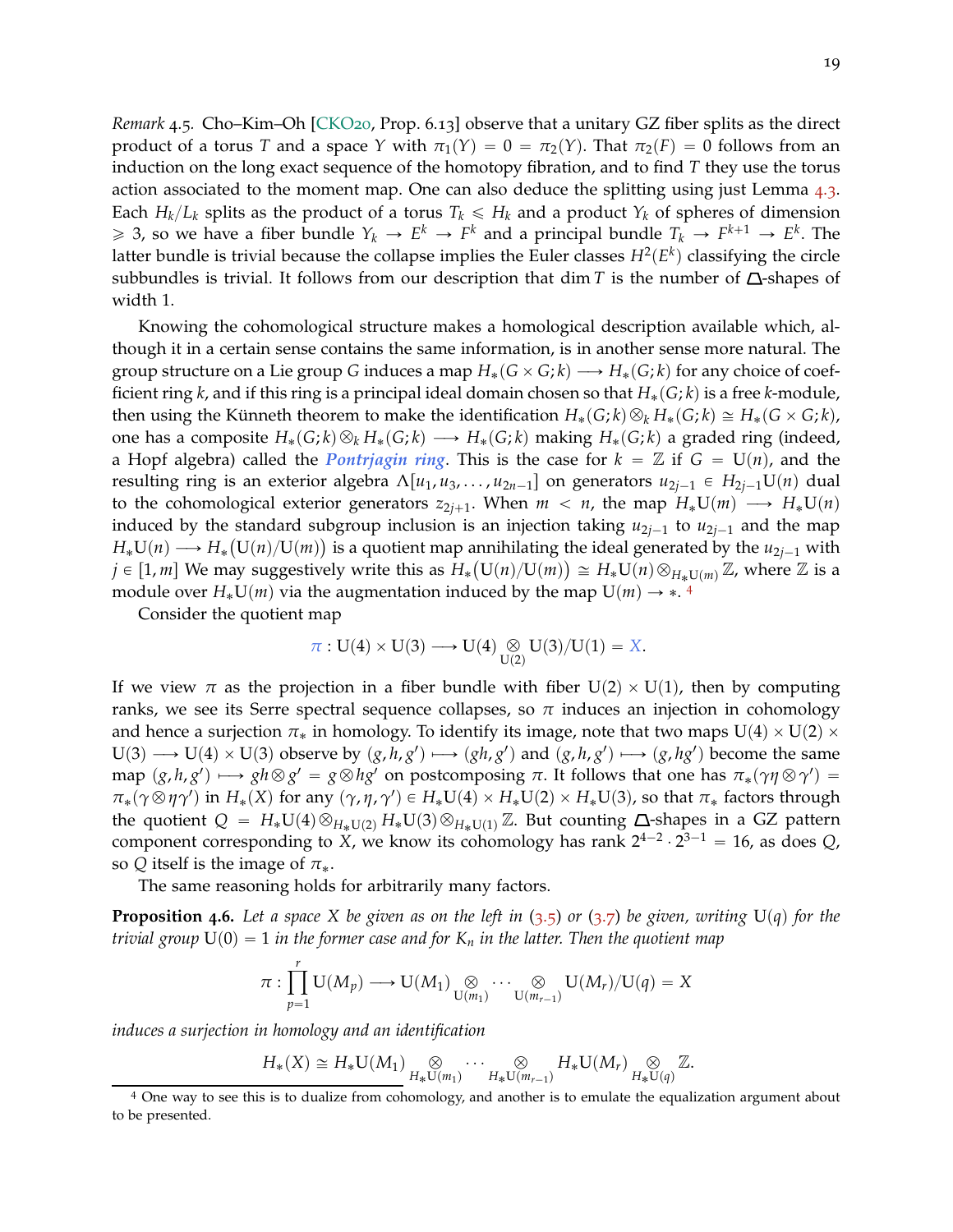<span id="page-19-0"></span>Similar reasoning allows us to compute  $\pi_3$  of a unitary GZ fiber.

**Proposition 4.7.** The third homotopy group  $\pi_3(F)$  of a unitary Gelfand–Zeitlin fiber F is free abelian. *Its rank is the number of components of the graph obtained from the associated Gelfand–Zeitlin pattern by deleting all rows of width* 1 *from each component, then deleting any components still meeting the top row.*

*Proof.* Since  $\pi_3$  distributes over direct products, it is enough to consider a factor *X* as described in Proposition [4](#page-18-1).6 as the base space of a principal bundle with projection  $\pi$  and fiber  $\prod U(m_p) \times$  $U(q)$ . Since  $\pi_2$  of a Lie group is 0, the long exact homotopy sequence shows  $\pi_3(X)$  is the cokernel of the map induced by the fiber inclusion. Thus

$$
\pi_3(X) \cong \pi_3 U(M_1) \underset{\pi_3 U(m_1)}{\otimes} \cdots \underset{\pi_3 U(m_{r-1})}{\otimes} \pi_3 U(M_r) \underset{\pi_3 U(q)}{\otimes} 0.
$$

Recalling that  $\pi_3 U(1) = 0$  and for  $n \geq m \geq 2$  the map  $\pi_3 U(m) \longrightarrow \pi_3 U(n) \cong \mathbb{Z}$  is an isomorphism, this tensor product breaks into a direct product for each *p* such that  $m_p = 1$ . If  $q \ge 2$ , then the last direct factor is 0, whereas otherwise it, like all the other direct factors, is of the form  $\mathbb{Z} \otimes_{\mathbb{Z}} \cdots \otimes_{\mathbb{Z}} \mathbb{Z} \cong \mathbb{Z}.$ П

# <span id="page-19-1"></span>5. Cohomology of orthogonal Gelfand–Zeitlin fibers

As one might be led to expect from the more complicated descriptions of *H<sup>k</sup>* and *L<sup>k</sup>* in the orthogonal case, the computation of the cohomology of the Gelfand–Zeitlin fiber is also more involved in this case. We start by canonically decomposing an orthogonal GZ fiber as a product  $F_U \times F_{SO}$ , where  $F_U$  behaves like a unitary GZ fiber, and the rest of the section is dedicated to examining *F<sub>SO</sub>*.

<span id="page-19-2"></span>**Notation 5.1.** As a matter of convenience, we extend the diagram of Figure [3](#page-5-0) for an orthogonal Gelfand–Zeitlin fiber, which conventionally starts with  $a = 2$ , to  $a = 1$  by taking  $G_k = H_k = L_k =$ SO(1) and setting  $F^k = F_1^k$ . We write  $F = F^{n+1}$  for the Gelfand–Zeitlin fiber itself. In the product decomposition given by Corollary  $3.3$  $3.3$ , we write  $F_U$  for the product of the factors corresponding to white components in the corresponding Gelfand–Zeitlin pattern and *F<sub>SO</sub>* for the product of the factors corresponding to white components. Hence  $F \cong F_U \times F_{SO}$ .

Decomposing  $H_k$  and  $L_k$  respectively as  $H_k^U \times H_k^{SO}$  and  $L_k^U \times L_k^{SO}$  with  $H_k^U$  and  $L_k^U$  products of unitary groups and  $H_k^{\text{SO}}$  and  $L_k^{\text{SO}}$  orthogonal, both  $F_U$  and  $F_{\text{SO}}$  admit tower descriptions as in Figure [3](#page-5-0), given by taking  $F_k^k$  and  $F_k^{k+1}$  $\frac{k+1}{k}$  to respectively be SO(*k*)/ $H^{\text{U}}_k$  and SO(*k*)/ $L^{\text{U}}_k$  in the former case and  $SO(k)/H_k^{\text{SO}}$  and  $SO(k)/L_k^{\text{SO}}$  in the latter.

Because the quotients  $H^{\text{U}}_k/L^{\text{U}}_k$  are products of odd-dimensional spheres, the proof of Theorem [4](#page-16-0).1 again applies to give the following.

**Theorem 5.2.** *Given an orthogonal Gelfand–Zeitlin fiber F, the cohomology ring H*˚ p*F*U;Zq *is an exterior*  $a$ lgebra  $\Lambda$ [ $z_{2d-1,i}$ ], where the generators  $z_{2d-1,i}$  of degree  $2d-1$  are enumerated by black  $\Delta$ -shapes of *width d in the* positive part *of the Gelfand–Zeitlin pattern.*

By the same reasoning as in Remark  $4.5$  $4.5$ , one has the following; one similarly has analogues of Remark [4](#page-17-0).5 and Propositions [4](#page-18-1).6 and [4](#page-19-0).7.

**Proposition 5.3.** Given an orthogonal Gelfand–Zeitlin fiber F, the factor  $F_U$  is itself the product of a *torus T and a space Y with*  $\pi_1(Y) = 0 = \pi_2(Y)$ . The dimension of T is the number of  $\Delta$ -shapes of width 1 *in the positive part of the Gelfand–Zeitlin pattern.*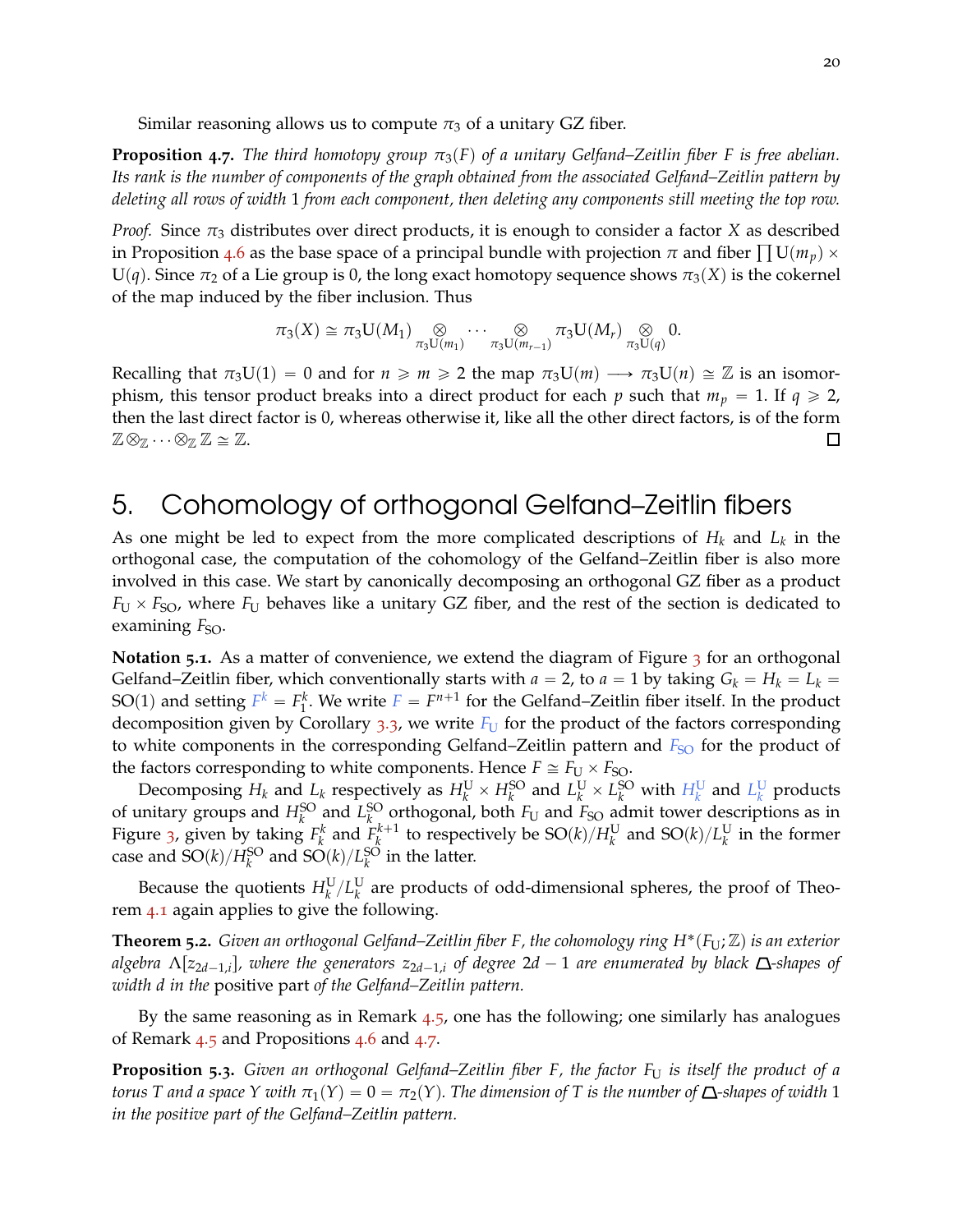<span id="page-20-1"></span>Since  $H^*(F_U)$  is free abelian, the Künneth theorem shows  $H^*(F)$  is isomorphic as a graded ring to  $H(F_U) \otimes H^*(F_{SO})$ , so we focus exclusively on  $F_{SO}$  for the rest of the section.

*Example* 5.4. Following Examples 3.[13](#page-14-3) and 3.[14](#page-14-1), we see the GZ fiber  $F^8$  associated to the orthogonal GZ pattern



can be identified with SO(4). Its cohomology rings over  $\mathbb Z$  and  $\mathbb Z[$ 1/2] are respectively

$$
\frac{\mathbb{Z}[s] \otimes \Lambda[z,q]}{(2y,y^2,sq)} \quad \text{and} \quad \Lambda[z,q],
$$

where  $|y| = 2$  and  $|z| = |q| = 3$ . Larger "diamond and two triangle" patterns give GZ fibers diffeomorphic to  $SO(k)$ , for any  $k$ , hence any description of the cohomology of an orthogonal GZ fiber must be at least as complex as the corresponding description for  $SO(k)$ . The integral cohomology ring of  $SO(k)$  has been known in full only since the late 1980s and its description is involved [\[Pit](#page-29-5)91].

<span id="page-20-0"></span>One can also encounter 2-torsion in the fiber in other ways.

*Example* 5.5*.* Consider the following family of orthogonal GZ patterns.



From Example 3.[16](#page-14-4) we see the member of the series where the white component has width *m* corresponds to a GZ fiber diffeomorphic to the Stiefel manifold  $V_2(\mathbb{R}^m) = SO(m)/SO(m-2)$ . The first three, pictured above, respectively give  $SO(3)$ ,  $SO(4)/SO(2)$ , and  $SO(5)/SO(3)$ . We single out this sequence of examples because it gives the simplest instances of nontrivial differentials in spectral sequences associated to orthogonal GZ patterns. The projection  $SO(m)/SO(m - 2) \longrightarrow$  $SO(m)/SO(m-1) = S^{m-1}$  with fiber  $SO(m-1)/SO(m-2) = S^{m-1}$  displays  $V_2(\mathbb{R}^m)$  as the total space of the unit sphere subbundle of the tangent bundle of  $S^{m-1}$ , whose associated Serre spectral sequence can support a nontrivial differential  $d_{m-1}$  as in Figure [6](#page-21-0).

One has  $d_{m-1}z = \chi(S^{m-1})s$ , where the Euler characteristic  $\chi(S^{m-1})$  is  $1 + (-1)^{m-1}$ , so the differential is zero when *m* is even but 2*s* when *m* is odd. There is no extension problem because each diagonal file of the  $E_{\infty}$  page contains only one nonzero entry, so the cohomology ring structure for  $V_2(\mathbb{R}^m)$  follows entirely from degree considerations and Poincaré duality. When *m* is even, one finds  $H^*(V_2(\mathbb{R}^m)) \cong \Lambda[z,s]$ , with arbitrary coefficients, whereas when  $m = 2k + 1$  is odd, the cohomology rings over  $\mathbb Z$  and  $\mathbb Z[1/2]$  are respectively

$$
\frac{\mathbb{Z}[s] \otimes \Lambda[z]}{(2s, s^2, sz)}, \quad |s| = 2k, \quad |z| = 2k - 1 \quad \text{and} \quad \Lambda[q], \quad |q| = 4k - 1.
$$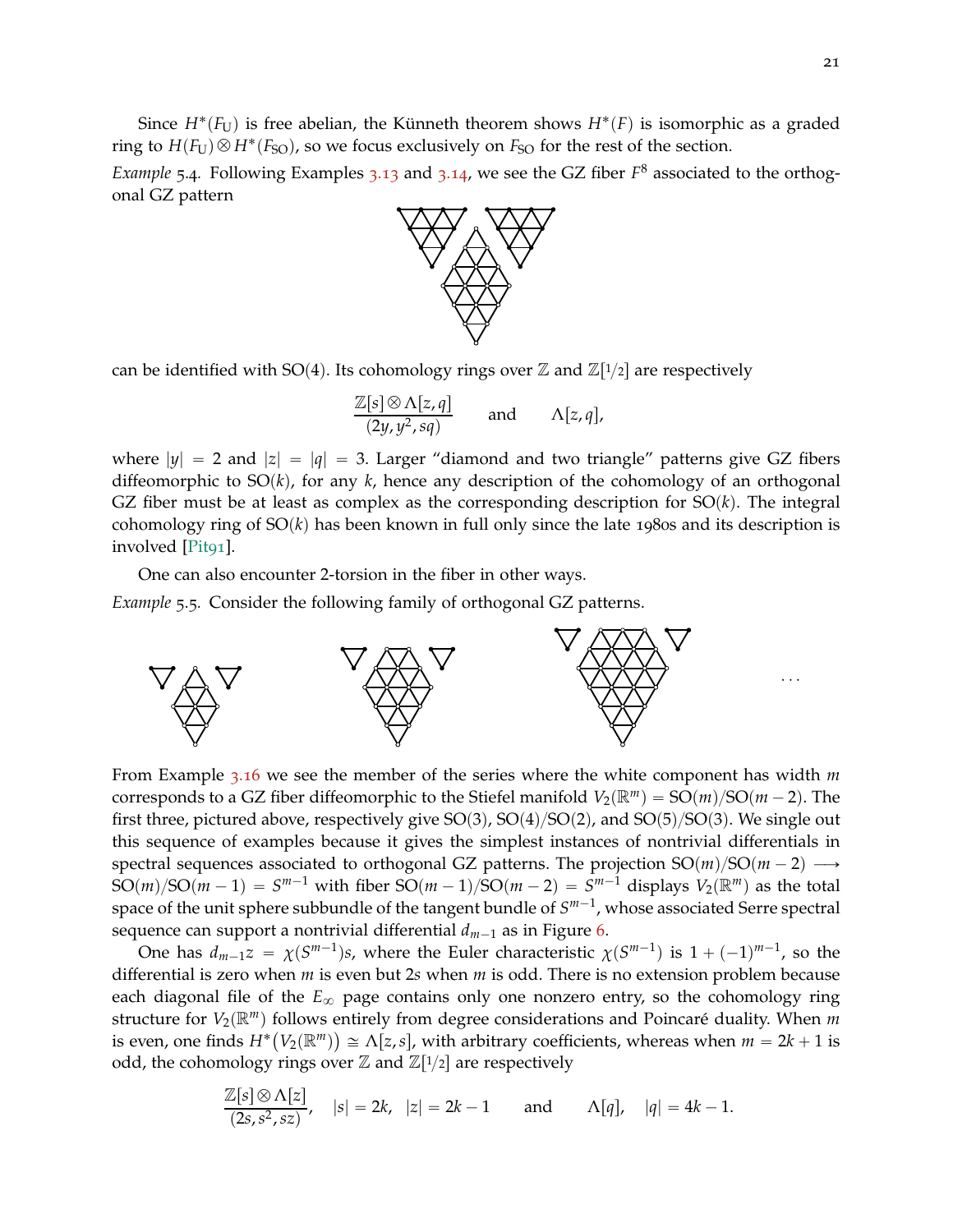<span id="page-21-0"></span>

**Figure 6:** The differential  $d_{m-1}$  in the Serre spectral sequence of  $S^{m-1} \to V_2(\mathbb{R}^m) \to S^m$ .

In general, there exists a complete presentation for the ring  $H^*V_k(\mathbb{R}^m)$  due to Čadek, Mimura, and Vanžura  $\left[\hat{C}aMV_{03}\right]$ , which is rather complicated and includes Pittie's presentation  $\left[\text{Pi}a_1\right]$  of  $H^*SO(m)$  as the  $k = m - 1$  case.

These examples are meant to indicate it is probably unduly optimistic to expect a closed form for the integral cohomology ring of  $F_{SO}$ , but that the cohomology ring modulo torsion, mod-2 cohomology ring and the cohomology groups over  $\mathbb Z$  should still be accessible.

**Notation 5.7.** In the Bockstein long exact sequence of cohomology groups of a space *X* arising from the short exact sequence  $0 \to \mathbb{Z} \to \mathbb{Z} \to \mathbb{Z}/2 \to 0$  of coefficient rings, we write  $\beta: H^{*-1}(X; \mathbb{F}_2) \longrightarrow H^*(X)$  for the connecting map and  $\rho: H^*(X) \longrightarrow H^*(X; \mathbb{F}_2)$  for the reduction map, which is a ring homomorphism. The first Steenrod square is  $\text{Sq}^1 = \rho \beta \colon H^{*-1}(X; \mathbb{F}_2) \longrightarrow$  $H^*(X; \mathbb{F}_2)$ . We also write  $\overline{H^*(X)} = H^*(X)/\text{torsion}$ .

These maps are used essentially in the determination of the cohomology rings of  $SO(m)$  and  $V_k(\mathbb{R}^m)$ , as referenced in Examples 5.[4](#page-20-1) and [5](#page-20-0).5, which have torsion only of order 2. We will need some algebraic terminology for the partial description we give.

**Definition 5.8.** Let *k* be Z or a finite quotient thereof, *A* a commutative graded algebra, and *M* a submodule of *A* free over *k*. We say *M admits a simple system of generators* if there are elements  $v_j \in M$  such that the distinct monomials  $v_{j_1} \cdots v_{j_\ell}$  of degree 0 or 1 in each  $v_j$  form a *k*-basis of *M*. If *A* itself admits a simple system of generators, then its ring structure is determined entirely by the existence of the simple system of generators and the values of the squares  $v_j^2$ .<sup>[5](#page-21-1)</sup>

<span id="page-21-2"></span> ${\bf Proposition 5.9}$  (Čadek–Mimura–Vanžura [ČaMV03]). *The cohomology ring H\**  $({\rm SO}(M)/{\rm SO}(m);{\mathbb F}_2)$ *admits a system of one simple generator*  $v_i$  *of each degree i*  $\in [m, M - 1]$  with  $v_i^2 = v_{2i}$  for 2*i*  $<$  *M and*  $v_i^2 = 0$  for  $2i \geqslant M$  and  $Sq^1v_{2i} = v_{2i+1}$  for  $2i+1 < M$ . All torsion in  $H^*(SO(M)/SO(m))$  is 2-torsion *and the torsion ideal has a canonical free abelian complement admitting a simple system of generators. This simple system consists of the following nontorsion generators indexed by degree:*

*q*<sub>4*j*-1</sub> *whenever*  $[2j - 1, 2j + 1] \subseteq [m, M]$ , *u*<sub>*m*</sub> *if m is even*,  $\chi_{2\ell-1}$  *if*  $M = 2\ell$ .

<span id="page-21-1"></span><sup>&</sup>lt;sup>5</sup> For example, the polynomial ring  $\mathbb{Z}[x]$  admits the simple system of generators  $x^{2j}$  despite not being exterior.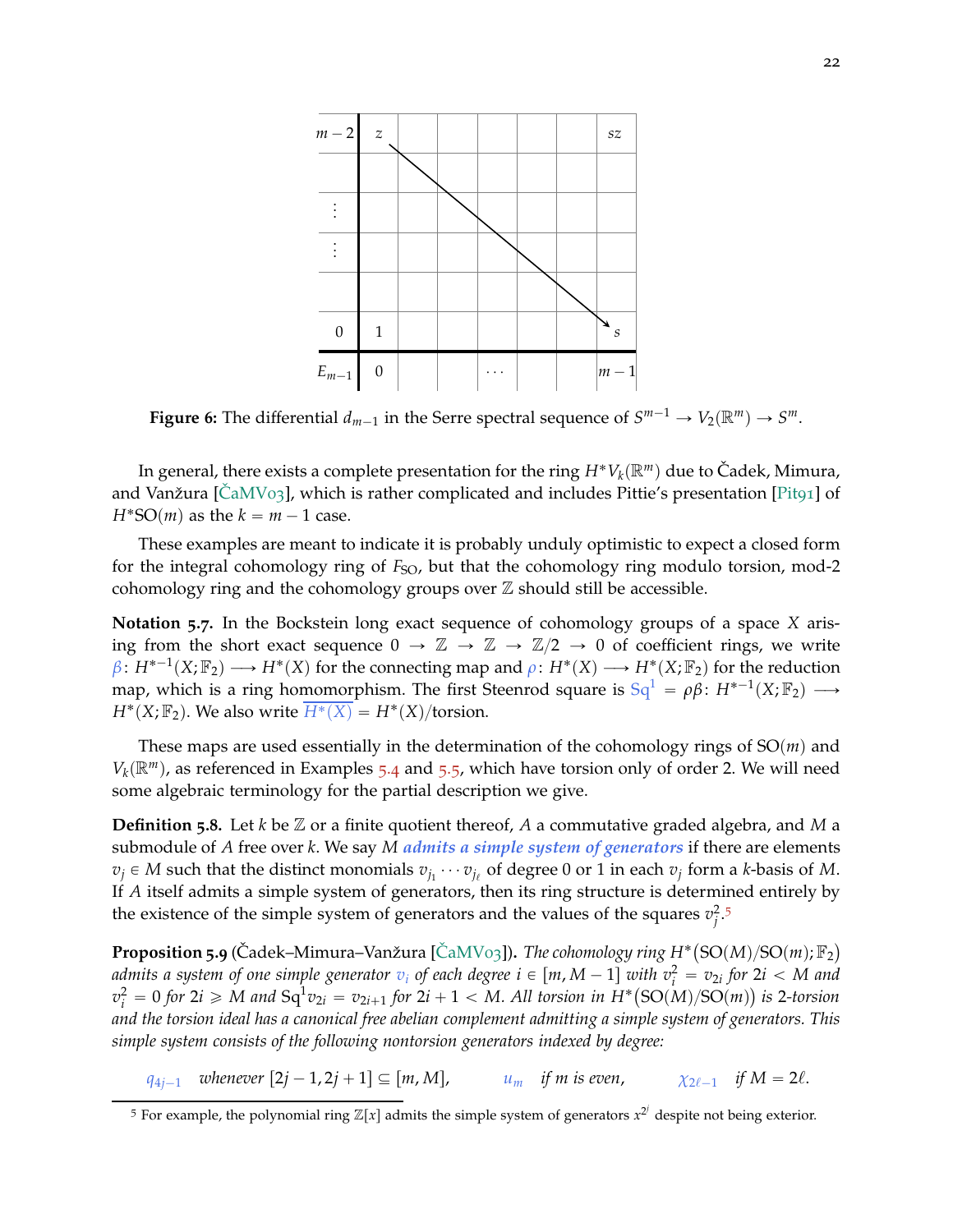*The square of these generators are 2-torsion, and particularly the squares*  $u_m^2$  *and*  $\chi^2_{2\ell - 1}$  *are 0.* 

*One has*  $\rho \chi_{2\ell-1} = v_{2\ell-1}$ *. Given*  $N < M$ *, the maps induced by the inclusion*  ${\rm SO}(N)/{\rm SO}(m)$   $\longrightarrow$  $SO(M)/SO(m)$  are surjective on the  $v_i$ , the  $q_{4j-1}$ , and  $u_m$ , but  $\chi_{2\ell-1}$  is not in the image. When  $M=2\ell$ *is even and*  $M > n > m$ , the map induced in cohomology by the quotient map SO(M)/SO(m)  $\longrightarrow$  ${\rm SO}(M)/{\rm SO}(n)$  does preserve  $\chi_{2\ell-1}.$  The transgression of  $\chi_{2\ell-1}$  in the Serre spectral sequence of the *universal principal* SO(2 $\ell$ )-bundle is a non-torsion class  $e_{2\ell} \in H^{2\ell}$ BSO(2 $\ell$ ), the *Euler class*, which is *annihilated by restriction along the maps*  $BSO(N) \longrightarrow BSO(2\ell)$  *for*  $N < 2\ell$ *.* 

We will show that, similarly, both  $\overline{H^*(F_{SO})}$  and  $H^*(F_{SO}; \mathbb{F}_2)$  admit simple systems of generators and  $H^*(F_{SO})$  has only 2-torsion. To state the result precisely it will help to expand our graphical lexicon.

<span id="page-22-1"></span>**Notation 5.10.** We refer to as a  $\triangle$ -shape any three consecutive rows  $k, k+1, k+2$  in an orthogonal Gelfand–Zeitlin pattern such that the full subgraph on the white components in these rows is made up of a  $\Delta$ -shape in rows *k* and  $k + 1$  and an  $\Delta$ -shape in rows  $k + 1$  and  $k + 2$ . For example, there is precisely one  $\triangle$ -shape in each member of the family in Example [5](#page-20-0).5.

For either of the shapes  $\Delta$  and  $\Delta$ , we will use subscript labels to refer to the width  $\ell$ , counted in vertices, of the bottom row of the shape, or the parity  $\ell = \ell \mod 2$  of this width. For instance, the pattern in Example [5](#page-20-1).4 has a  $\Delta_0$ -shape, more specifically a  $\Delta_4$ -shape, in rows 4 and 5, and a  $\Delta$ <sub>3</sub>-shape above in rows 5, 6, 7.

We refer to as a (white)  $\bigcirc$ -shape the full subgraph of a white component of an orthogonal Gelfand–Zeitlin pattern bounded by (and including) two rows whose widths are consecutive local maxima. If the top row is of locally maximum width, it *does not count* as a hexagon. For example, in the patterns in Examples  $5.4$  $5.4$  and  $5.5$ , there is precisely one  $\overline{O}$ -shape, in Figure [17](#page-9-0) there is one (the white vertex in the top row does not count), and in coming Figure [13](#page-23-0) there are five. To a  $\bigcirc$ -shape of width *M* vertices at its longest row and *m* vertices at its top row, we assign the *associated Stiefel manifold*  $SO(M)/SO(m) = V_{M-m}(\mathbb{R}^M)$ . For example in the family in Example [5](#page-20-1).5, the  $\bigcirc$ -shapes are assigned  $V_2(\mathbb{R}^3)$ ,  $V_2(\mathbb{R}^4)$ ,  $V_2(\mathbb{R}^5)$ , etc., and in Example 5.4, the  $\Delta$ -shape is assigned SO(4)/SO(1)  $\cong$  SO(4).

<span id="page-22-0"></span>**Theorem 5.11.** In the cohomology of the component F<sub>SO</sub> of an orthogonal Gelfand–Zeitlin fiber as defined *in Notation* [5](#page-19-2).1, all torsion is 2-torsion. If  $V_p$  are the Stiefel manifolds associated to the white  $\Omega$ -shapes of *the Gelfand–Zeitlin-pattern in Notation 5.[10](#page-22-1), one has graded group isomorphisms*

$$
H^*(F_{\text{SO}}) \cong H^*\Big(\prod_{p=1}^r V_p\Big) \qquad \text{and} \qquad H^*(F_{\text{SO}}; \mathbb{F}_2) \cong \bigotimes_{p=1}^r H^*(V_p; \mathbb{F}_2)
$$

*and a graded ring isomorphism*

$$
\overline{H^*(F_{SO})} \cong \bigotimes \overline{H^*(V_p)} \cong \Lambda[z_{s_i}, q_{4s'_j-1}], \qquad |z_{s_i}| = s_i, \quad |q_{4s'_j-1}| = 4s'_j - 1,
$$

where the generators q<sub>4s',—1</sub> are indexed by the white  $\pmb{\Xi}_{2s_i'+1}$ -shapes in the Gelfand–Zeitlin pattern and the generators  $z_{s_i}$  are indexed by the set of those white  $\Delta_{s_i+1}$ -shapes not contained in any  $\bm{\Xi}_{\bar{1}}$ -shape. $^6$  $^6$ 

Before diving into the proof, we give an example.

<span id="page-22-2"></span> $6$  For ease of presentation, we allow even-dimensional exterior generators, meaning central elements squaring to 0.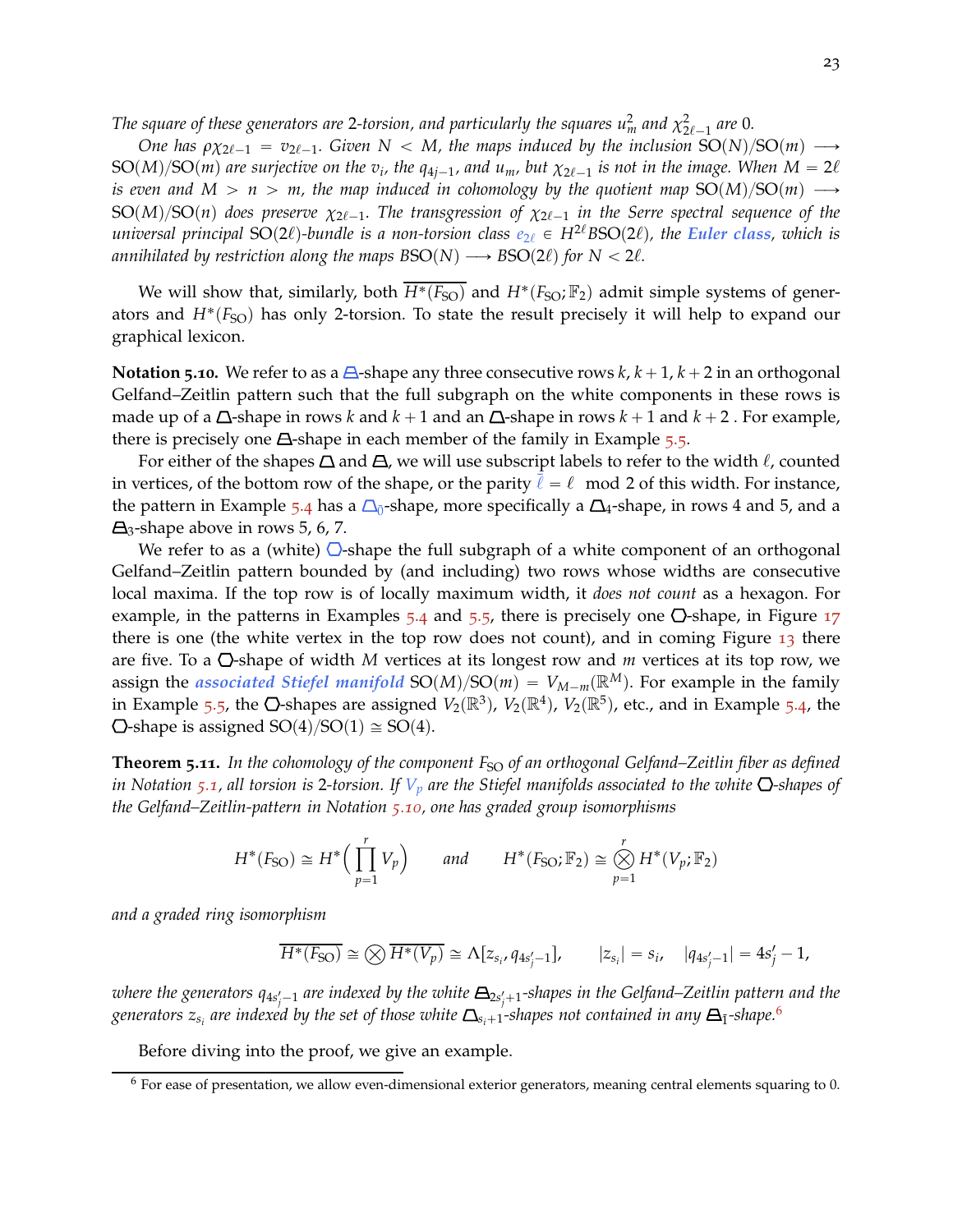*Example* 5.12*.* Consider an orthogonal GZ pattern with white component outlined in Figure [13](#page-23-0), where rows of locally maximal or minimal width are labeled by their widths. One has an expres- $F_{SO}^{22} \cong X \otimes_{SO(1)} Y = X \times Y$ , where *X* and *Y* are the spaces corresponding to the subpatterns joined at the pinch point of width 1.

Counting  $\Delta_{\bar{1}}$ -shapes, we find a  $\Delta_3$ -shape (a triangle) contributing a  $V_2(\mathbb{R}^3) = SO(3)$  factor in cohomology and a disjoint  $\Delta_3$ -shape contributing an  $S^2$  factor. Counting all  $\Delta$ -shapes, we find two  $\Delta_3$ 's and an  $\Delta_2$ , so  $H^*(X; \mathbb{F}_2)$  admits a simple system of generators of orders 2, 2, 1. For the ring structure, the balanced product description

$$
X\cong SO(1)\underset{SO(1)}{\otimes} SO(3)\underset{SO(2)}{\otimes} SO(3)/SO(1)\cong SO(3)\underset{SO(2)}{\otimes} SO(3).
$$

<span id="page-23-0"></span>gives the sequence of Stiefel manifolds  $SO(3)/SO(2) \cong S^2$  and  $SO(3)/SO(1) \cong SO(3)$  corresponding to the  $\overline{O}$ -shapes. In this case the diffeomorphism  $g \otimes h \longrightarrow (gSO(2), gh)$  gives us  $S^2 \times SO(3)$ .



**Figure 13:** Outline of a white component of a GZ pattern on a non-regular coadjoint orbit of  $SO(22)$ ; the numerical labels are row width in number of vertices.

Similarly, reading up from the bottom of the other component  $Y$  for  $\mathbb{O}$ -shapes, we find the Stiefel manifolds  $S^7 \cong SO(8)/SO(7)$ ,  $V_2 = SO(8)/SO(6)$ , and  $V_3 = SO(7)/SO(3)$ . In the balanced product description

$$
Y \cong SO(1) \underset{SO(1)}{\otimes} SO(8) \underset{SO(7)}{\otimes} SO(8) \underset{SO(6)}{\otimes} SO(7)/SO(3),
$$

the first Stiefel manifold  $S^7$  splits off to leave  $SO(8) \otimes_{SO(6)} SO(7)/SO(3)$ , a *V*<sub>3</sub>-bundle over *V*<sub>2</sub>. Reading the remaining two  $\overline{O}$ -shapes, corresponding to  $V_2$  and  $V_3$ , for  $\overline{A_1}$ -shapes, we find a  $\overline{A_7}$ and a  $\Delta_5$ , respectively giving factors  $H^*V_2(\mathbb{R}^7)$  and  $H^*V_2(\mathbb{R}^5).$  Then looking for  $\Delta$ -shapes not contained in these, one encounters, reading from the bottom, two  $\Delta_8$ 's and a  $\Delta_7$ , respectively contributing two  $S^7$  factors and an  $S^6.$  Thus  $Y$  has the cohomology of  $S^7\times S^7\times S^6\times V_2(\R^7)\times$  $V_2(\mathbb{R}^5)$  additively over  $\mathbb Z$  and  $\mathbb F_2$ , and multiplicatively over  $\mathbb Z$  after quotienting out 2-torsion.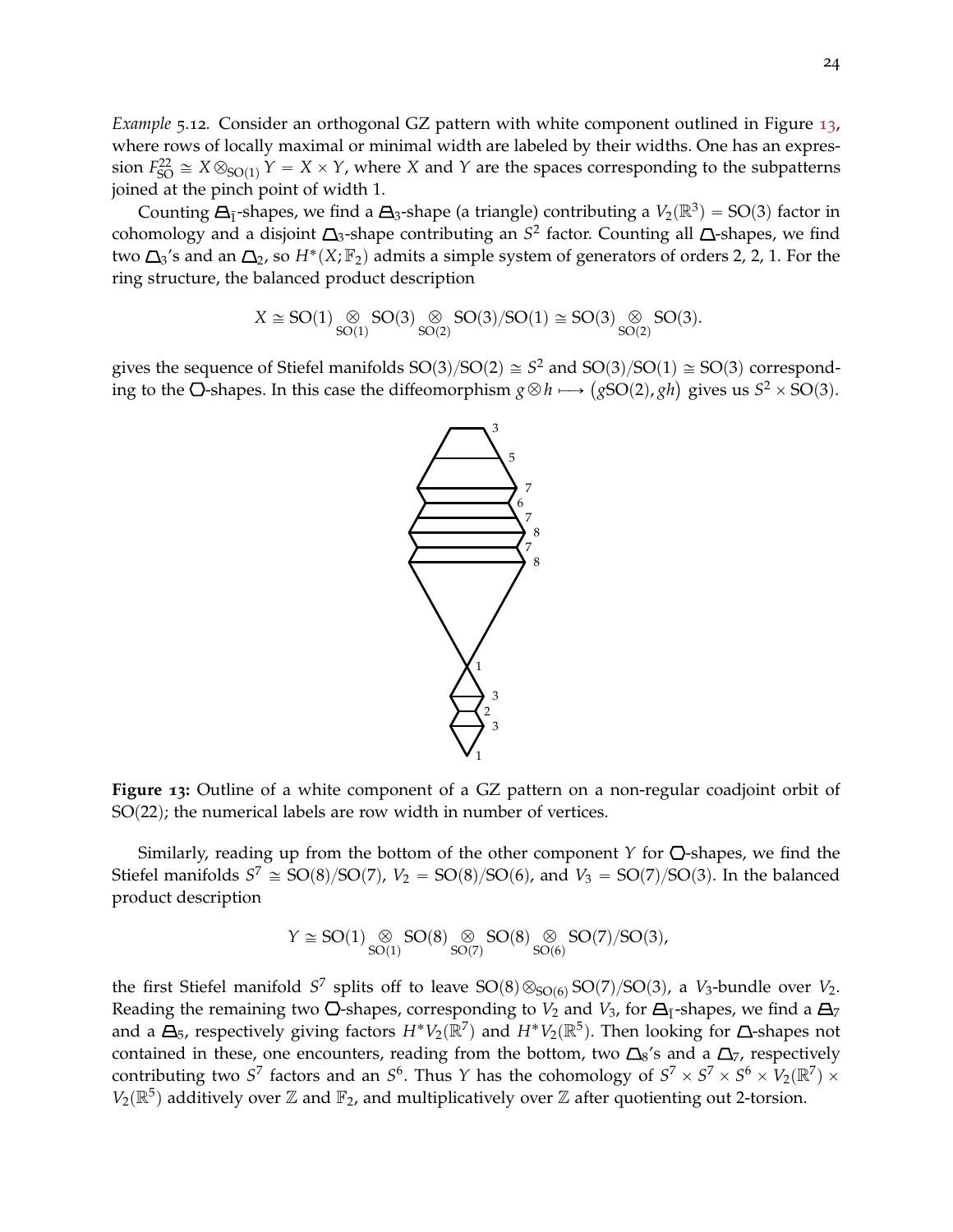*Proof of Theorem 5.[11](#page-22-0).* Indexing the *V<sup>p</sup>* in increasing order from the bottom of the pattern, the expression  $(3.7)$  $(3.7)$  $(3.7)$  shows  $F_{SO}$  is the total space in the tower

$$
V_r \t V_{r-1} \t V_{r-2} \t V_3 \t V_2
$$
  
\n
$$
\downarrow_{i_r} \t \downarrow_{i_{r-1}} \t \downarrow_{i_{r-2}} \t \downarrow_{i_3} \t \downarrow_{i_2}
$$
  
\n
$$
F_{SO} \t F^{\ell_{r-1}} \t F^{\ell_{r-2}} \t \to \t \cdots \t F^{\ell_3} \t F^{\ell_2} \t F^{\ell_2} \t \to V_1,
$$
  
\n(5.14)

with

<span id="page-24-0"></span>
$$
F^{\ell_p} = SO(M_1) \underset{SO(m_1)}{\otimes} SO(M_2) \underset{SO(m_2)}{\otimes} \cdots \underset{SO(m_{p-1})}{\otimes} SO(M_p)/SO(m_p)
$$
(5.15)

and fiber inclusions  $i_p$ :  $SO(M_p)/SO(m_p) = V_p \rightarrow F^{\ell_p}$  given by  $g_pSO(m_p) \longmapsto 1 \otimes \cdots 1 \otimes g_pSO(m_p)$ .

We show the associated rational and mod-2 Serre spectral sequences collapse. Fix  $p \in [1, r]$ . Letting *N* be the largest of the  $M_t$  for  $t \in [1, p]$ , we observe that  $\prod_t SO(M_t)$  is a subgroup of SO $(M)^p$ , where  $M_{\ell_r} = 2\ell$ , and that the iterated group multiplication  $(g_1, \ldots, g_p) \longmapsto g_1 \cdots g_p$  on  $SO(N)$  restricts to a map  $\prod_t SO(M_t) \longrightarrow SO(N)$ . By the definition of the balanced product, this multiplication descends to a well-defined map

$$
\mu_p \colon F^{\ell_p} \longrightarrow SO(N)/SO(m_p),
$$
  

$$
g_1 \otimes \cdots \otimes g_p SO(m_p) \longmapsto g_1 \cdots g_p SO(m_p).
$$

It is clear that  $\mu_p \circ i_p$  is the standard injection  $SO(M_p)/SO(m_p) \longrightarrow SO(N)/SO(m_p)$  we discussed in Proposition [5](#page-21-2).9. Thus each generator  $v_i$  lies in the image of  $i_p^*$ , hence  $i_p^*$  is surjective onto  $H^*(V_p; \mathbb{F}_2)$  and the mod-2 Serre spectral sequence collapses. This gives the mod-2 isomorphism.

To prove the collapse rationally, note each  $q_{4j-1}$  is also in the image of  $i_p^*$ , as is  $u_{m_p}$  when *m*<sub>*p*</sub> is even, It remains only to find a lift in  $H^{2s-1}(F^{\ell_p})$  of  $\chi_{2s-1} \in H^{2s-1}(\mathrm{SO}(M_p)/\mathrm{SO}(m_p))$  if  $M_p = 2s$  is even, for which we will need a different map. Abbreviate the balanced product of the first  $p-1$  factors in (5.[15](#page-24-0)) as *X*, so that  $F^{\ell_p}$  is  $X \otimes_{SO(m_{p-1})} SO(2s)/SO(m_p)$ . There is a quotient map to  $F'' = X \otimes_{SO(m_{p-1})} SO(2s)/SO(2s-1)$ , and the inclusion  $i_p$  then factors through  $S^{2s-1}$  = SO(2*s*)/SO(2*s* - 1). As *F*<sup>n</sup> is the orbit space of  $X \times$  SO( $M_p$ ) under a free action of  $SO(m_{p-1}) \times SO(2s-1)$ , we may replace  $SO(2s)$  with  $S' = ESO(2s) \times SO(2s) \times ESO(2s)$  in its definition and the action by  $(h, h') \cdot (x \otimes (e, g, e')) := xh^{-1} \otimes (eh^{-1}, hg(h')^{-1}, h'e')$  to obtain a homotopy-equivalent space *F'*. Dropping the *X* coordinate yields a natural quotient map  $\omega$  to  $E \cong ESO(2s)\otimes_{SO(m_{p-1})}SO(2s)\otimes_{SO(2s-1)}ESO(2s)$ , given by  $(x,e)\otimes g\otimes e'\longmapsto e\otimes g\otimes e'.$  We replace the map  $S^{2s-1} \longrightarrow F''$  given by  $gSO(2n-1) \longmapsto * \otimes gSO(2n-1)$  with the map  $S^{2s-1} \longrightarrow F'$  given by  $gSO(2n-1) \longrightarrow (*, *) \otimes g \otimes *$ . These maps then fit together as follows:

$$
SO(2s) \xrightarrow{\pi'} V_p \xrightarrow{\pi} S^{2s-1}
$$
\n
$$
i_p \downarrow \qquad \qquad i_p
$$
\n
$$
F^{\ell_p} \xrightarrow{\alpha'} F' \xrightarrow{\alpha} E.
$$

To lift  $\chi_{2s-1} \in H^{2s-1}(V_p)$  to  $F^{\ell_p}$ , it is enough by commutativity of the square to find a lift to *F*<sup> $\prime$ </sup> along *i*  $\circ$  *π*. Now by Proposition 5.[9](#page-21-2), the fundamental class of  $S^{2s-1}$  is the unique lift of this element under  $\pi^*$  and also the unique lift of  $\tilde{\chi} = (\pi')^* \chi_{2s-1} \in H^*SO(2s)$  under  $(\pi \circ \pi')^*$ , so it will be enough to see  $\widetilde{\chi}$  lies in the image of the fiber restriction  $(\varpi \circ i \circ \pi \circ \pi')^*$ .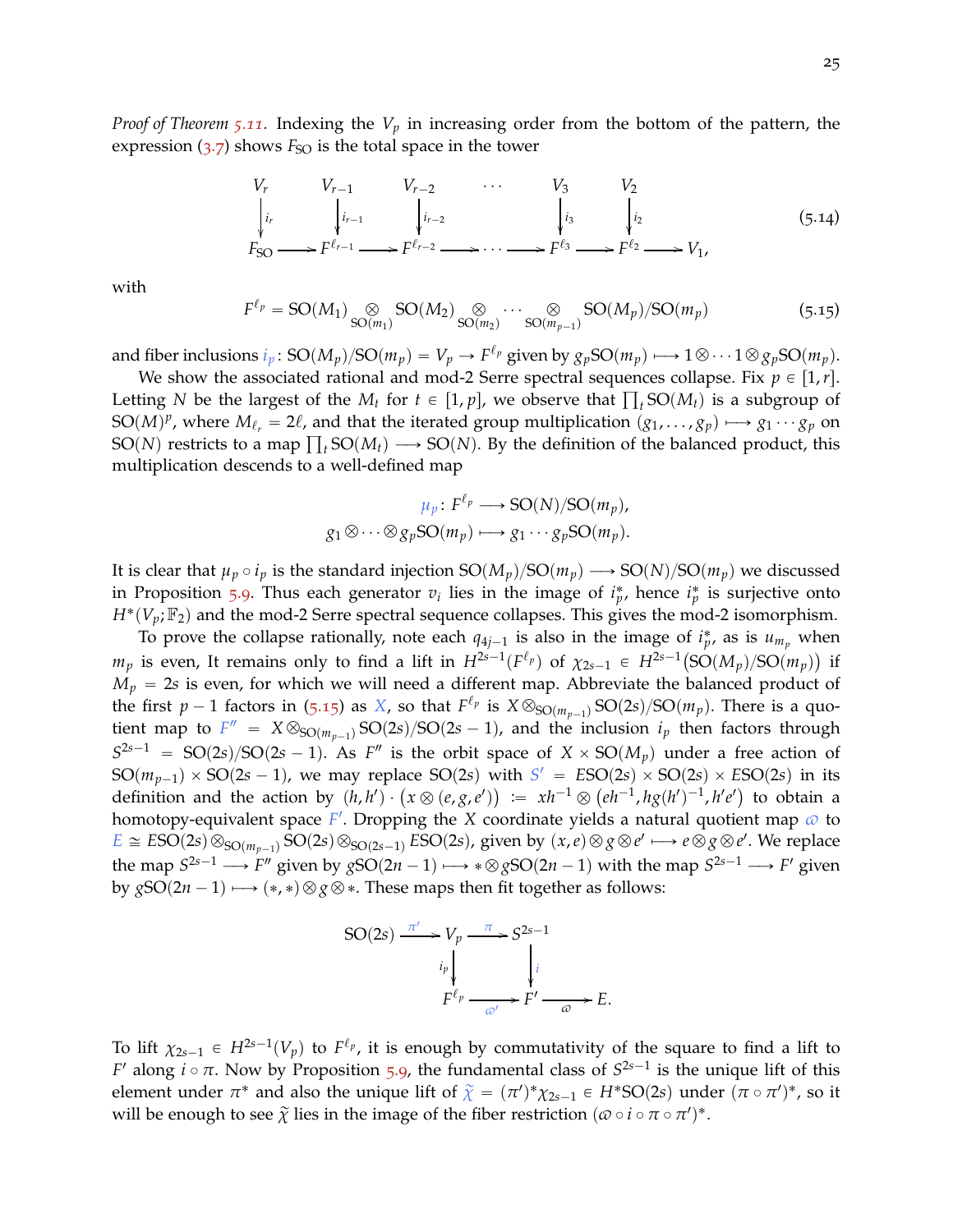For this, we note  $\omega \circ i \circ \pi \circ \pi'$  is the fiber inclusion of a nonprincipal SO(2s)-bundle over  $BSO(m_{p-1}) \times BSO(2s-1)$  with projection given by  $e \otimes g \otimes e' \longmapsto (SO(m_{p-1})e, e'SO(2s-1))$ . We will show that  $\tilde{\chi}$  transgresses in the Serre spectral sequence of this bundle, so that it lies in the image of the fiber restriction. Following Eschenburg [\[Esch](#page-28-14)92], consider the following square:

$$
E = ESO(2s) \underset{SO(m_{p-1})}{\otimes} SO(2s) \underset{SO(2s-1)}{\otimes} ESO(2s) \xrightarrow{\widetilde{\kappa}} ESO(2s) \underset{SO(2s)}{\otimes} SO(2s) \underset{SO(2s)}{\otimes} ESO(2s) \simeq BSO(2s) \simeq BSO(2s)
$$
  
 
$$
BSO(m_{p-1}) \times BSO(2s-1) \xrightarrow{\kappa} BSO(2s) \times BSO(2s).
$$

The right vertical map  $e \otimes g \otimes e' \longrightarrow (SO(2s)e,e'SO(2s))$  is the projection of another  $SO(2s)$ bundle and by inspection the horizontal map  $e \otimes g \otimes e' \longmapsto e \otimes g \otimes e'$  makes the square a map of SO(2*s*)-bundles such that the map  $\kappa$  of base spaces is up to homotopy that induced functorially by the subgroup inclusions. In the Serre spectral sequence of the right bundle,  $\tilde{\chi}$  transgresses to the image in  $E_{2s}^{2s,0}$  $2^{25,0}_{25}$  of  $1 \otimes e_{25} - e_{25-1} \otimes 1 \in H^*BSO(2s) \otimes H^*BSO(2s)$ , so in the left spectral sequence it transgresses to the  $E_{2s}^{2s,0}$  $\chi^{25,0}_{25}(\tilde{\kappa})$ -image of this element. But  $e_{2s}$  lies in the kernel of  $H^*BSO(2s) \longrightarrow H^*BSO(t)$  for  $t < 2s$ , by Proposition [5](#page-21-2).9, so the map  $E_2^{2s,0}$  $\chi_2^{2s,0}(\widetilde{\kappa}) = \kappa^* \otimes \text{id}$  already annihilates  $1 \otimes e_{2s} - e_{2s-1} \otimes 1$ , and  $\tilde{\chi}$  transgresses to 0 as claimed. Thus it is the image of some *x* in  $H^{2s-1}(E)$  and our desired lift in  $H^{2s-1}(F^{\ell_p})$  is  $(\omega \circ \omega')^*x$ .

A result of Borel [\[Bor](#page-28-15)<sub>53</sub>, Prop. 8.2] states that given a bundle  $F \rightarrow E \rightarrow B$  of compact CW complexes such that all torsion in  $H^*(F)$  and  $H^*(B)$  is 2-torsion and the rational and mod-2 Serre spectral sequences collapse, the integral spectral sequence also collapses without an extension problem, so that as graded groups, one has  $H^*(E) \cong E_{\infty} = E_2 \cong H^*(B \times F)$ . In particular, all torsion in  $H^*(E)$  is again 2-torsion, and now the integral result follows by induction. To recover the statement about  $\overline{H^*(F_{SO})}$ , inductively, note that each  $\overline{H^*(V_p)}$  is exterior, particularly  $\overline{H^*(V_1)}$ , and then inductively assume the same of  $\overline{H^*(F^{\ell_{p-1}})}$ . The Serre spectral sequence of  $V_p \to F^{\ell_p} \to F^{\ell_p}$  $F^{\ell_{p-1}}$  modulo torsion collapses at  $E_2 = \overline{F^{\ell_{p-1}}} \otimes \overline{H^*(V_p)}$ , so it remains to lift a system of exterior generators from  $\overline{H^*(V_p)}$ . For these we take the various images  $\mu_p^*q_{4j-1}$ , and additionally  $(\varpi \circ \varpi')^*x$ if  $M_p$  is even<sup>[7](#page-25-0)</sup> and  $\mu_p^* u_{m_p}$  if  $u_{m_p}$  is even, since  $u_{m_p}^2 = 0$  in  $H^{2m_p}(\text{SO}(N)/\text{SO}(m_p)).$ 

The enumeration of generators by trapezoids follows by examining each  $V_p = SO(M_p)/SO(m_p)$ separately. Write  $M'$  for  $M_p$  itself if it is odd and otherwise for  $M_p - 1$ , and similarly  $m'$  for  $m_p$ itself if it is odd and otherwise for  $m_p + 1$ . Then there is a bundle tower



Borel showed [\[Bor](#page-28-15)<sub>53</sub>, Prop. 10.4] that the cohomology of  $V_p$  and of the direct product of the fibers and the base in this diagram are isomorphic. Quotienting out torsion, the cohomology of each fiber and the base space become exterior, on generators, displayed respectively from left to right,

$$
u_{m_p}, \t q_{2m'+1}, \t q_{2m'+5}, \t \cdots \t q_{2M'-7}, \t q_{2M'-3}, \t \chi_{M_p-1},
$$

<span id="page-25-0"></span><sup>7</sup> Since there is no longer any 2-torsion, for the odd-degree lifts we could really have taken anything.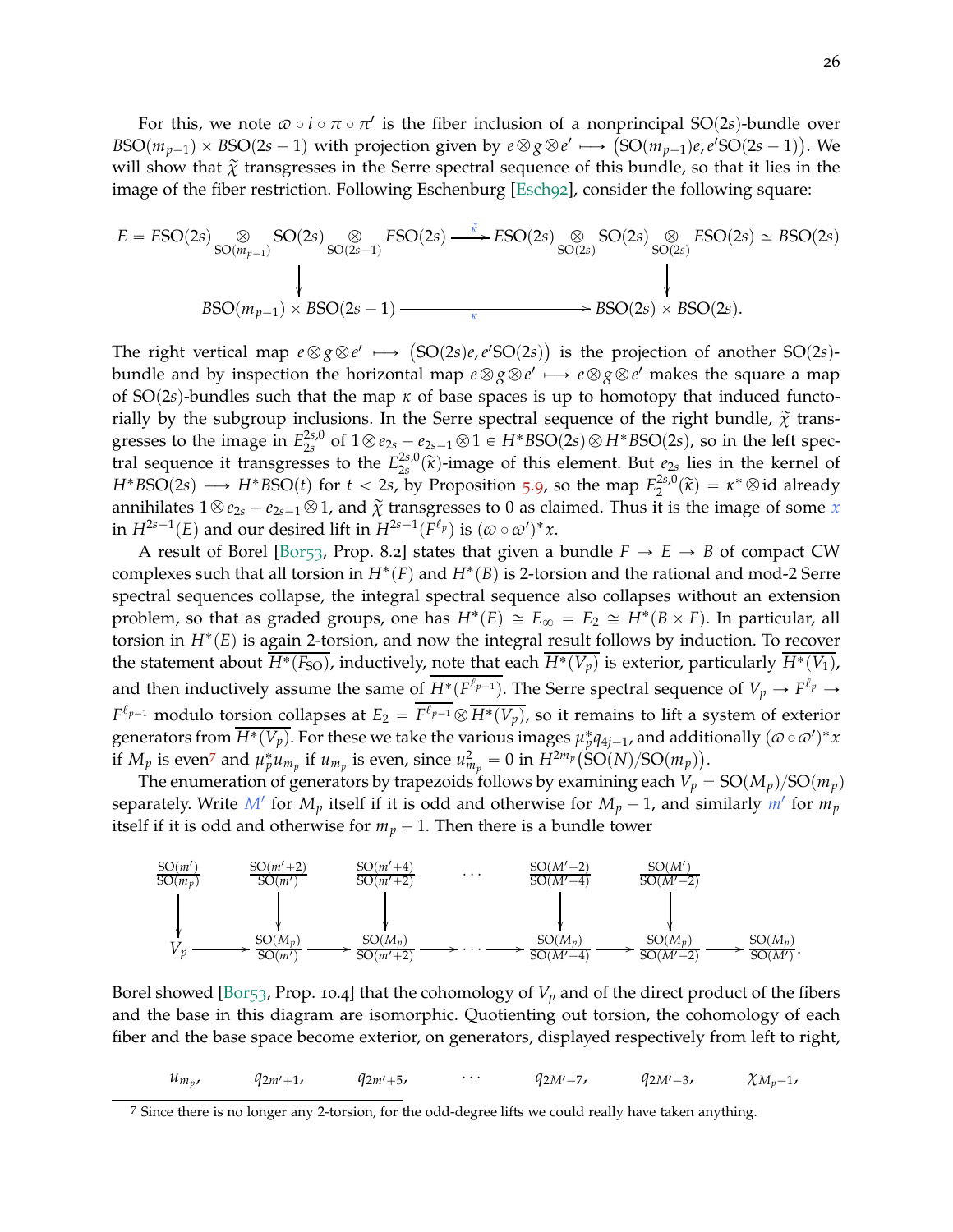where  $u_{m_p}$  is contributed if and only if the last fiber is nontrivial, which is to say,  $m_p$  is even, and  $\chi_{M_n-1}$  is contributed if and only if the base is nontrivial, which is to say,  $M_p$  is even. Now the fibers  $SO(M'-2t)/SO(M'-2t-2)$  correspond to  $\Delta$ -shapes of (odd) width  $M'-2t$  and  ${\rm SO}(m')/{\rm SO}(m_p)$  and  ${\rm SO}(M_p)/{\rm SO}(M')$  correspond to the possible leftover  $\Delta$ -shapes of respective widths  $m'$  and  $M_p$  on the top and bottom of the white  $\bigcirc$ -shape  $V_p$  is associated to.  $\Box$ 

Combining Borel's result [\[Bor](#page-28-15)53, Prop. 10.4] and Theorem 5.[11](#page-22-0), we have an additive characterization that is arguably even simpler.

**Corollary 5.16.** In the situation of Theorem 5.[11](#page-22-0), the graded group  $H^*(F_{SO})$  is isomorphic to the cohomology of a direct product of Stiefel manifolds  $V_2(\mathbb{R}^{2s'_j+1})$  indexed by  $\bm{\Xi}_{2s'_j+1}$ -shapes and of spheres  $S^{s_i}$ *indexed by*  $\Delta_{s,+1}$ -shapes not contained in any  $\Delta_{\bar{1}}$ -shape.

We do not hope to give a simple presentation for  $H^*(F_{\text{SO}})$  or even  $H^*(F_{\text{SO}}; \mathbb{F}_2)$ , but we can at least embed the latter as a subring of a better-known ring. Recalling [\[Bor](#page-28-16)54, Thm. 8.10] that the Pontriagin ring of  $SO(n)$  is an exterior algebra on generators, one each in degrees 1 through  $n - 1$ , dual to the cohomological generators *v<sup>i</sup>* introduced in Proposition [5](#page-21-2).9, we have the following by exactly the same reasoning as for Proposition [4](#page-18-1).6.

<span id="page-26-1"></span>**Proposition 5.17.** *Let a space X as in* (5.[15](#page-24-0)) *be given. Then the quotient map*

$$
\pi: \prod_{p=1}^r SO(M_p) \longrightarrow SO(M_1) \underset{SO(m_1)}{\otimes} \cdots \underset{SO(m_{r-1})}{\otimes} SO(M_r)/SO(m_r) = X
$$

*induces a surjection in mod-*2 *homology and an identification*

$$
H_*(X;\mathbb{F}_2) \cong H_*\big(\text{SO}(M_1);\mathbb{F}_2\big) \underset{H_*(\text{SO}(m_1);\mathbb{F}_2)}{\otimes} \cdots \underset{H_*(\text{SO}(m_{r-1});\mathbb{F}_2)}{\otimes} H_*\big(\text{SO}(M_r);\mathbb{F}_2\big) \underset{H_*(\text{SO}(m_r);\mathbb{F}_2)}{\otimes} \mathbb{F}_2.
$$

*Dually, π induces an injection in mod-*2 *cohomology.*

*Remark* 5.18. One even has  $\pi^*$  an injection integrally if none of the  $m_p$  except possibly  $m_r$  are even, because the lifts of  $q_{4j-1}$  and  $\chi_{2s-1}$  for  $M_p = 2s$  inject under  $\pi^*$ ; but  $\pi^* u_{m_p}$  is 2-torsion for  $m_p$  even.

<span id="page-26-0"></span>*Example* 5.19*.* Recall that we promised in Remark 3.[17](#page-15-1) a counterexample to the most optimistic possible claim about the structure the cohomology ring of  $X = SO(9) \otimes_{SO(5)} SO(6)/SO(2)$ . Pulling back along the quotient map  $\mu_1$  to  $V_1 = SO(9)/SO(5)$  we get four generators  $v'_8$ ,  $v'_7$ ,  $v'_6$ ,  $v'_5$ . There is no map to  $V_2 = SO(6)/SO(2)$ , but pulling back along the multiplication map  $\mu_2$  to  $SO(9)/SO(3)$ we get three more generators  $v''_5$ ,  $v''_4$ ,  $v''_3$ . These seven classes form a simple system of generators for  $H^*(X; \mathbb{F}_2)$  whose respective images in  $H^*(SO(9) \times SO(6); \mathbb{F}_2)$  under the embedding  $\pi^*$  of Proposition 5.[17](#page-26-1) are

$$
v_8 \otimes 1, \qquad v_7 \otimes 1, \qquad v_6 \otimes 1, \qquad v_5 \otimes 1, \qquad v_5 \otimes 1 + 1 \otimes v_5, \qquad v_4 \otimes 1 + 1 \otimes v_4, \qquad v_3 \otimes 1 + 1 \otimes v_3.
$$

In particular, we see  $(v''_4)^2 = v'_8$ . Since  $v''_4$  lies in the image of  $\mu_2^*$  but not in that of  $\mu_1^*$  and  $v'_8$  lies in the image of  $\mu_1^*$  but not of  $\mu_2^*$ , there is no way to arrange a ring isomorphism  $H^*(F_{SO}; \mathbb{F}_2) \cong$  $H^*(V_1 \times V_2; \mathbb{F}_2).$ 

Integrally, we have a simple system of generators  $q'_{15}$ ,  $q'_{11}$ ,  $\chi''_5$ ,  $q''_7$  for the free abelian summand, and in particular  $\overline{H^8(F_{SO})} = 0$ . Now  $v_4'' = Sq^1v_3'' = \rho \beta v_3''$  and  $v_8' = Sq^1v_7' = \rho \beta v_7'$  are reductions of integral classes, and *ρ* is a ring homomorphism injective on torsion, so it follows that  $(\beta v''_3)^2 = \beta v'_7$  in  $H^8(F_{SO})$ . Thus we cannot have a ring isomorphism  $H^*(F_{SO}) \cong H^*(V_1 \times V_2)$ either.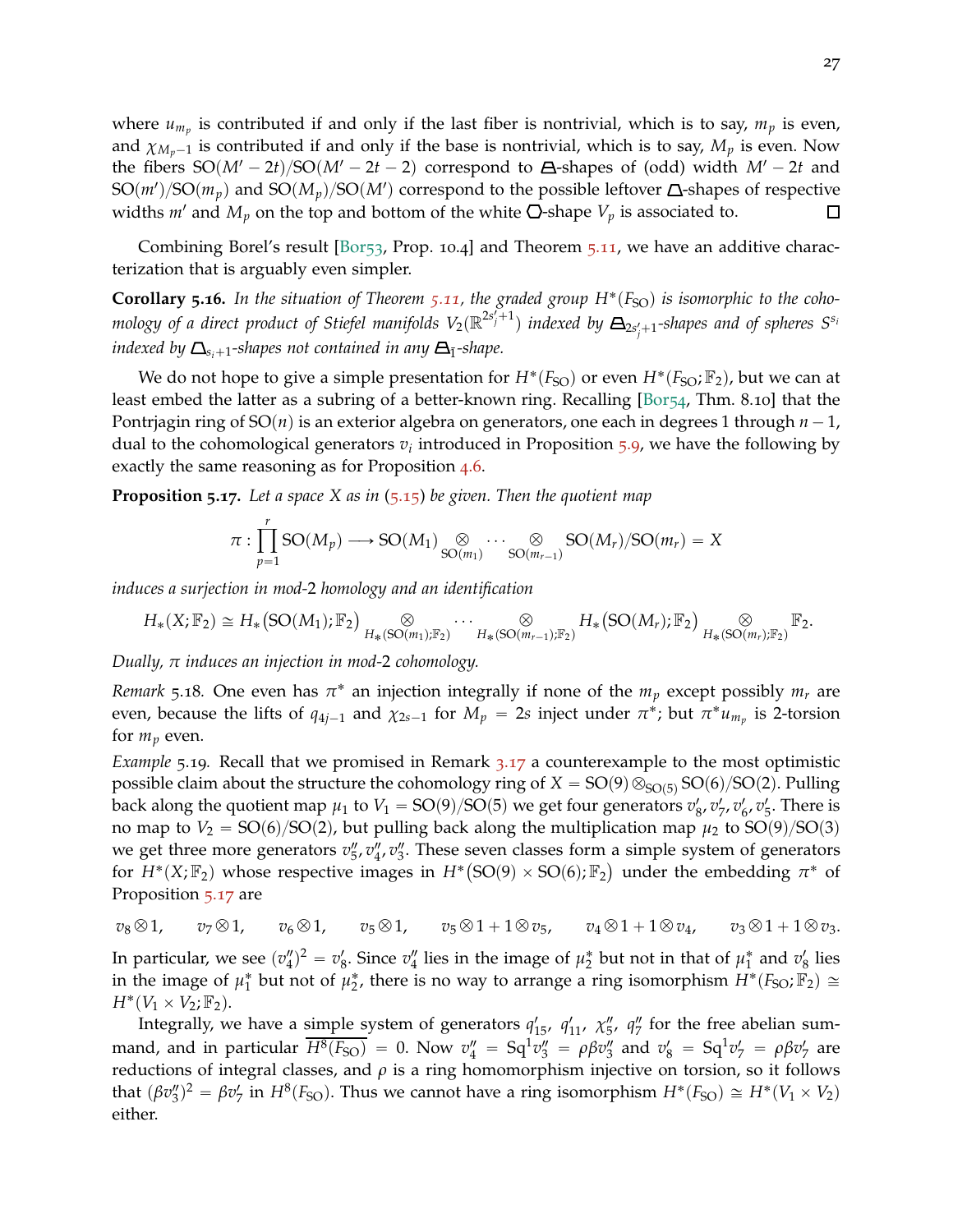<span id="page-27-0"></span>We can also use this map  $\pi$  to determine the first three homotopy groups.

**Proposition 5.20.** *The factor*  $F_{SO}$  *of an orthogonal Gelfand–Zeitlin fiber splits as a direct product of a torus*  $T \cong SO(2)^t$  and a space Y with  $\pi_1(Y) \cong (\mathbb{Z}/2)^s$  and  $\pi_2(Y) \cong \mathbb{Z}^f$  and  $\pi_3(Y) \cong \mathbb{Z}^g$ , where t, *s, and f are determined from the white components of the associated Gelfand–Zeitlin pattern: t is the number of local maxima of width* 2*, f is the number of local minima of width* 2*, possibly including the top row, and s is determined by counting the remaining white components remaining after the union of all diamonds of width* 2 *is deleted, then any resulting component containing* 2 *or more vertices in the top row is also deleted. We determine g as a sum of numbers h given in terms of the description of factors X as in Proposition* 5.[17](#page-26-1): if N<sub>4</sub> is the number of p such that  $M_p = 4$ , while  $n_{\geq 3}$  is the number with  $m_p \geq 3$ , then  $h = N_4 + r - n_{\geqslant 3}$ .

*Proof.* As noted in Example  $3.12$  $3.12$ , each diamond of width 2 contributes an  $SO(2)$  direct factor. Letting *T* be the product of these, we see each of the remaining components *X* as de-scribed in Proposition 5.[17](#page-26-1) satisfies  $M_p \geq 3$ , with all  $m_p \geq 2$  except possibly  $m_r$ . As Y is the product of these *X*, it suffices to examine each *X* separately. Since  $\pi_2$  of a Lie group is trivial, the homotopy long exact sequence associated to the map  $\pi$  from Proposition 5.[17](#page-26-1) gives  $0 \to \pi_2(X) \to \Pi \pi_1SO(m_p) \to \Pi \pi_1SO(M_p) \to \pi_1(X) \to 0$ . Since the subgroup inclusion SO $(m) \longrightarrow SO(n)$  induces an isomorphism on  $\pi_1 \cong \mathbb{Z}/2$  for  $m \geq 3$  and the surjection  $\mathbb{Z} \to \mathbb{Z}/2$ for  $m = 2$ , and each  $M_p$  is at least 3, the central map factors through the reduction mod 2, whose kernel is a direct product of *f* copies of  $2\mathbb{Z} < \mathbb{Z} = \pi_1SO(2)$ , one per index *p* with  $m_p$  = 2. This will show  $\pi_2(X) \,\cong\, \mathbb{Z}^f$  once we see the second factor is injective, but this map takes  $(a, b, \ldots, x, y) \in (\mathbb{Z}/2)^{r-1}$  to  $(a, a + b, \ldots, x + y, y) \in (\mathbb{Z}/2)^{r}$  if  $m_r \leq 1$  and otherwise takes  $(a, b, \ldots, x, y, z) \in (\mathbb{Z}/2)^r$  to  $(a, a + b, \ldots, x + y, y + z) \in (\mathbb{Z}/2)^r$ . It is thus injective either way, with cokernel  $\pi_1(X)$  isomorphic to  $\mathbb{Z}/2$  in the former case and to 0 in the latter.

As for  $\pi_3(X)$ , the triviality of  $\prod \pi_2SO(m_p)$  again gives a cokernel expression

$$
\pi_3(X) \cong \pi_3SO(M_1) \underset{\pi_3SO(m_1)}{\otimes} \cdots \underset{\pi_3SO(m_{r-1})}{\otimes} \pi_3SO(M_r) \underset{\pi_3SO(m_r)}{\otimes} 0.
$$

Now recall that  $\pi_3SO(2) = 0$ , while  $\pi_3SO(4) \cong \mathbb{Z}^2$  and for all other  $m \geq 3$  we have  $\pi_3SO(m) \cong \mathbb{Z}$ , with the image of  $\pi_3SO(m) \longrightarrow \pi_3SO(n)$  isomorphic to Z for all  $n \ge m \ge 3$ . It follows that a *p* such that  $M_p = 4$  contributes two Z summands, while a p such that  $4 \neq M_p \geq 3$  contributes just one, and any *p* such that  $m_p \geq 3$  cancels one summand, since only one of the sets  $\{M_p, M_{p+1}\}\$ and  $\{m_p\}$  can contain 4.  $\Box$ 

*Remark* 5.21*.* The description of a GZ fiber as a product of biquotients (hence a biquotient itself) from Theorem [3](#page-13-0).8 makes available a different closed-form expression for the cohomology of such spaces. Singhof [\[Sing](#page-29-6)93] observed that a biquotient  $K\backslash G/H$  of compact, connected Lie groups can be expressed up to homotopy as the homotopy pullback of the diagram  $BK \rightarrow BG \leftarrow BH$ , to which Munkholm's general Eilenberg–Moore collapse result [\[Munk](#page-29-7)74] applies to yield

<span id="page-27-1"></span>
$$
H^*(K\backslash G/H;k) \cong \text{Tor}^*_{H^*(BG;k)}\left(H^*(BK;k), H^*(BH;k)\right) \tag{5.22}
$$

as graded modules over any principal ideal domain *k* of characteristic  $\neq$  2 such that the cohomology rings of *BG*, *BK*, *BH* are polynomial. Vitali Kapovitch [\[Kap](#page-29-8)04], building on work of Eschenburg [\[Esch](#page-28-14)92], showed (5.[22](#page-27-1)) holds as a ring isomorphism for  $k = \mathbb{Q}$ , and the first author recently found, using  $A_{\infty}$ -algebraic techniques and a product due to Franz on a two-sided bar construction, that  $(5.22)$  $(5.22)$  $(5.22)$  is a multiplicative so long as 2 is a unit of  $k$  [\[CF](#page-28-17)<sub>21</sub>].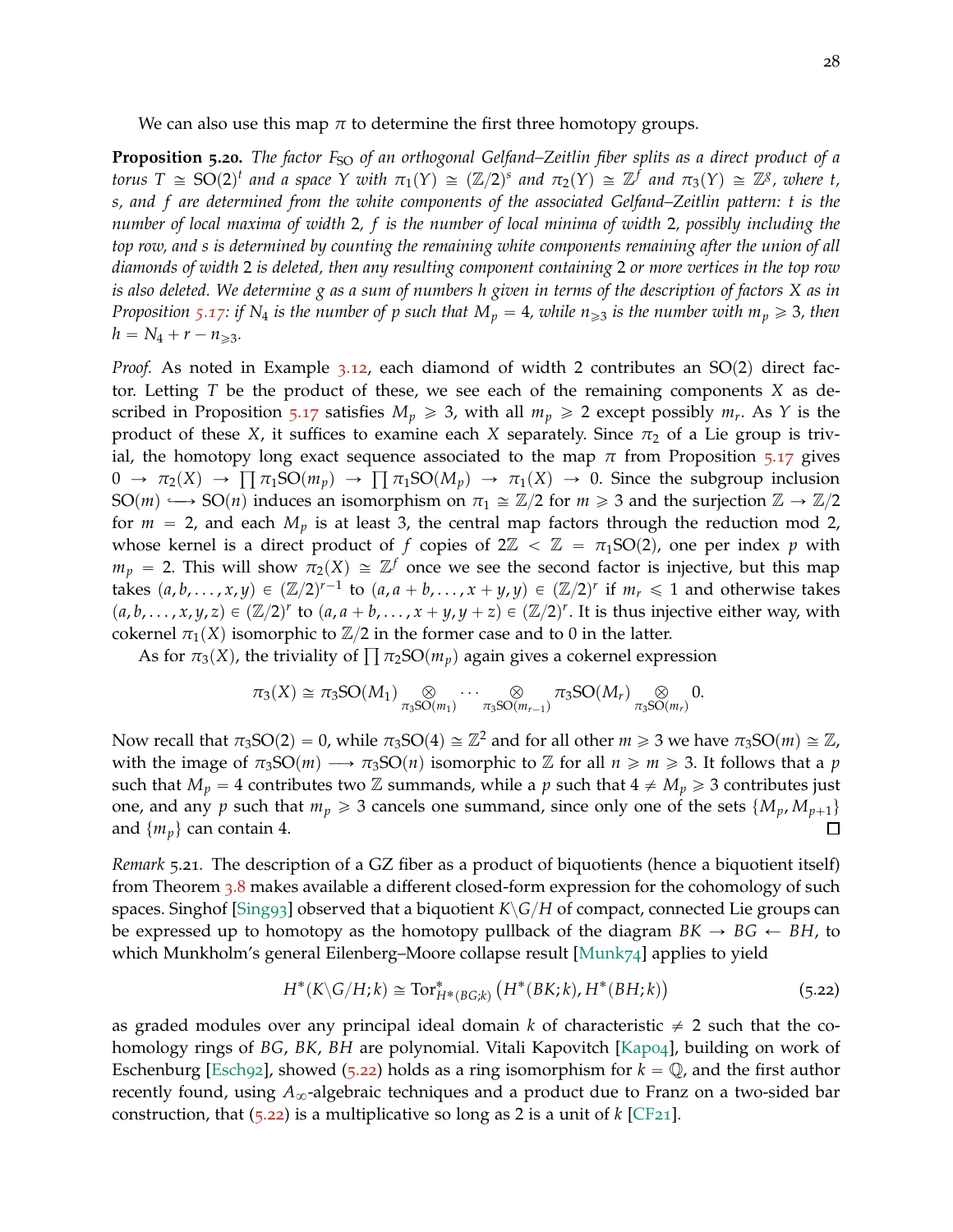Since  $H^*U(n)$  is free abelian and  $H^*SO(n)$  has torsion only of order two, (5.[22](#page-27-1)) determines the cohomology ring of any unitary or orthogonal GZ fiber for  $k = \mathbb{Z}[1/2]$ . For a general biquotient, knowing (5.[22](#page-27-1)) greatly simplifies life since the Tor in question is algorithmically computable using with a finitely generated Koszul complex, but in the present case, it is easier still to simply read the ring structure off the GZ pattern.

### References

- <span id="page-28-10"></span>[Ala09] I. Alamiddine. *Géométrie de systèmes hamiltoniens intégrables: Le cas du système de Gelfand-Ceitlin*. PhD thesis, Université Toulouse, 2009. <http://thesesups.ups-tlse.fr/538>.
- <span id="page-28-3"></span>[BMMT18] A. Bolsinov, V. S. Matveev, E. Miranda, and S. Tabachnikov. Open problems, questions and challenges in finite-dimensional integrable systems. *Philos. Trans. Roy. Soc. A*, 376, 2018. [arXiv:1804.03737](http://arxiv.org/abs/1804.03737), [doi:10.1098/rsta.2017.0430](https://doi.org/10.1098/rsta.2017.0430).
- <span id="page-28-15"></span>[Bor53] A. Borel. Sur la cohomologie des espaces fibrés principaux et des espaces homogènes de groupes de Lie compacts. *Ann. of Math. (2)*, 57(1):115–207, 1953. [doi:10.2307/1969728](https://doi.org/10.2307/1969728), <http://web.math.rochester.edu/people/faculty/doug/otherpapers/Borel-Sur.pdf>.
- <span id="page-28-16"></span>[Bor54] Armand Borel. Sur l'homologie et la cohomologie des groupes de Lie compacts connexes. *American J. Math.*, pages 273–342, 1954. [doi:10.2307/2372574](https://doi.org/10.2307/2372574).
- <span id="page-28-9"></span>[Bou18] D. Bouloc. Singular fibers of the bending flows on the moduli space of 3D polygons. *J. Symplectic Geom.*, 16(3):585 – 629, 2018. [arXiv:1505.04748](http://arxiv.org/abs/1505.04748), [doi:10.4310/JSG.2018.v16.n3.a1](https://doi.org/10.4310/JSG.2018.v16.n3.a1).
- <span id="page-28-5"></span>[BouMZ18] D. Bouloc, E. Miranda, and N. T. Zung. Singular fibers of the Gelfand-Cetlin system on  $u(n)^*$ . *Philos. Trans. Roy. Soc. A*, 376, 2018. [arXiv:1803.08332](http://arxiv.org/abs/1803.08332), [doi:10.1098/rsta.2017.0423](https://doi.org/10.1098/rsta.2017.0423).
- <span id="page-28-13"></span>[CaMV03] M. Cadek, M. Mimura, and J. Vanžura. The cohomology rings of real Stiefel manifolds with integer coefficients. *J. Math. Kyoto Univ.*, 43(2):411–428, 2003. [doi:10.1215/kjm/1250283733](https://doi.org/10.1215/kjm/1250283733).
- <span id="page-28-17"></span>[CF21] J. D. Carlson (appendix joint with M. Franz). The cohomology of biquotients via a product on the twosided bar construction (expository version). 2021. [arXiv:2106.02986](http://arxiv.org/abs/2106.02986).
- <span id="page-28-4"></span> $[CK20]$  Y. Cho and Y. Kim. Lagrangian fibers of Gelfand–Cetlin systems of  $SO(n)$ -type. *Transform. Groups*, May 2020. [arXiv:1806.01529](http://arxiv.org/abs/1806.01529), [doi:10.1007/s00031-020-09566-4](https://doi.org/10.1007/s00031-020-09566-4).
- <span id="page-28-2"></span>[CKO20] Y. Cho, Y. Kim, and Y.-G. Oh. Lagrangian fibers of Gelfand–Cetlin systems. *Adv. Math.*, 372, 2020. [arXiv:1911.04132](http://arxiv.org/abs/1911.04132), [doi:10.1016/j.aim.2020.107304](https://doi.org/10.1016/j.aim.2020.107304).
- <span id="page-28-14"></span>[Esch92] J.-H. Eschenburg. Cohomology of biquotients. *Manuscripta Math.*, 75(2):151–166, 1992. [doi:10.1007/BF02567078](https://doi.org/10.1007/BF02567078).
- <span id="page-28-6"></span>[Gold86] W. M. Goldman. Invariant functions on Lie groups and Hamiltonian flows of surface group representations. *Invent. Math.*, 85(2):263–302, June 1986. [doi:10.1007/BF01389091](https://doi.org/10.1007/BF01389091).
- <span id="page-28-0"></span>[GS83a] V. Guillemin and S. Sternberg. The Gelfand–Cetlin system and quantization of the complex flag manifolds. *J. Funct. Anal.*, 52(1):106–128, 1983. [doi:10.1016/0022-1236\(83\)90092-7](https://doi.org/10.1016/0022-1236(83)90092-7).
- <span id="page-28-11"></span>[GS83b] V. Guillemin and S. Sternberg. On collective complete integrability according to the method of Thimm. *Ergodic Theory Dynam. Systems*, 3(2):219–230, 1983. [doi:10.1017/S0143385700001930](https://doi.org/10.1017/S0143385700001930).
- <span id="page-28-1"></span>[HK14] M. D. Hamilton and H. Konno. Convergence of Kähler to real polarizations on flag manifolds via toric degenerations. *J. Symplectic Geom.*, 12(3):473–509, September 2014. [arXiv:1105.0741](http://arxiv.org/abs/1105.0741), [doi:10.4310/JSG.2014.v12.n3.a3](https://doi.org/10.4310/JSG.2014.v12.n3.a3).
- <span id="page-28-7"></span>[HK15] M. Harada and K. Kaveh. Integrable systems, toric degenerations and Okounkov bodies. *Invent. Math.*, 202(3):927–985, 2015. [doi:10.1007/s00222-014-0574-4](https://doi.org/10.1007/s00222-014-0574-4).
- <span id="page-28-8"></span>[HL20] B. Hoffman and J. Lane. Stratified gradient Hamiltonian vector fields and collective integrable systems. October 2020. [arXiv:2008.13656](http://arxiv.org/abs/2008.13656).
- <span id="page-28-12"></span>[KaKLS20] S. Kaji, S. Kuroki, E. Lee, and D. Y. Suh. Flag Bott manifolds of general Lie type and their equivariant cohomology rings. *Homology Homotopy Appl.*, 22(1):375–390, 2020. [arXiv:1905.00303](http://arxiv.org/abs/1905.00303), [doi:10.4310/HHA.2020.v22.n1.a21](https://doi.org/10.4310/HHA.2020.v22.n1.a21).